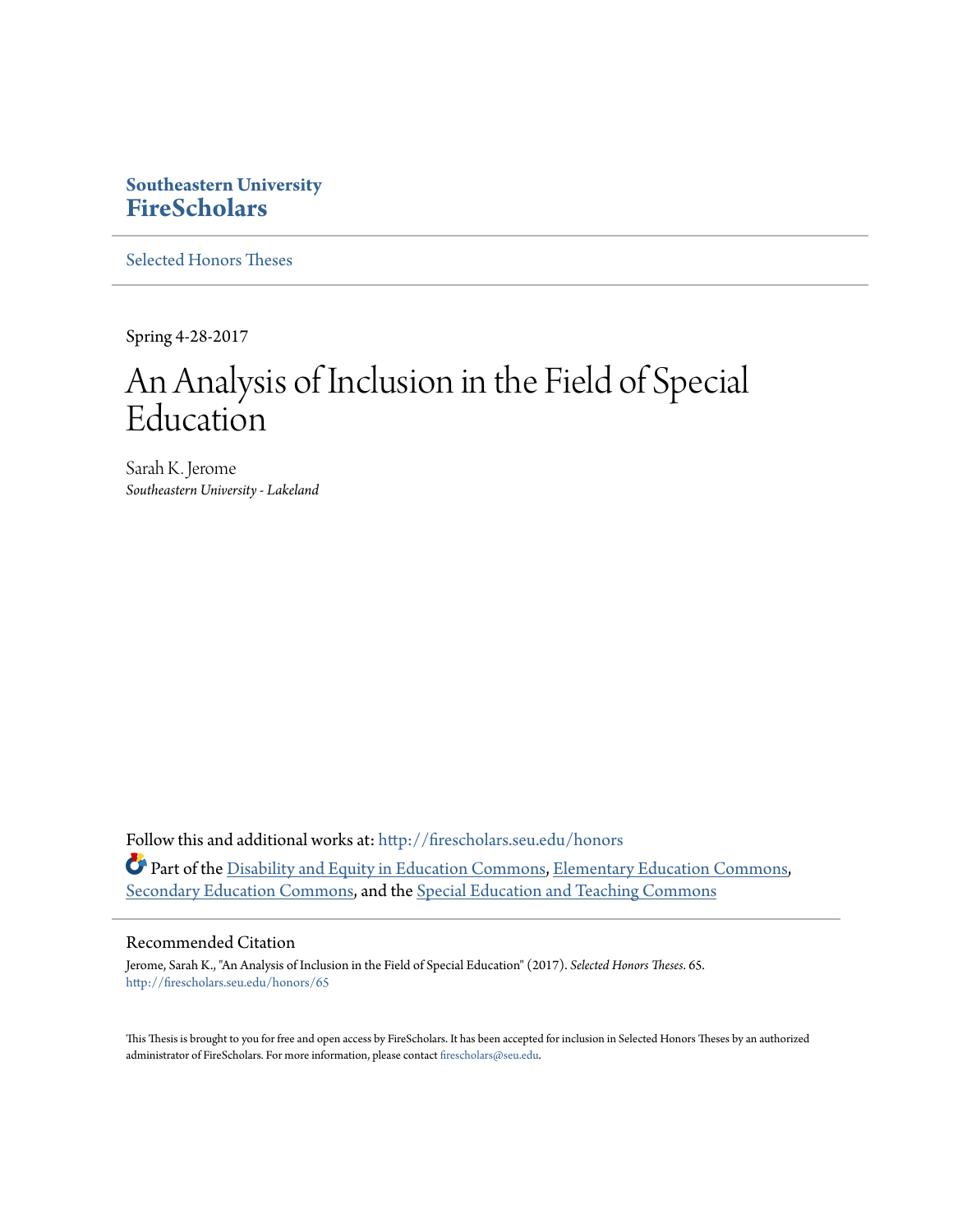# AN ANALYSIS OF INCLUSION IN THE FIELD OF SPECIAL EDUCATION

By:

Sarah Kathleen Jerome

Submitted to the Honors Program Committee

in partial fulfillment

of the University Honors Scholars

Southeastern University

2017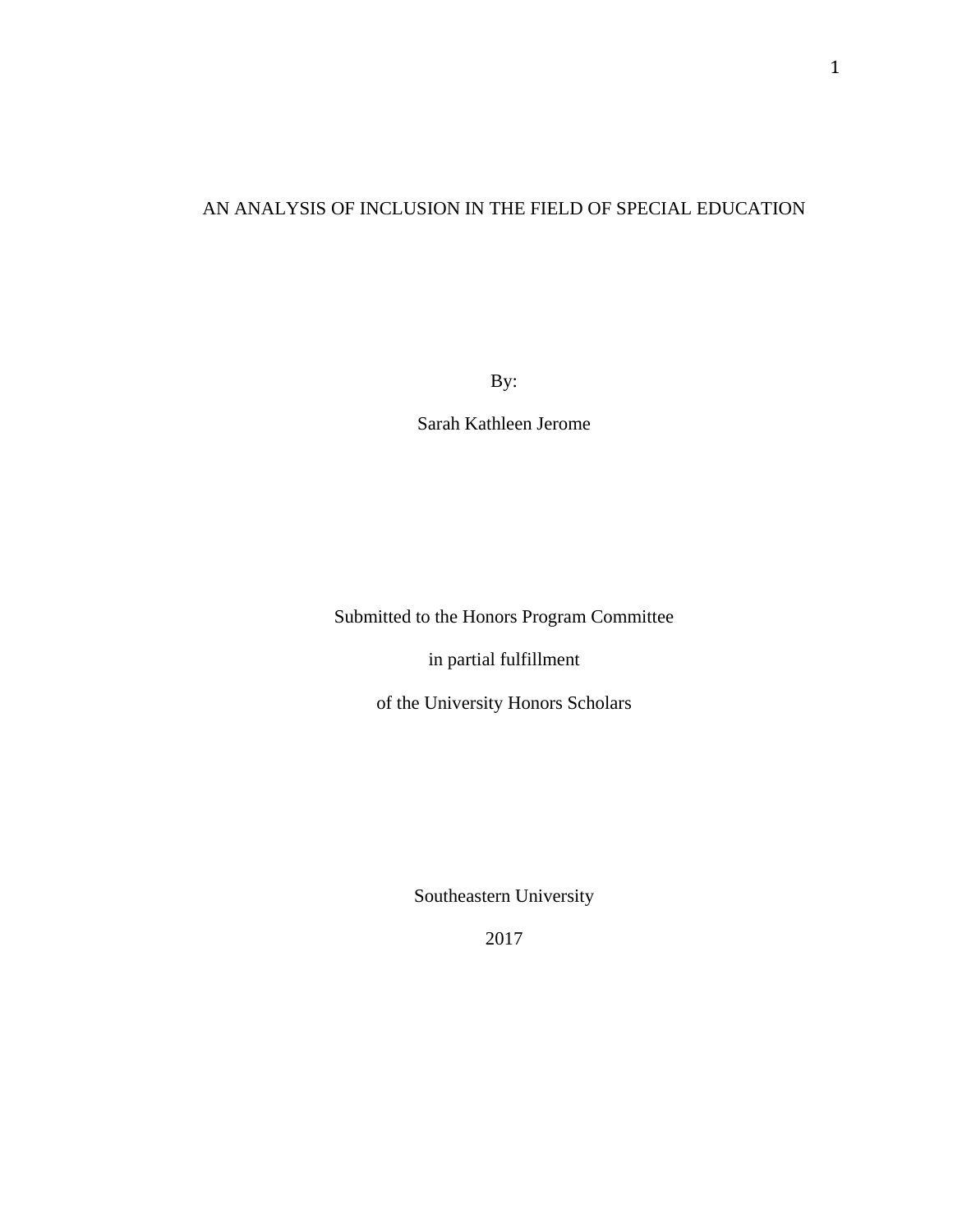Copyright by Sarah Kathleen Jerome 2017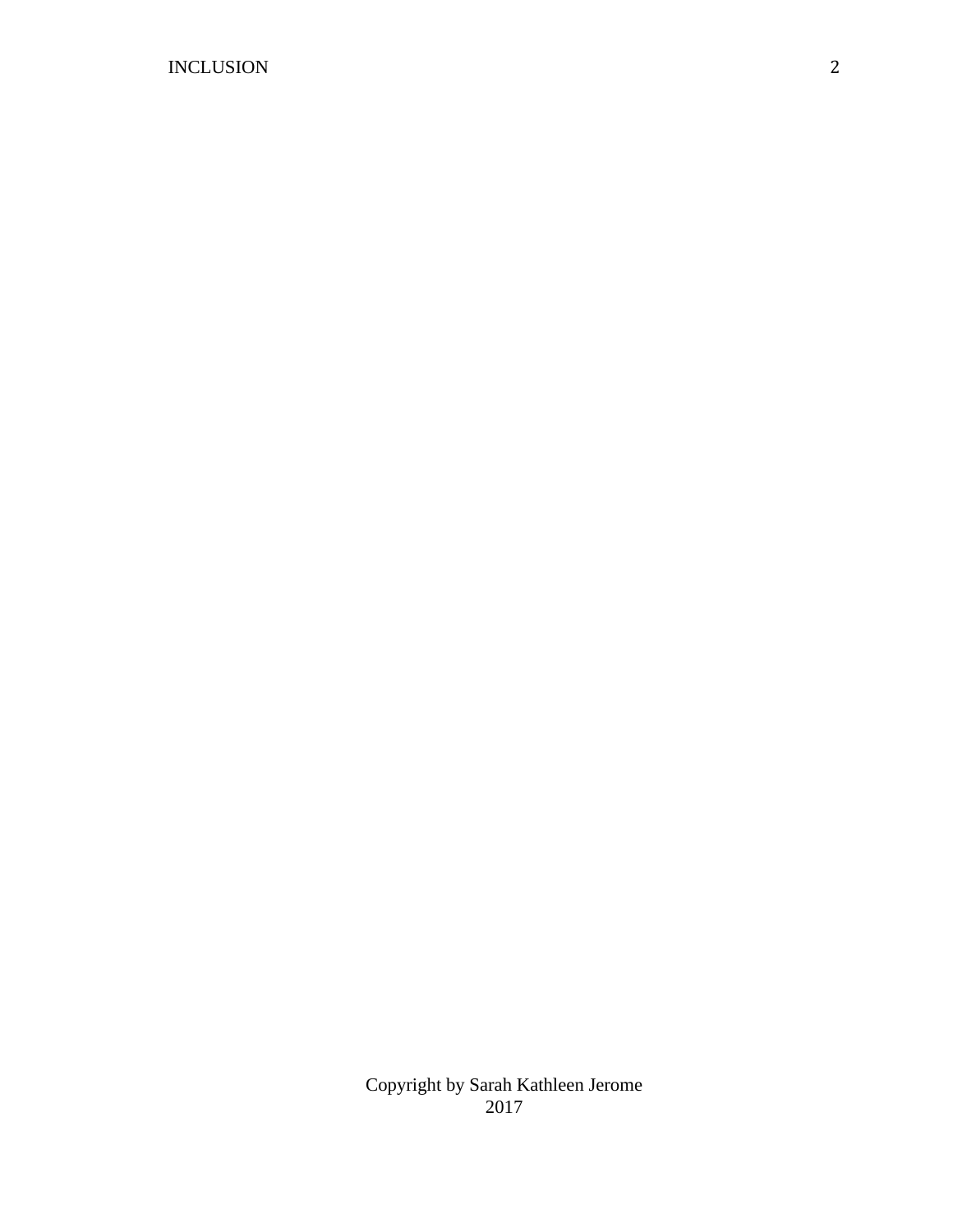#### Abstract

This review of literature explores the many different aspects of including a student with disabilities into the general education classroom 100% of the school day. The topics explored include; the history of inclusion, the social and emotional effects of inclusion, the active engagement of included students, the importance of social acceptance from peers, the teachers' attitudes and opinions of inclusion, the students' opinions of inclusion, and the parents' opinions of inclusion. The goal is to expose some of the negative outcomes of inclusion because of recent emphasis on inclusion in the last decade. The researcher found that inclusion should be based on a case-by-case basis and evaluated annually to decide if each student is able to be included in the general education classroom.

*Keywords:* inclusion, mainstreaming, special education, pullout programs, least restrictive environment, students with disabilities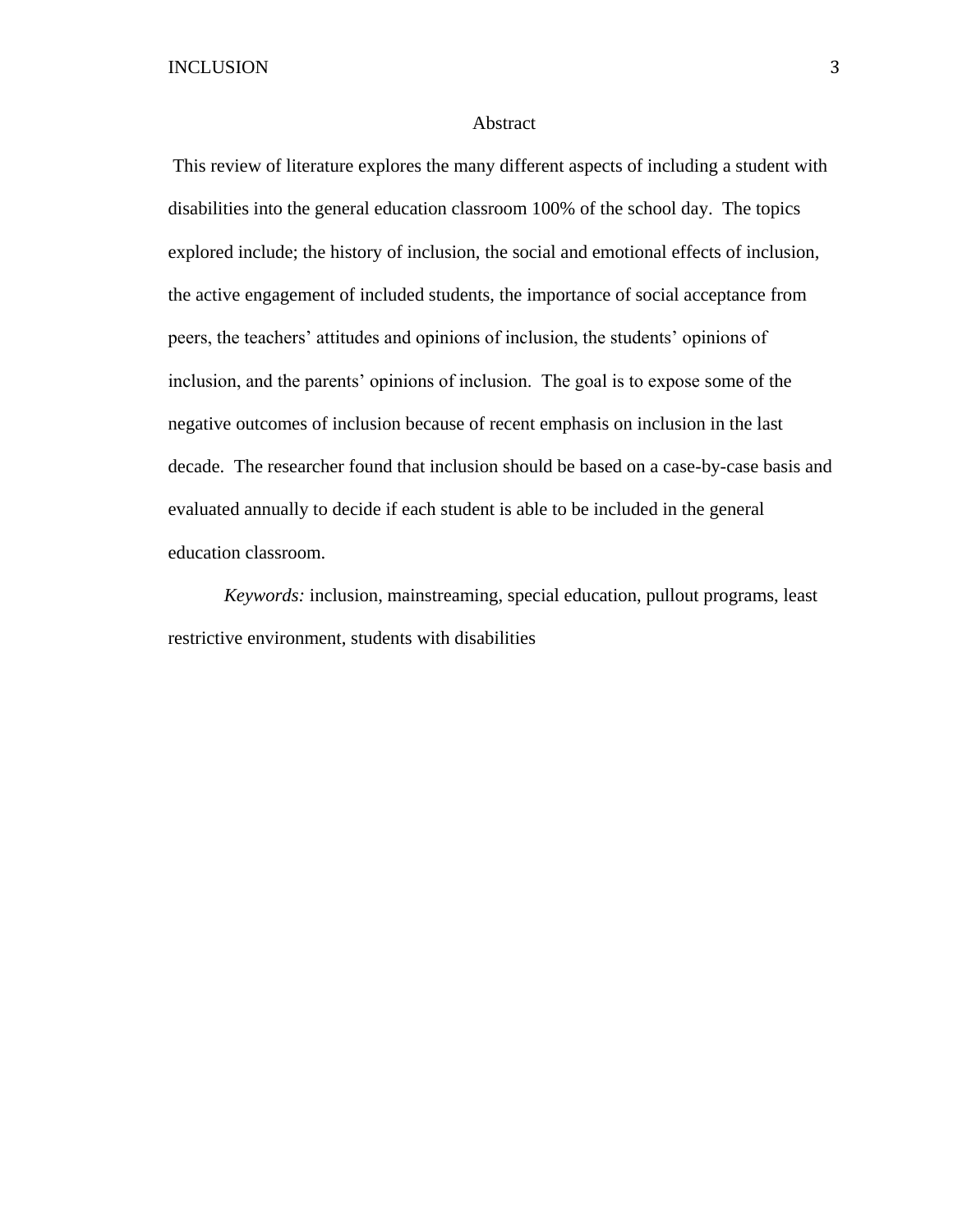## **Table of Contents**

| Importance of Communication in the Educational EnvironmentPage 16 |
|-------------------------------------------------------------------|
|                                                                   |
|                                                                   |
|                                                                   |
|                                                                   |
|                                                                   |
|                                                                   |
|                                                                   |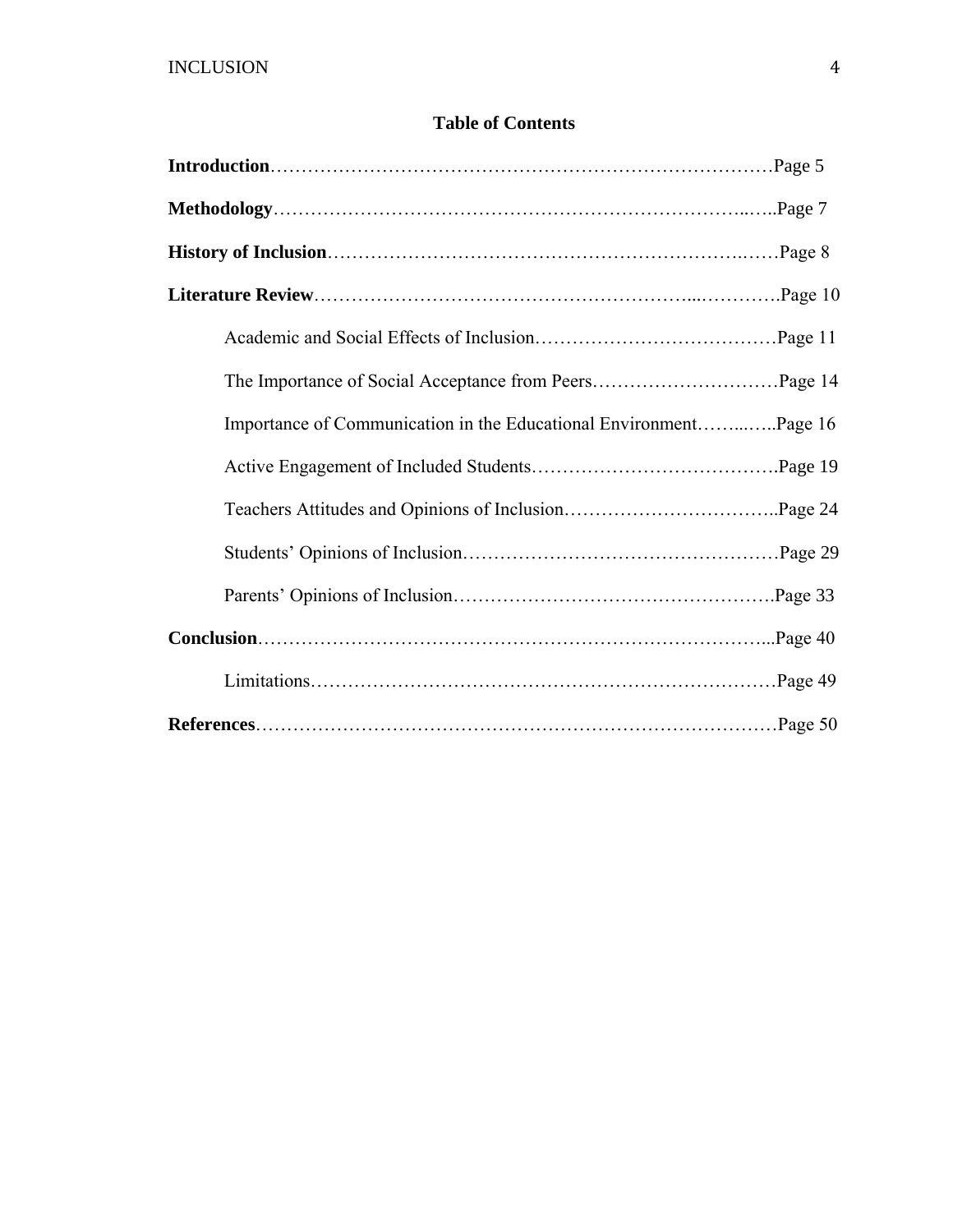Analysis of Inclusion in the Field of Special Education

In recent years, there has been a drastic change in the area of special education. The idea of inclusive education became internationally acclaimed at a 1990 conference in Thailand when the United Nations promoted the idea of "education for all" (David  $\&$ Kuyini, 2012, p.157). There has been a strong push towards including all special needs students into a general education classroom "as a means to remove barriers, improve outcomes and remove discrimination" (Lindsay, 2003, p.3). This push was caused by the passing of the Individuals with Disabilities Education Act (IDEA) in 1990 and 1997 as well is the Individuals with Disabilities Education Improvement Act (IDEIA) in 2004. These acts mandated that students should be taught in the least restrictive environment to the "maximum extent appropriate" (Obiakor, 2011, p.10). The purpose of IDEA is to give every student equal education, even if one of them has special needs. The main philosophy behind inclusion is that of basic human rights. This philosophy implies that peer acceptance should be one of the main outcomes of this type of schooling and thus giving students with disabilities more dignity and a better quality of life (David  $\&$ Kuyini, 2012). With the push for including each of these students into the general education classes, the question arises if the students are really benefitting from being placed in these classes and where the line should be drawn to start pulling the students out of the regular classroom to offer them more individualized and specialized attention.

The main challenge with the idea of including all students with disabilities in general education classes is that each of these students, just like traditional students, is different and learns in many different ways. Some of these students are nonverbal and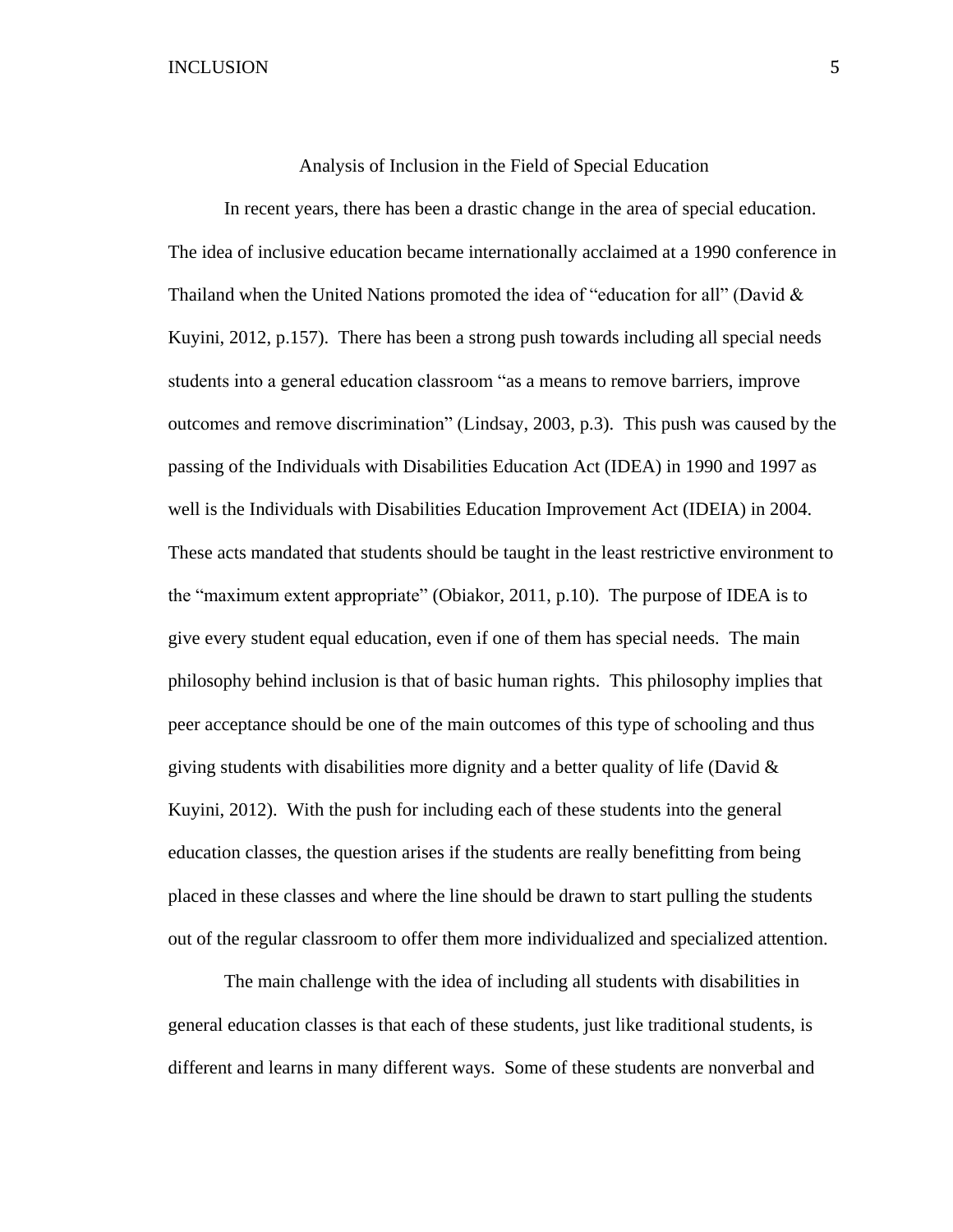some simply do not have the same intellectual capacity of traditional students (Jacob, Olisaemeka  $\&$  Edozie, 2015). Disabilities vary from very mild learning disabilities to extreme emotional disturbances or severe impairments. Students with severe emotional disturbances often have outbursts and can become violent to anyone in their path. All of these reasons are why it is quite important to study whether or not inclusion is effective for all students.

Throughout this thesis there will be terminology that is commonly used in the field of education. The first of these terms is the term *inclusion*. For the purposes of this thesis, the term inclusion means including special education students in the general education class for 100% of the school day. The term *mainstream* means including special education students in the general classroom for part of the day and having them in a special education class for the other part of the day. The term *least restrictive environment* (LRE) means "to the maximum extent appropriate, children with disabilities…should be educated with children who are not disabled, and… special classes, separate schooling or other removal of children with disabilities from the regular educational environment should occur only when the nature or severity of the disability is such that education in regular classes with the use of supplementary aids and services cannot be achieve satisfactorily" (Douvanis & Hulsey, 2002, p. 1). Finally, the term *pullout program* will mean that the special education student will be pulled out of the general education classroom and placed into a specialized program. A pullout program is generally used for elementary schools because in secondary school, the students usually change classrooms on a normal basis and would not need to be pulled out. They would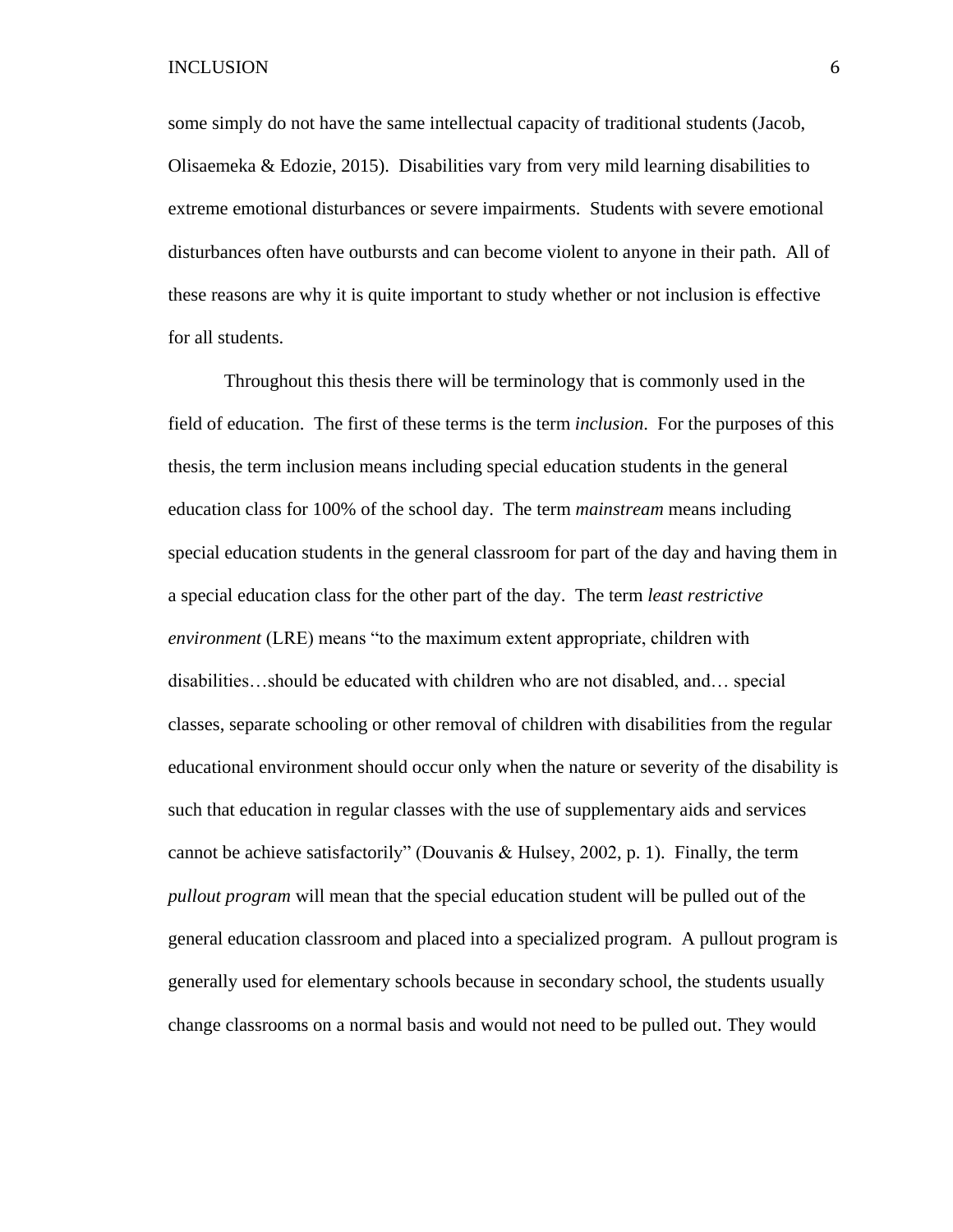just go to their special education class for the periods that they need individualized instruction.

The topic of inclusion will always be debated in the field of special education. There are pros and cons for including all students in the general education classroom. Lindsay (2003) points out that much of the research has focused on either the students' rights or the effectiveness of their education, and the focus needs to be on both of these outcomes when it comes to inclusion. The purpose of this thesis is to expose some of the negatives of inclusion, but also discuss some of the positives that exist because of inclusion. There is not one answer to the debate concerning the placement of student with disabilities, but research can be done to see how the education system can better serve students with special needs. Through research of previous studies I will identify the social and emotional effects of inclusion, I will identify if included students are actively engaged with their learning, and identify the opinions of inclusion from teachers, students, and parents. Through this research, I hope to answer the following questions:

- 1. What are the social and emotional effects of inclusion?
- 2. Are included students actively engaged in their learning?
- 3. What do teachers, students and parents have to say about inclusion?

To answer these questions, I will compare and discuss studies done all over the world in this field. Each study has limitations, as it is quite difficult to study students with special needs because of the many laws protecting their privacy. Even with each study's limitations, I hope to make a clear depiction of the positives and negatives of inclusion as well as discuss some changes that could be made to better serve students with disabilities.

## **Methodology**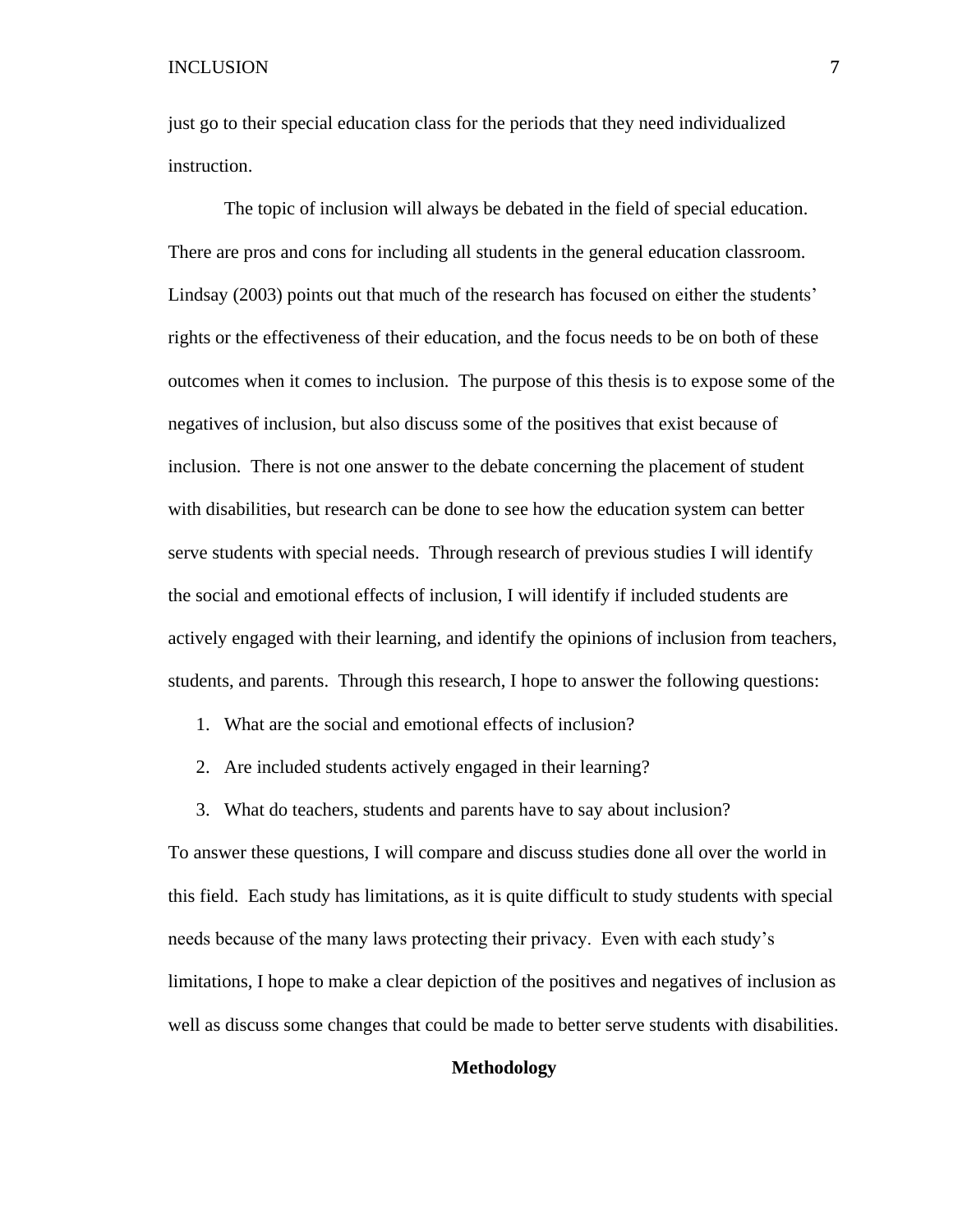This thesis will primarily utilize literature to research the topic. Previous research that has been done will be combined with existing theories to discuss the positives and negatives of inclusion. All of the literature used will be taken from databases that provide peer reviewed scholarly sources, such as the Educational Resources Information Center (ERIC) database. ERIC, which guided the researcher to the proper sources, is a database used strictly for education. Each piece of literature used will be examined for credibility using the database Scopus. The literature will be discussed in full detail and compared using different sources. The comparison of literature will be discussed with some recommendations of how the school system can better serve students with severe disabilities.

Some key words that were searched in the databases to find scholarly research were: "inclusion," "mainstreaming," "effects," "students," and "disabilities" as well as a combination of these words. Searching these key words and phrases was found to be the most effective way to research the topic at hand. Many scholarly sources were found in the research process, but were discarded in this thesis due to the amount of limitations that the study contained. If the study had more than four limitations pointed out by its authors, the study was thought to have too many limitations.

#### **History of Inclusion**

The debate of inclusion is not restricted to the school system; it has been taken to the courts many times in the past, and will most likely be something that will continue to be taken to the courts in the future. The reason for bringing many of these issues to courts, even as far as the Supreme Court, is because it is a topic that is easily debated because of the wording the courts have chosen to use. The problem arose when Congress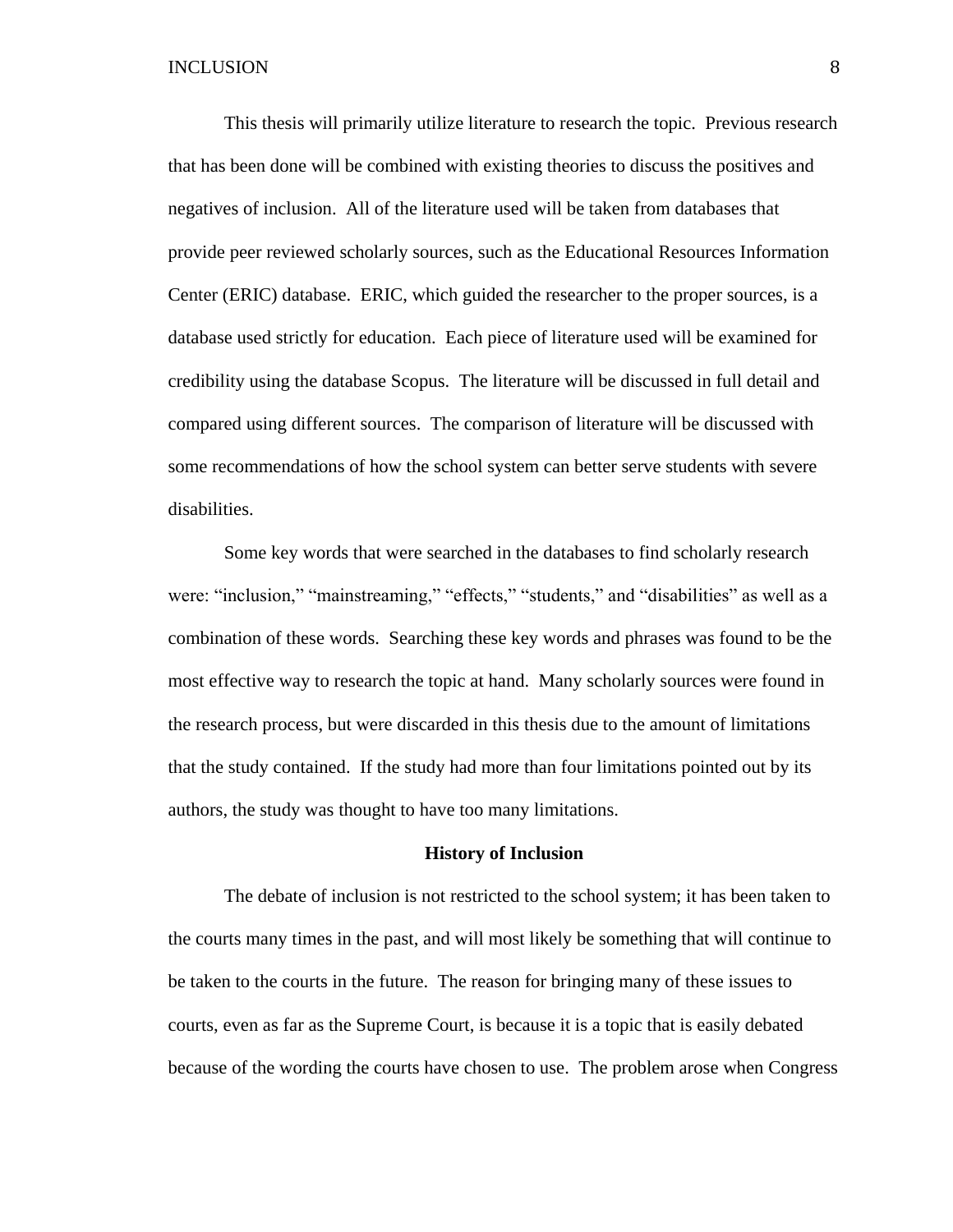wrote the Education of All Handicapped Children Act of 1975. This act was the forerunner to IDEA and it did not give an absolute definition of LRE nor did it give a definition to mainstreaming. The actual definition of these terms was left up to the highest jurisdiction courts in the geographical area of the schools (Douvanis & Hulsey, 2002). Since Congress did not choose to define these terms, the definition could vary depending on where each student lived. Many cases wound up going all the way up to the Supreme Court to give the final say on the issue.

Between 1983 and 1999 there were ten popular cases taken to the Supreme Court, which helped to set the tone of what was meant by the terms LRE and mainstreaming. These cases were; Roncker v. Walter in 1983, Daniel R. R. v. State Board of Education in 1989, Greer v. Rome in 1991, Oberti v. Clementon in 1993, Sacramento v. Rachel H. in 1994, Light v. Parkway also in 1994, Clyde v. Puyallup in 1997, Hartmann v. Loudoun also in 1997, Hudson v. Bloomfield Hills again in 1997, and Doe v. Arlington County in 1999 (Douvanis & Hulsey, 2002). Each of these cases had its similarities, most of them being parents of a student with disabilities fighting the local school board or state for pulling their child out of the general education classroom. In the cases in 1983 and 1989, the results were similar in coming up with two questions to be asked when deciding if a student should be in an inclusive classroom or a segregated classroom. The questions were in regards to whether or not the student can be properly educated in an inclusive setting with extra aids and whether or not the student was being mainstreamed to the maximum extent appropriate (Douvanis & Hulsey, 2002).

The court's ruling on each of the cases has gone back and forth on favoring the parents or the school system, proving that including special needs students into the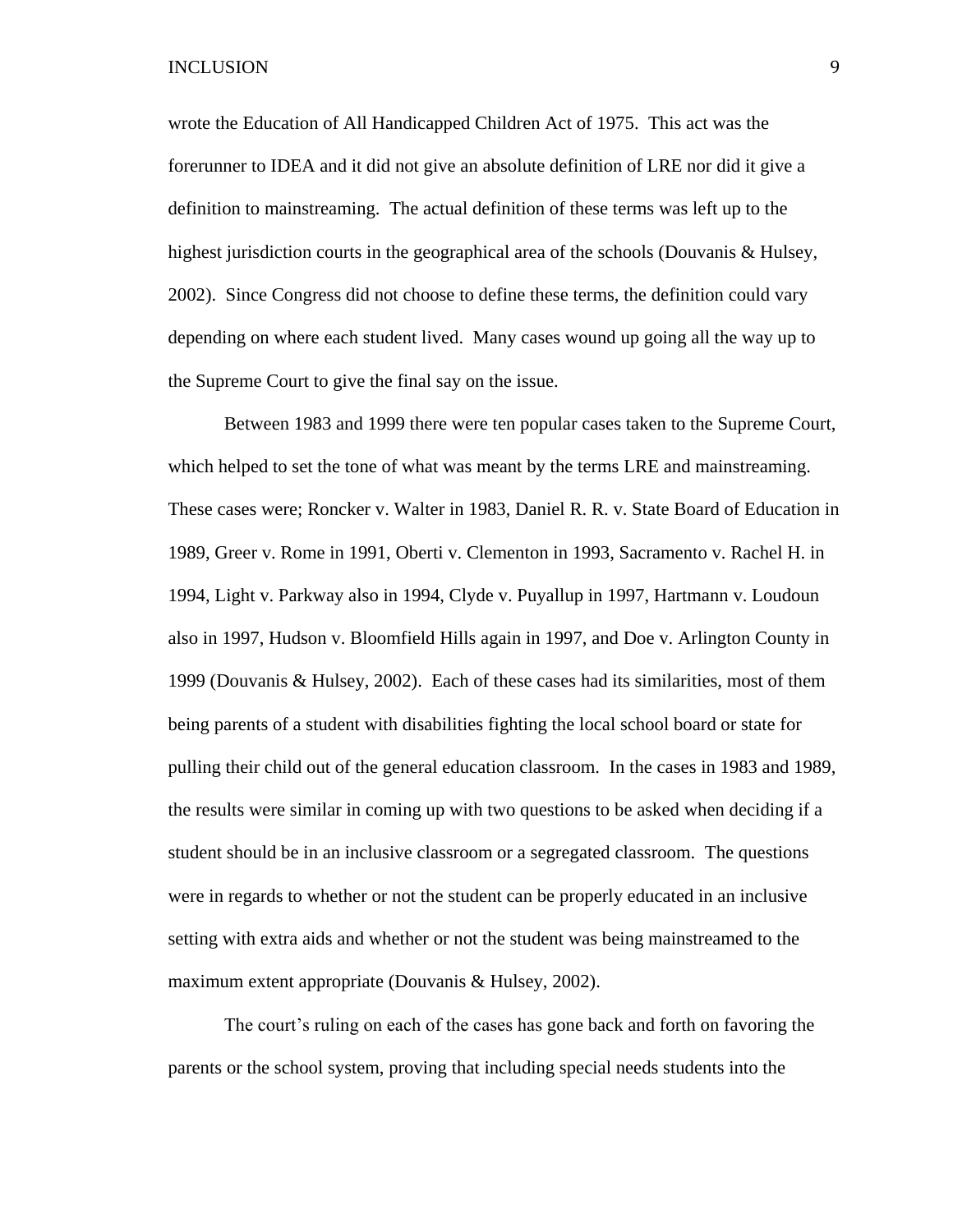classroom can be a hypersensitive concept to argue in the court system. The rulings of the courts have said that the IEP committee must be able to rationalize not placing the student in the general education setting. Contradictory to that, the courts have also came to the conclusion that "inclusion is a right not a privilege" in the case of Oberti v. Clementon where the student was disruptive in a general education setting and the school wanted to place him in a more restrictive setting (Douvanis & Hulsey, 2002). The courts always look for an educational benefit for all students involved in the case. If the courts see that no educational benefit is coming from placing a student in a general education setting, they are likely to rule towards placing the student in a more restrictive educational setting. The courts also look for whether the student is violent or rowdy in a general education setting. If the student tends to be violent or rowdy, the courts are also likely to lean towards placing the student in a more restrictive environment (Douvanis  $\&$ Hulsey, 2002).

#### **Literature Review**

This review of literature will discuss many areas of inclusion of special education students in the general education classroom. The goal of inclusion is for special needs students to be in the general education classroom 100% of the day, whereas a mainstream philosophy would keep special education students in the general education classroom for part of the day and a special education classroom for the other part. The topics to be covered in this review are: 1) the academic and social effects of inclusion, 2) the importance of social acceptance from peers, 3) the importance of communication in the educational environment, 4) the active engagement of included students 5) the teachers' attitudes and opinions toward inclusion, 6) the students' opinions of inclusion, and 7) the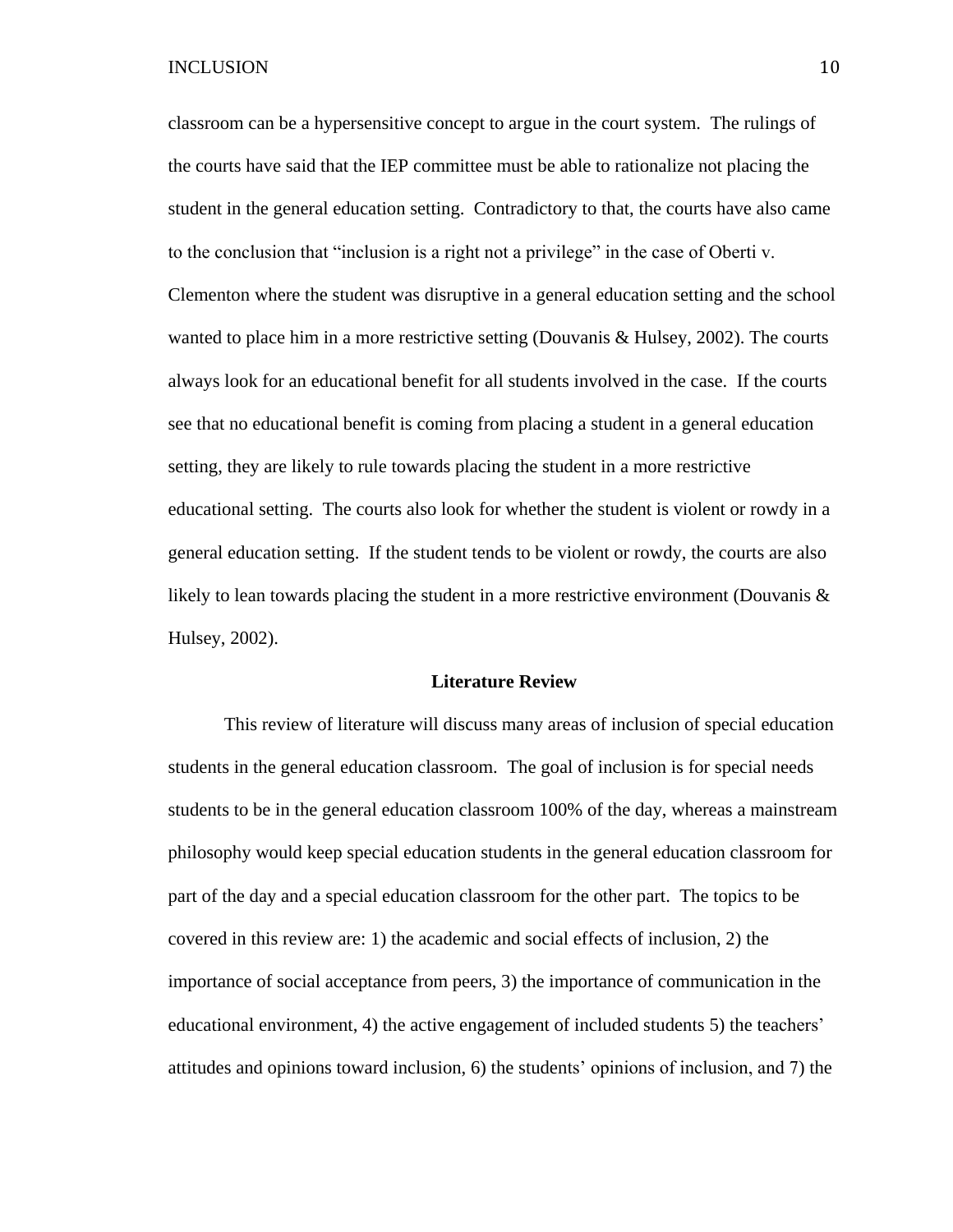parents' opinions of inclusion. Each of these areas needs to be taken into account when discussing if inclusion is the best option for students with disabilities.

#### **Academic and Social Effects of Inclusion**

Much research has been done in the area of the academic and social effects of inclusion on both the general education population and the special education population. In fact, much of the reason that there is such a large push for inclusion is so that special needs students can get social interaction with general education students. Krull, Wilbert, and Henneman (2014), studied students with classroom behavior problems (CBP) and classroom learning difficulties (CLD) and the effects that their disabilities had on them socially. The study was conducted by using a questionnaire given to students asking which of their classmates they would classify as mean, which they would like to sit next to, as well as questions about their own academic self-concept. The results clearly indicated that not only did their peers socially exclude the students with CBP and CLD, but the students with disabilities had a low academic self-concept.

Another study conducted by Frederickson, Simmonds, Evans, and Soulsby (2007) found that students classified by their schools as having special needs were four times more likely to be socially rejected by their peers and students who had formerly attended special needs schools were not as likely to be selected as popular by their regularly progressing peers. Also backing up these results were Tekinarslan and Kucuker (2015) who were researching if the *Children's Loneliness Scale* was a valid way to determine if a student felt lonely. Their results indicated that the *Children's Loneliness Scale* was in fact valid. In the midst of their research, they observed that students with disabilities had a significantly higher chance of feeling lonely in an inclusive class because they felt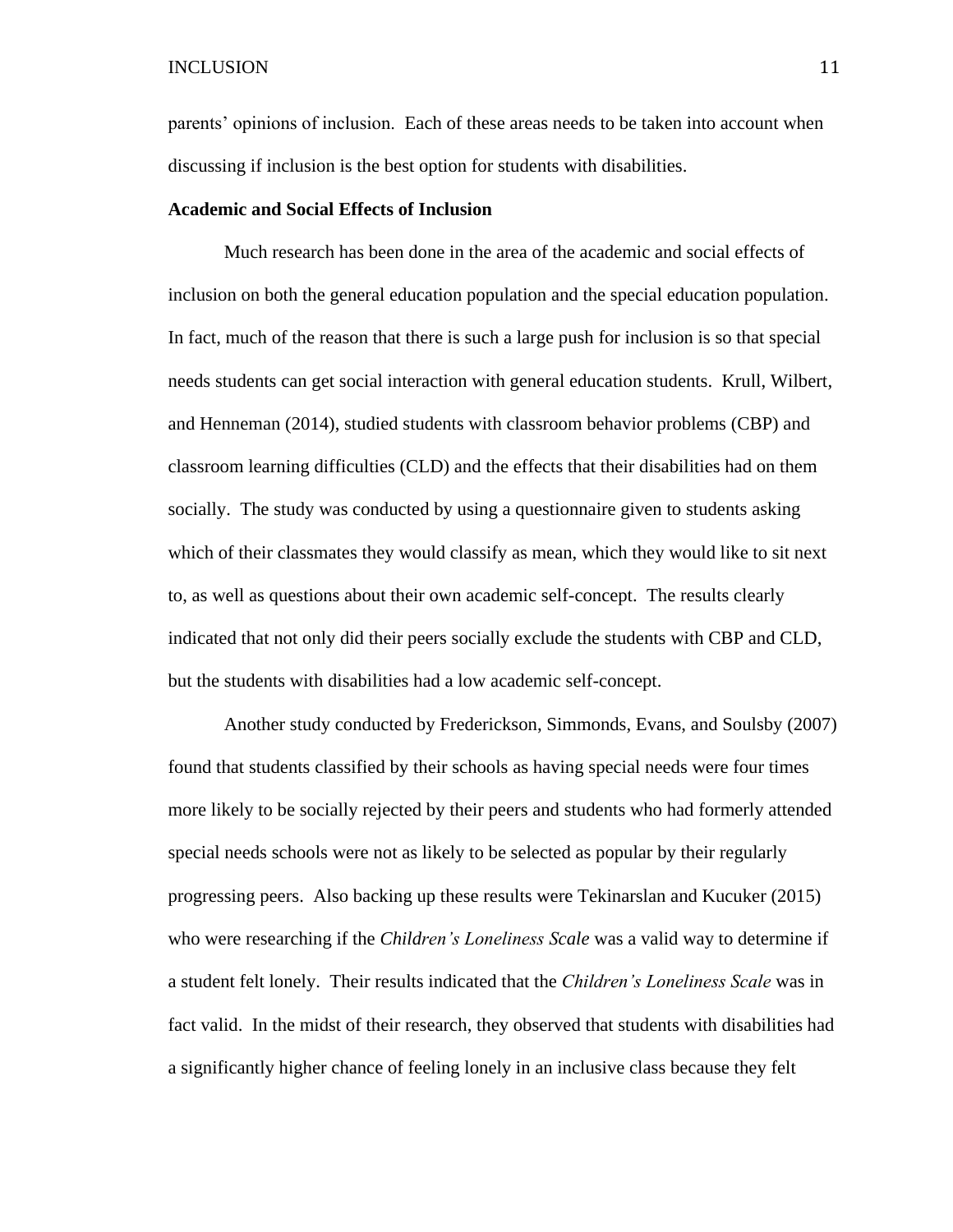rejected by their peers. In fact, Veck (2013) found that many adults with autism still live with traumatic experiences they encountered in their inclusive school settings due to bullying.

Students with learning disabilities cope with their disabilities in many different ways. Some students use the avoidance method of coping where they simply forget about their disability and do not try to overcome it. Firth, Greaves, and Frydenberg (2010) studied a group of students from seventh to ninth grade with learning disabilities. These researchers wanted to discover a coping strategy that is best for students of this age. They found the most common strategy for students was nonproductive, but there was also a large number of students who used a productive strategy. These students may have had difficulties in the classroom, but they had a talent in sports activities or in art. The students focused all of their attention on the sport or art and completely disengaged themselves when it came to academics. The reason for many of them doing this was because they wanted to feel like they fit in somewhere. The students felt that even though they were mildly rejected in the academic side of school, they could be a hero in the area of sports or art (Firth et al., 2010). Many famous athletes have used this same coping strategies and are now successful in life, but there are also many people who have used this strategy and now fall short because of their lack of focus in school. The study found that rather than students avoiding their disability, they needed special attention to find strategies to help them succeed in the classroom. The researchers suggest a coping program to allow for students in these situations to become proactive for finding a solution to their needs (Firth et al., 2010).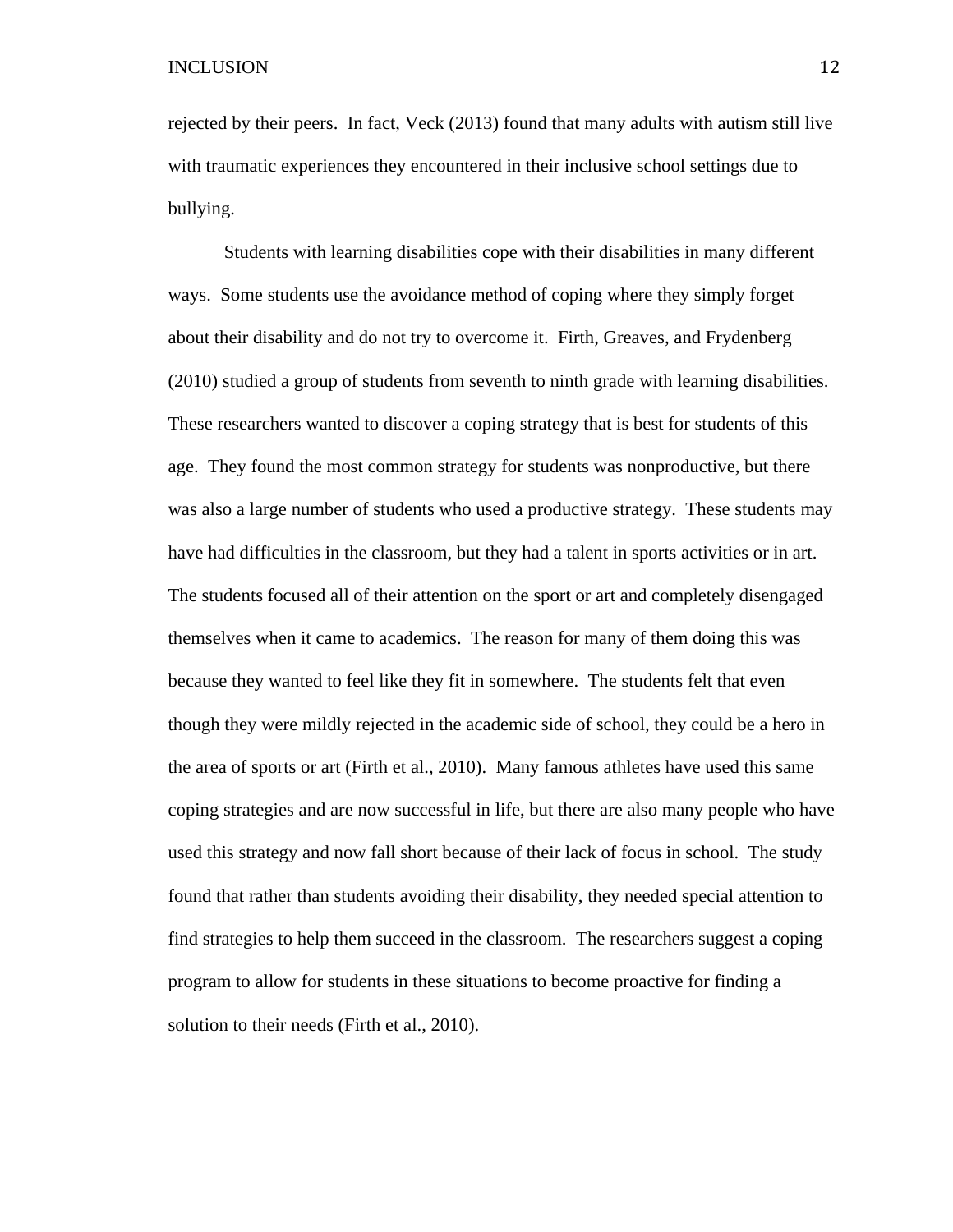Harrower (1999) indicated that most research in the area of inclusion has been focused on students with minor learning disabilities and not students with severe disabilities. Harrower discovered that many students with disabilities were socially excluded because their peers without disabilities did not know how to interact with them. Even though the main purpose of including these students in the general education classroom is to enhance their social skills, these students were not advancing in any of the content areas in which they were placed in an inclusive classroom. They were not acquiring skills needed to function as adults, which is what special education classrooms usually offer.

Antia, Jones, Luckner, Kreimeyer, and Reed (2011), found different results than the previous studies listed. Antia et al. researched students who were deaf or hard of hearing and the effects that their disability had on them socially. This study concluded that there was no correlation between negative social skills and being deaf or hard of hearing.

Fletcher (2008) noted that there was not much research about the effects of having a student with an emotional disorder in a general education classroom. Fletcher pointed out that these students might have outbursts that can disturb the learning environment. Fletcher's (2008) study found that students who had a classmate with an emotional disorder had lower standardized test scores in the areas of math and reading than the students who did not have classmates with emotional disorders in the math and reading classrooms. This suggests that students' outbursts may have disturbed the learning environment enough to inhibit the learning of classmates.

Fletcher's findings encouraged Friesen, Hickey, and Krauth (2009) to research if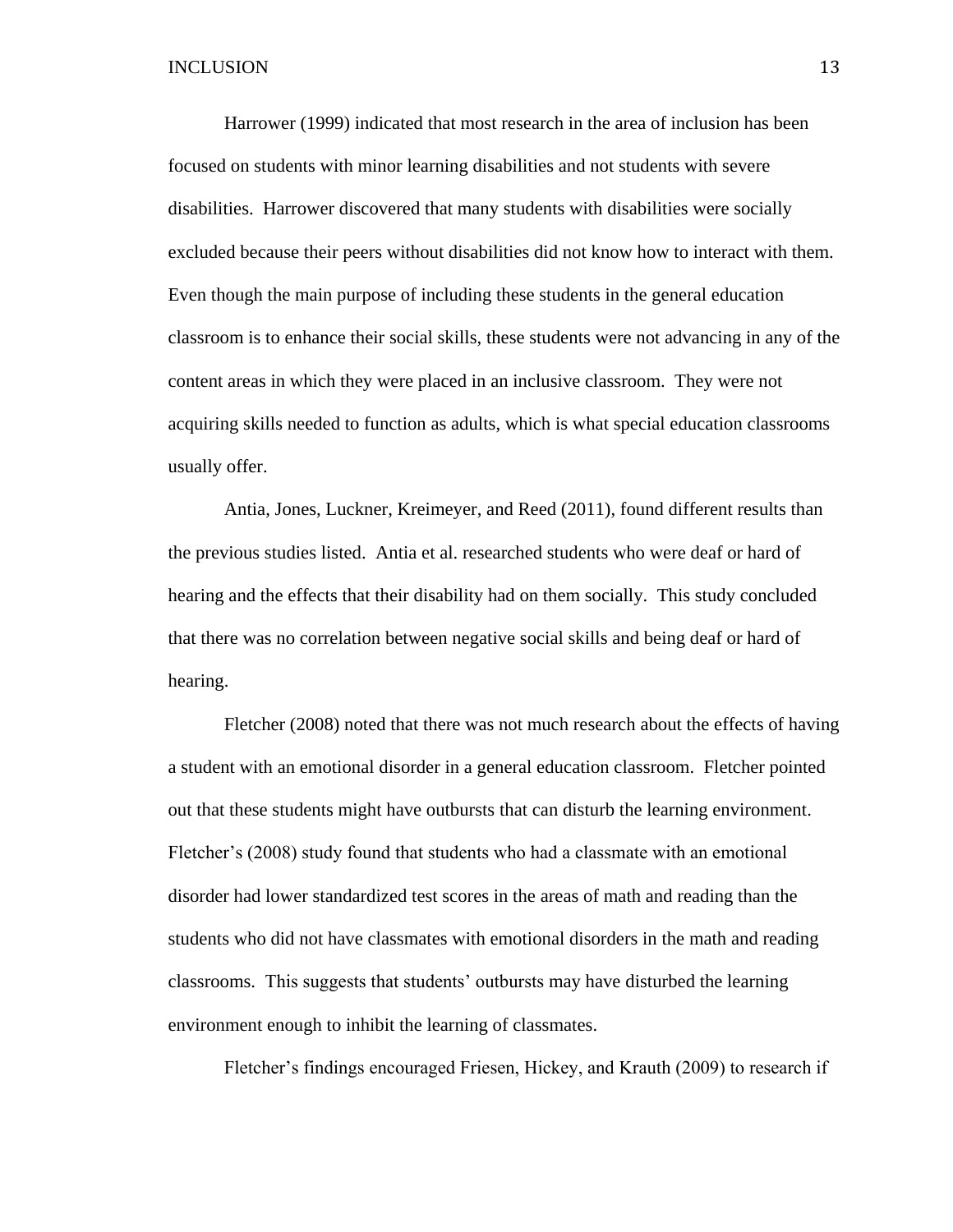other types of disabilities affected the test scores of non-disabled students as well. Their findings suggested that students with learning disabilities and emotional disabilities significantly affected the math and reading test scores of non-disabled peers, but that students with other disabilities had either positive or no effect on their non-disabled classmates' test scores. To differ from Friesen et al.'s findings, Peetsma, Vergreer, Roeleveld, and Kartsten (2001) found that students with disabilities who were in inclusive classes had higher test scores in just the area of mathematics. The students that were strictly in special education classes had much higher scores in the area of psychosocial development of motivation. Students who were placed in inclusion classes in this study tended to deteriorate in the area of motivation (Peetsma et al., 2001).

#### **The Importance of Social Acceptance from Peers**

Peer acceptance is something that almost everyone strives for, as it is human nature to desire to be accepted by peers. To be accepted by peers is to have positive relationships with those around oneself. A study by Sip Jan Pijl and Per Frostad (2010) has suggested that there is a positive correlation with peer acceptance and self-concept. This means that if one is highly accepted by his or her peers, his or her self-concept will be high; but if his or her peers do not accept him or her, he or she is not likely to have a high self-concept. Previous research assumed that the correlation of peer acceptance and self-concept did not apply to students with moderate to severe learning disabilities (LD) because these students did not understand the level at which they are accepted by their peers. The study suggested this assumption wrong, revealing that students with moderate to severe LD still show a moderate correlation between peer acceptance and self-concept (Pijl & Frostad, 2010.) Parents and teachers of students should not underestimate how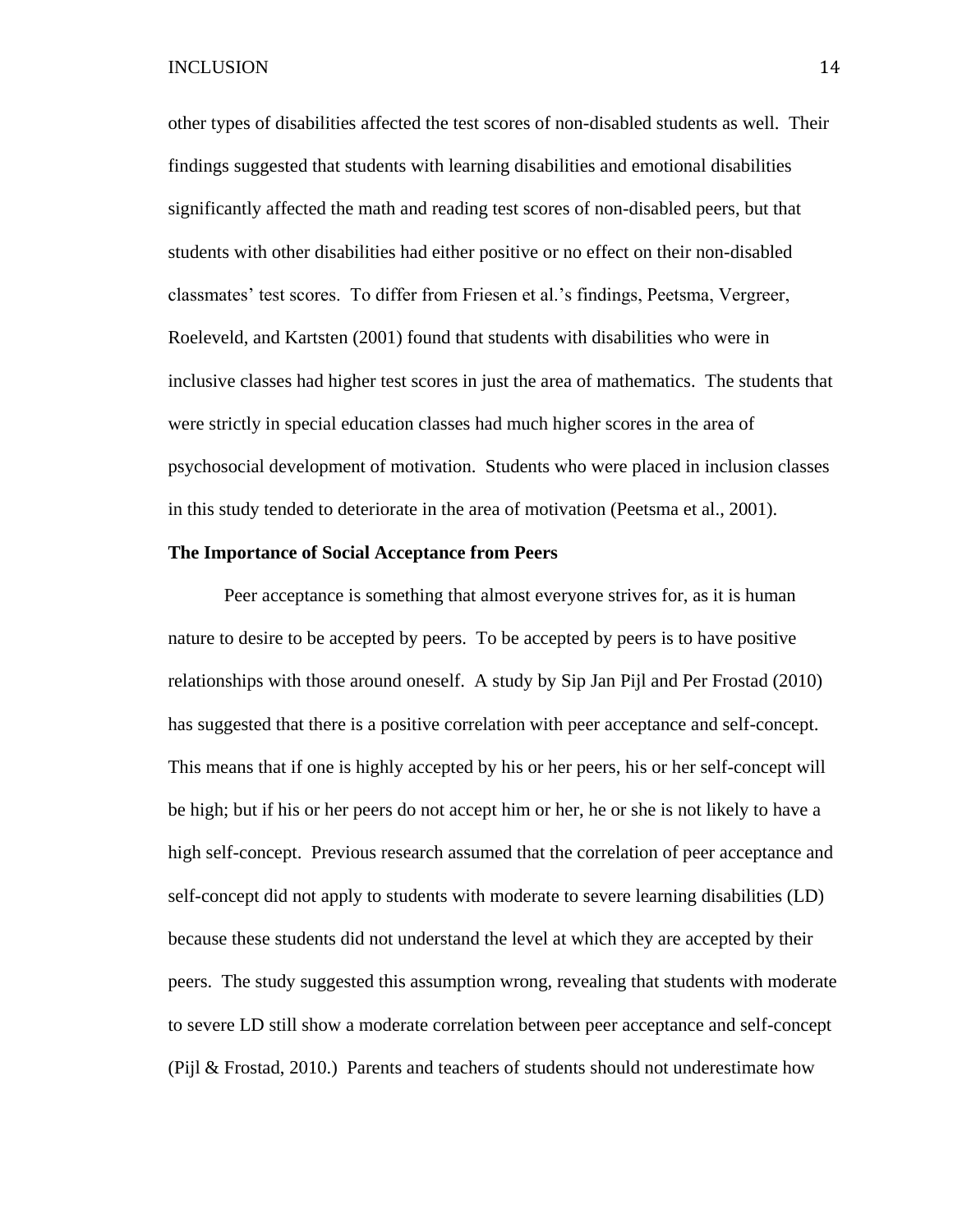important it is for students with moderate to severe LD to be accepted by his or her peers.

The peer acceptance and self-concept correlation is not just limited to students with LD. There is limited research on peer acceptance of students with other disabilities, but there are few results that suggest students with behavior problems are not as popular as students without disabilities, and students with autism or who are hard of hearing have more feelings of loneliness than their peers without disabilities (Pijl & Frostad, 2010). Because the correlation of the findings of this research, putting all of it together suggests that it is more likely for students with disabilities to feel isolated. The feelings of isolation leads to less of a sense of belonging at school and can eventually have a negative impact on motivation, self-concept, and school performance (Pijl & Frostad, 2010).

Pijl and Frostad's (2010) study used 498 students ages 12-13 in Norway. This age allowed for the students to be enrolled in school long enough to realize who fit in and who did not. Researchers asked each student write down his or her five best friends in class as well as to rate their self-concept on a scaled questionnaire. The results fully supported the authors' hypothesis that students with disabilities were less accepted than students without disabilities.

The results of the study suggested that there was a moderate correlation between social acceptance and student self-concept. The study compared the results of the peer acceptance activity with the results of self-concept questionnaire in three areas. It compared general self-concept, academic self-concept, and social self-concept. The results showed an absence of correlation between general self-concept and peer acceptance, but a moderate correlation between peer acceptance and academic and social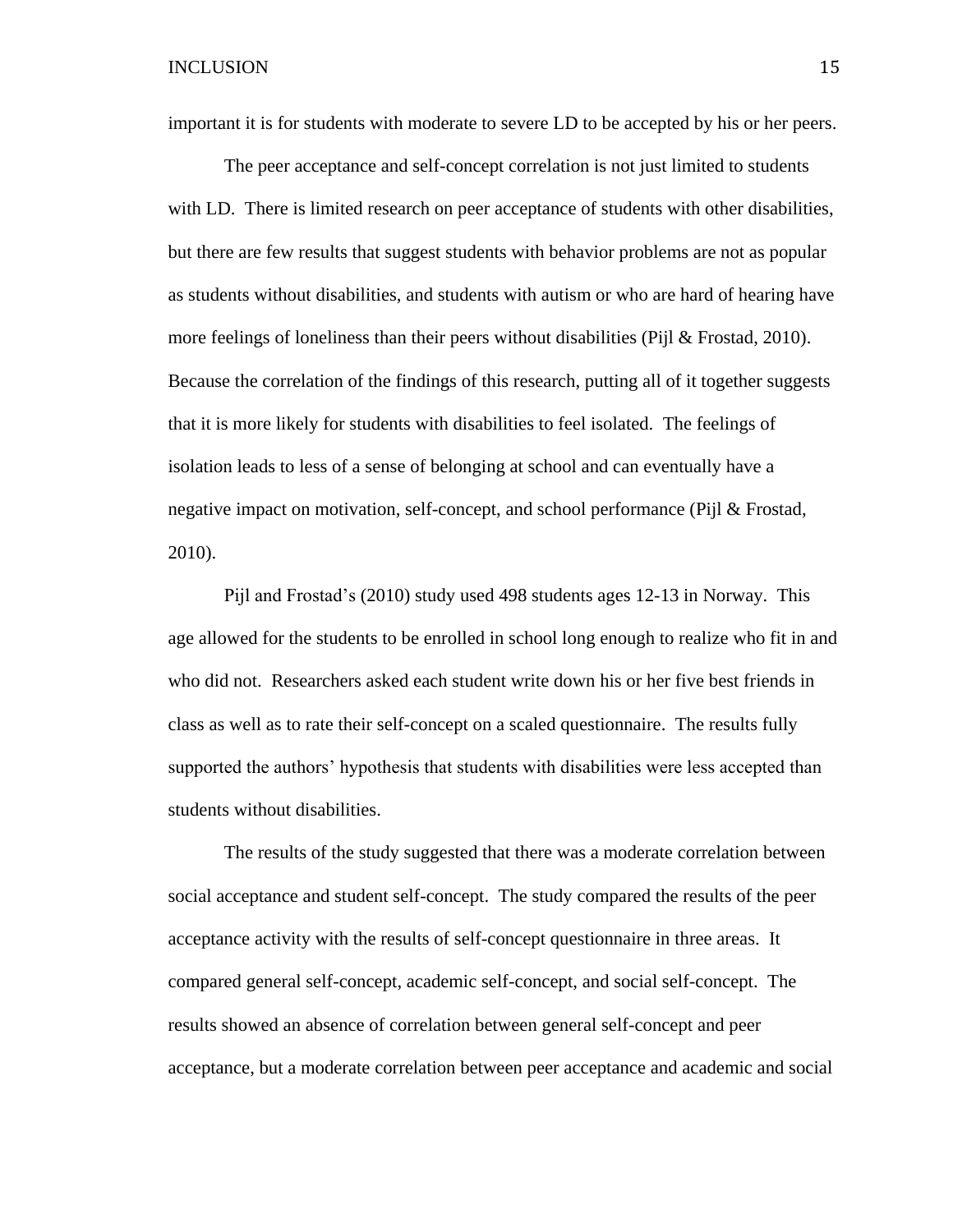self-concept for students with moderate LD. A possible reason for the absence of a correlation between general self-concept and peer acceptance could be that general selfconcept is not fully dependent on what happens in school life. Relationships with parents, siblings, grandparents, and others all play a role in general self-concept. Both academic and social self-concept are more dependent on the student's school life and therefore has more of a correlation to the peer acceptance of other students (Pijl  $\&$ Frostad, 2010.)

Another study on the social acceptance of students with disabilities was conducted in India. In the country of India, there is a more general negative attitude towards people with disabilities. India believes that one born with disabilities, is born with a curse or it is the result of past deeds (David  $& Kuyini, 2012$ ). The study's goal was to prove that merely placing students with disabilities in general education classrooms did not automatically promote peer acceptance from students without disabilities. The study wanted to ensure that schools were doing enough to promote the acceptance of students with disabilities in the general education classroom. The results of the study were that different classroom practices were able to predict the level of peer acceptance from students without disabilities to students with disabilities (David  $\&$ Kuyini, 2012). However, because the study was done in a part of India where there are many people from small tribes attending each school, this was a major limitation of the study. Many of the students were already familiar with the students with disabilities before they were placed into the general education classroom. The results are still important to note because there was a correlation between teaching styles and peer acceptance, rather than simply being all high peer acceptance (David  $&$  Kuyini, 2012).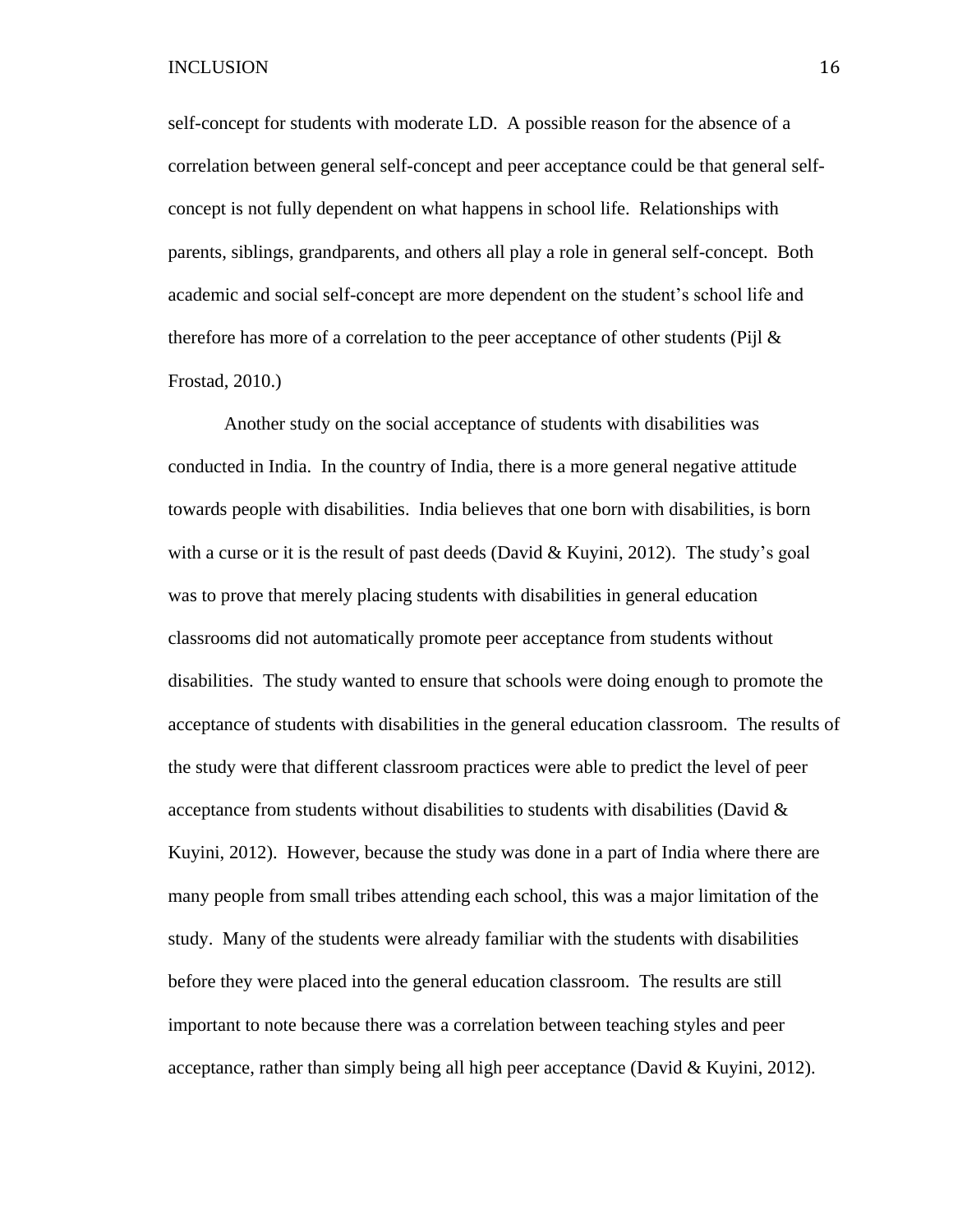#### **Importance of Communication in the Educational Environment**

Whether it is verbal or nonverbal, most living things on planet earth communicate. A dog can bark to signal to its owner that it needs to use the bathroom, a cat may purr to tell its owner that it loves him or her, and a human can wave to greet another human; these are all forms of communication. If there was no communication whatsoever, the world would be completely different. How else would a person request something from someone or how would a teacher teach content? Communication is a key aspect of our day-to-day lives, even if it is not typical verbal communication.

There are many different types of communication disorders that may affect someone that has disabilities. Children with communication disorders most often show delays in or inability to use one or more of the following areas of communication: articulation, fluency, language comprehension, language production, morphology, phonology, pragmatics, semantics, syntax, or voice (Jacob et al., 2015). In all of these areas, a delay or inability to use could be detrimental to a child's learning in its own way. The different parts of language production all contribute to a child's ability to read, and help the child stay on task for the most amount of time possible. A child that has delays in these areas could get frustrated with trying to get his or her teacher or fellow peers to understand and either disengage from the lesson or take up crucial class time trying to get his or her point across. It is important to note that if a child struggles with language comprehension, semantics or pragmatics which all have to do with meaning in some form or another, he may get confused during instruction and be too embarrassed to tell the teacher or simply go about life thinking the wrong thing because what he understood the teacher said was not what the teacher actually said (Jacob, Olisaemeka, & Edozie, 2015).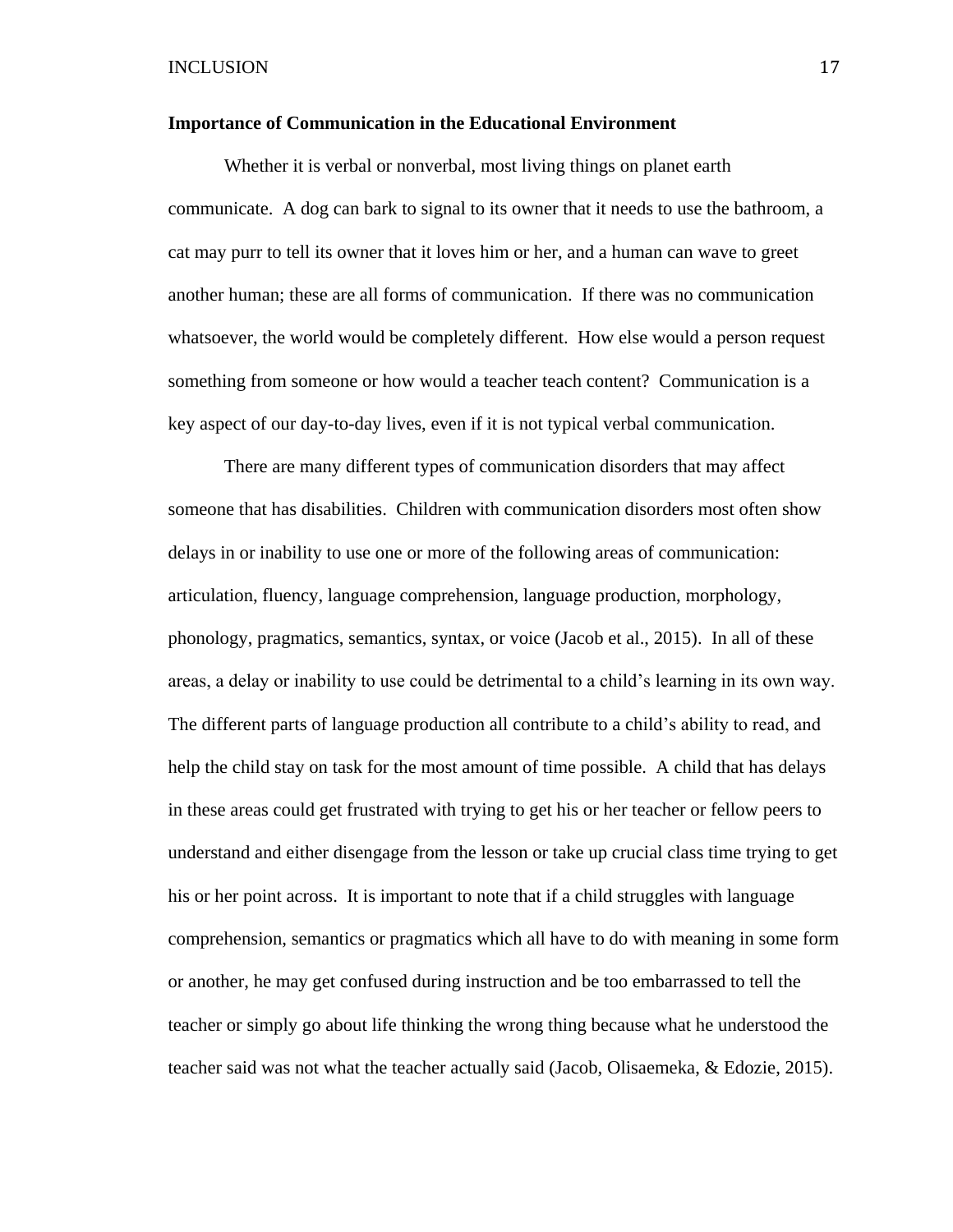Communication is a part of everyday life and usually involves a sender, a receiver, and some sort of purpose or content. People with multiple or severe disabilities often have their own way of communicating. These students will usually use gestures to signal certain things, and it may take a few tries to figure out what the gestures mean. For example, for one student banging his head may mean that he has a headache, but for another it may mean that she does not want to do something (Downing, 2001.) The students with these types of disabilities need to be placed in classrooms where the education team can teach communication in the appropriate manner. Simple things such as greetings, saying goodbye to others, and how to request things can be taught by the educator in the appropriate setting. Educators can assess how a student refuses something, and if the refusal was inappropriate, the teacher can help the student to adapt a new way.

Many students with severe disabilities throw themselves on the floor or hit things when they are trying to communicate no or they do not want to do something, but close attention can be given to adapt these behaviors and make them more appropriate for the general education setting. Many students who have trouble communicating use the picture exchange communication system, or PECS, and that is something that needs to be taught. A student needs to learn how to communicate using this system during school and at home. It takes a community to help a student with disabilities communicate effectively, and that community needs to know that what these students are trying to tell them is worth the effort (Downing, 2001.)

Students who have communicative learning disabilities often use assistive technologies, like the PECS system, to help them to perform everyday tasks (Adebisi,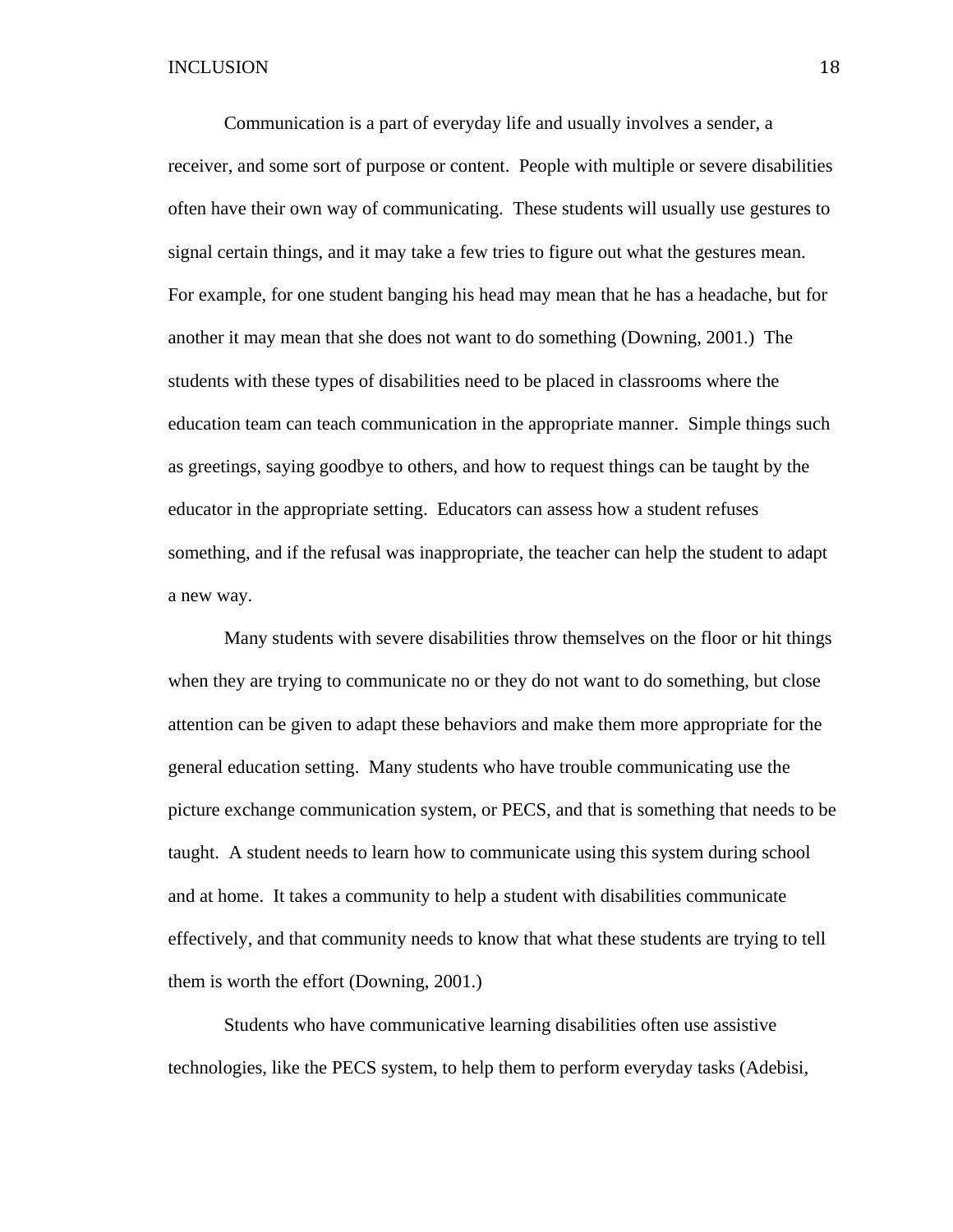Liman, & Longpoe, 2015). Glasses are even considered an assistive technology to people who have poor vision. Assistive technology offers students the opportunity to achieve success in writing, reading, mathematics, spelling, organization and even helps to foster peer acceptance for children who otherwise would not have had the opportunity to excel in these areas (Adebisi et al., 2015). It is important that when teachers introduce the idea of assistive technology into the classroom, that they communicate that it is to enhance the student with disabilities' skills and not replace them. There are many forms of assistive technologies that help to grow the ability to communicate within the learning environment. There are tools that allow students to speak into a microphone and their oral language be transposed into writing in order to do assignments and there are also tape recorders that allow students that need to hear what their teacher said multiple times, the ability to do so (Adebisi et al., 2015). The help of assistive technology has helped the inclusive classroom become more of a possibility for students with learning disabilities to be able to communicate.

#### **Active Engagement of Included Students**

In a student-centered classroom, the very core of the learning process revolves around the active engagement of the students (Zhou, 2010). Teachers are in the classroom to teach the material. It is evidently up to the students in that classroom to be actively engaged in the learning process in order to gain their own knowledge. While teachers can adjust their teaching to make it easier for students to be engaged, the learnercentered classroom being successful is dependent on the students' effort to learn. There are different theories as to what active engagement really is and many different researchers have studied it. Most of the researchers would agree that active engagement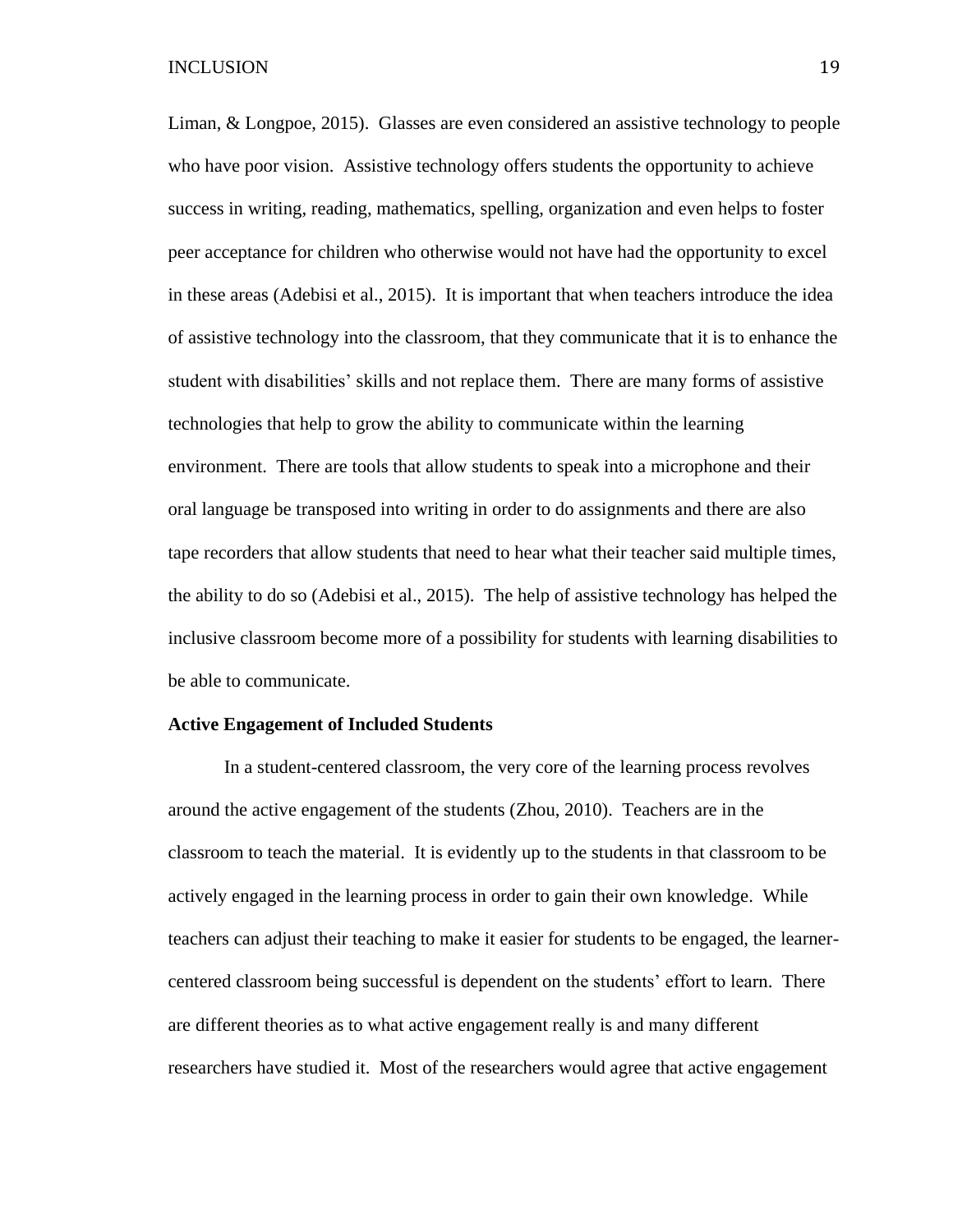is the degree to which the students invest themselves in the learning environment (Zhou, 2010).

Researchers have found that there are many contributing factors to active engagement. The most profound factor of active engagement is that of the student's character. Extroverted students are more likely to engage themselves in classroom activities because they are more active (Zhou, 2010). Extroverted students tend to take more risks and not hold back, whereas an introverted student is a little more shy and reserved. This is why extroverted students have more verbal engagement in the classroom. Another important factor in the active engagement is the student's selfconcept. There is a mutual relationship between a student's self concept and that student's engagement in the classroom (Zhou, 2010). A student with a low self-concept will be less likely to engage themselves with classroom activities as well as interact with teachers and fellow students (Zhou, 2010).

The factors of engagement are not concluded with just the student's character and self-concept. There are many other factors that can contribute to the engagement of a student as well. These factors include the attitude, interest, motivation, and anxiety level of each student (Zhou, 2010). These factors are known as affective factors and they may change based on the subject being taught, the time of year, or even time of day.

Classroom environment has a very large connection with the degree of engagement of students. Zhou (2010) states, "The effect of classroom environment on students' engagement is rather noticeable, worthy of great concern" (p. 21). The class size and arrangement of desks can have an effect on the comfort level of students in the classroom. It is common that in a larger class, students are less likely to be engaged in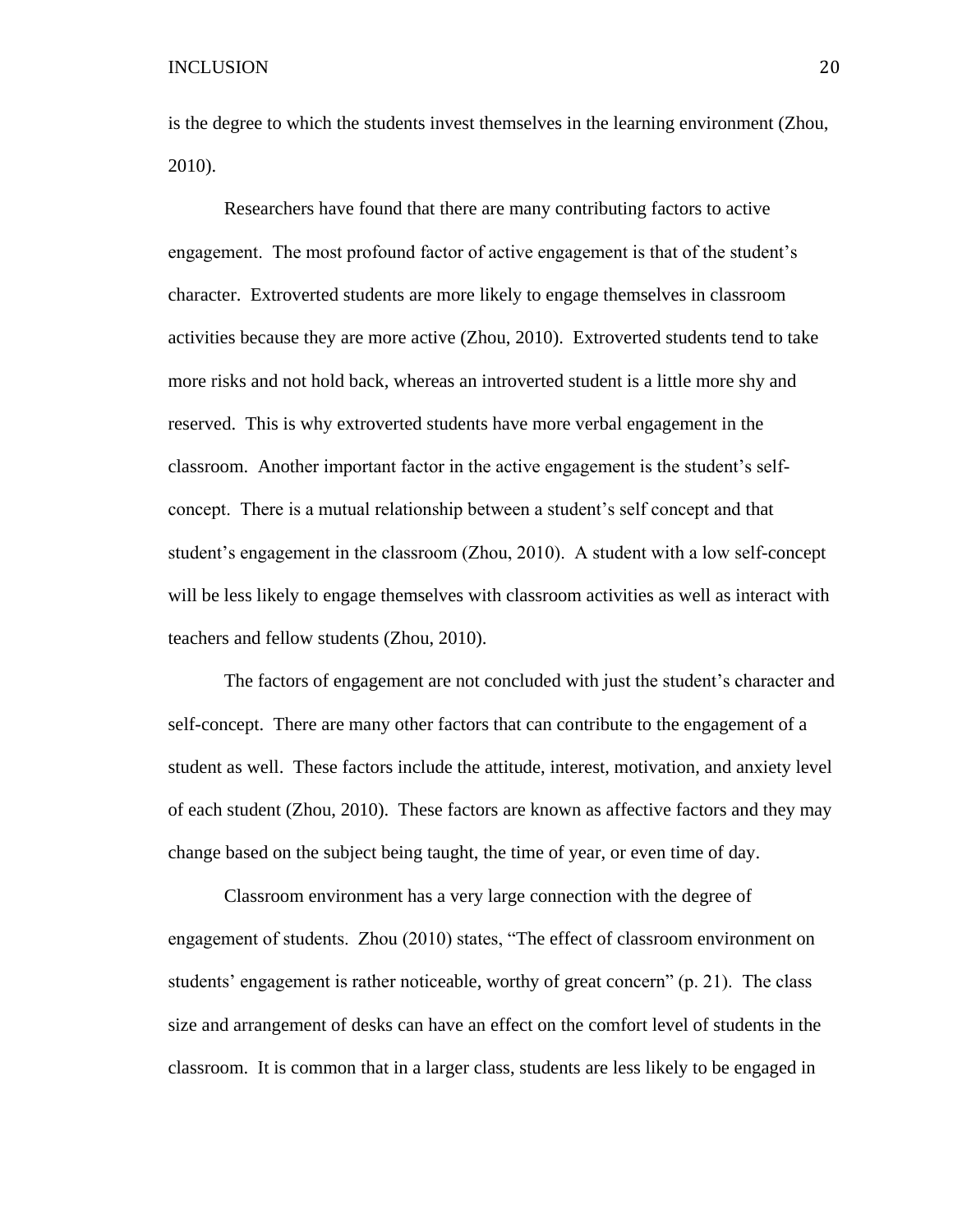learning activities because of a fear of being wrong and therefore being embarrassed. The class size also coincides with the interpersonal relationships factor towards engagement of students. With a smaller class, students get more one-on-one attention and are able to feel more comfortable with their teacher and peers. When students feel more comfortable, they are more likely to feel confident in engaging in learning.

One last, but important factor that contributes to the active engagement of learners is the teacher's role in the classroom. A teacher's instructional practices can have a positive or negative effect on student's engagement in learning. Some researchers believe that teachers need to instruct less so that learners can take more responsibility for their own learning and make decisions to conduct learning (Zhou, 2010). There is also a need for teachers to make a more non-authoritarian presence in the classroom so that students are less defensive about learning and more comfortable expressing their learning freely. When teachers give positive feedback it encourages students to engage and keeps their attitudes high and motivation to learn high (Zhou, 2010).

Not only was much research conducted in the area of social and emotional effects of inclusion but also the active engagement of the included students throughout the course of an inclusive class. Clearly, there are many different factors concerning the engagement of learners in a classroom but having disabilities in a classroom with students without disabilities can heighten the effects of the factors. Of course, every student will not be actively engaged for 100% of the class time, but most general education students know when it is necessary to pay attention. The researchers studied active engagement because it is a big indicator as to whether or not students will succeed academically in classes. Yilidiz (2015) conducted a study to determine just how much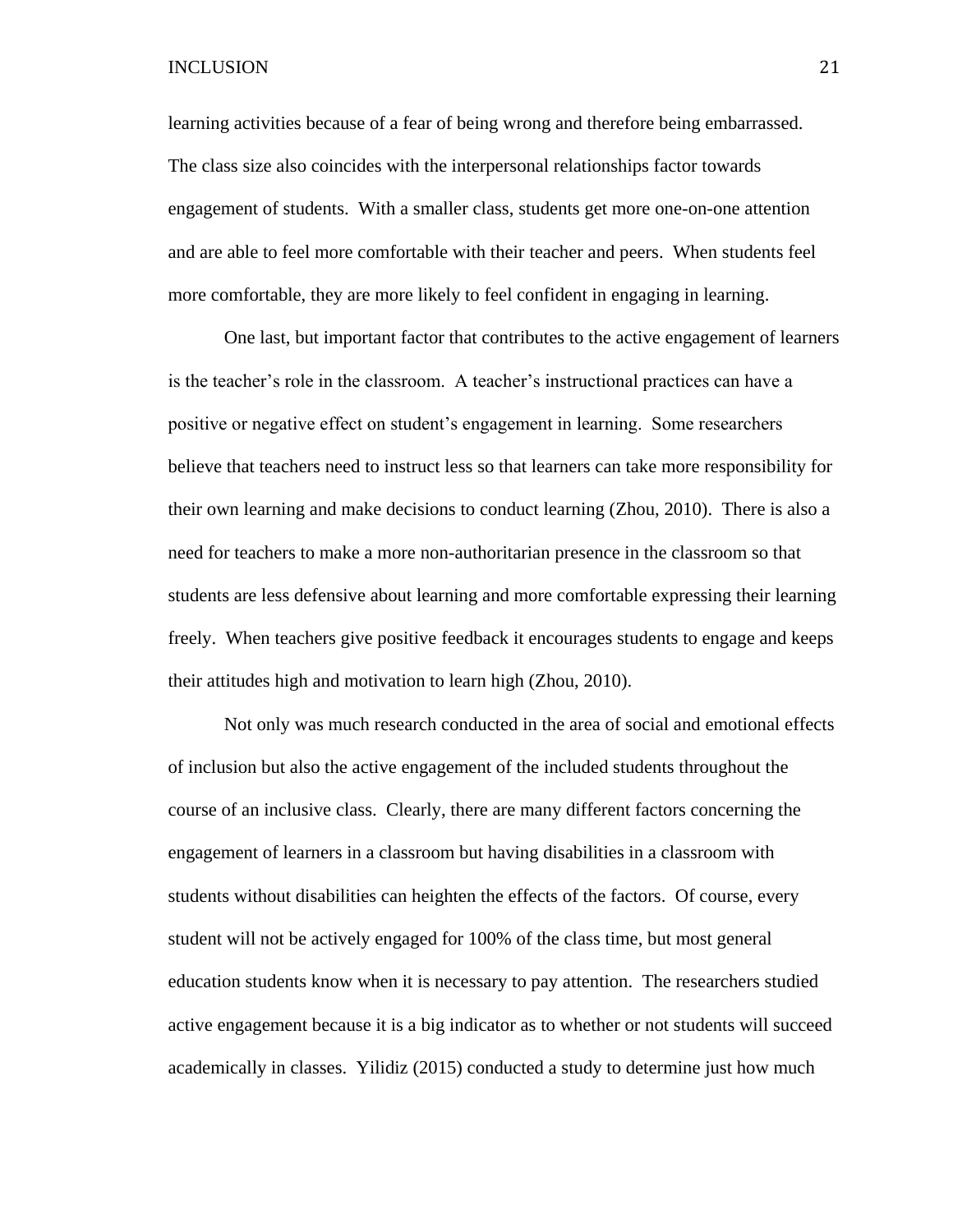time students with disabilities spend on task as compared to how much time they spend off task or causing disruptions. The results showed that the students were only on task for nearly half of the time that they were supposed to be. The other time was spent off task or causing disruptions within the class. The research also found something interesting: their time spent off task was not always entirely their fault. The research found that the teachers of these classes did not change their teaching methods to adapt to the students' needs. The fact that the teachers did not adapt their methods to the students' needs could have been a partial cause to the classroom disruptions, but much of the time still should have been spent on task (Yilidiz, 2015).

In 2008, Bentley followed a young girl named Lynda who had a severe disability. The observer found that many of Lynda's peers interacted well with her after her mother came in to talk about her disability with them. Even though Lynda was placed in an inclusive classroom, she would often spend time hitting herself or looking out the window. Lynda's paraprofessional would take many exclusionary actions instead of aiding her in the inclusive process. During all of this time, Lynda was not actively engaged in the inclusive setting (Bentley, 2008).

Feldman, Carter, Asmus, and Brock (2016) conducted a study that followed high school students with severe disabilities to record how much time the students spent in the regular classroom and their proximity and interaction with students without disabilities. This study was inspired by the idea that inclusion is necessary in order for students to gain proper social skills. It followed students through their general education classes and only recorded the observation if the student was present for more than twenty minutes of the class. The results found that the students were only in class for 84% of the time,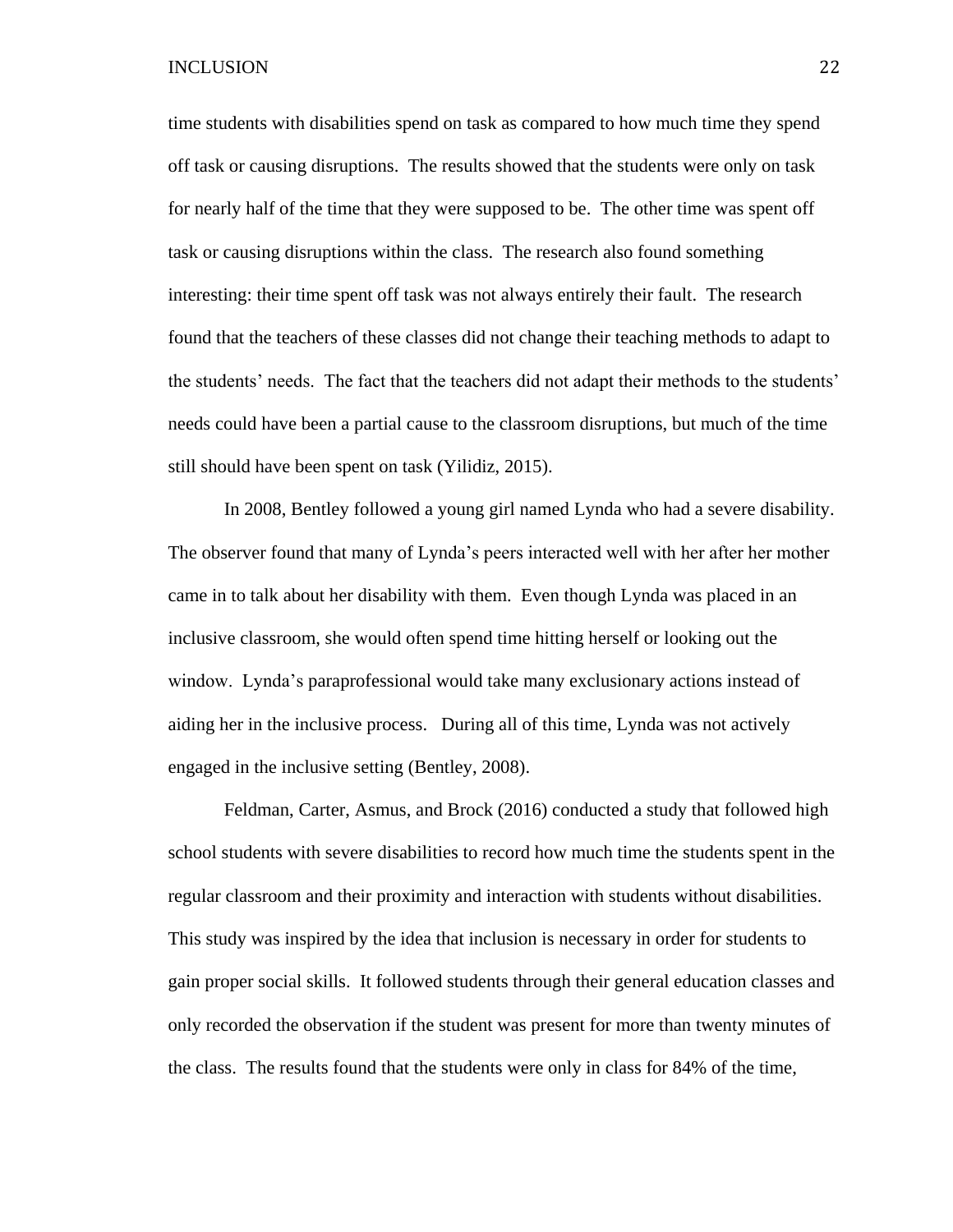mainly in the middle of the class period. This was mainly caused by arriving late or leaving early in order to eliminate bad behavior in the crowded passing times between class. Not only did Feldman et al. (2016) find that students with severe disabilities were only present in their inclusive class for 84% of the time, but they also found that in that time that the students were in class, they were only placed in proximity to non-disabled students in less than half off the classes. This shocked the researchers, and led them to question what these students were gaining by being in these classrooms if they are not present a lot of the time, and rarely placed in proximity to a non-disabled peer.

Another study was conducted by Gallagher and Odozi (2015) to observe whether or not the students with disabilities who were placed in inclusion classes were actively engaged with the lesson that was being taught. The students in this observation were followed from the grade that they started in, ranging from second to fifth grade, and continuing on to the following grade. The students that were observed had a significantly less amount of engagement in the class lesson as opposed to the class as a whole. The reason for this non-engagement could stem from the fact that the disabled students could not keep up with the fast pace or because they simply did not want to complete the work.

An interesting study was conducted by Giannola (2012). This study compared the engagement of disabled students in a secondary vocational school compared to an academic school. The students were much more inclined to participate and excel in the vocational school because they often had a special student-teacher connection and they were able to relate what they were learning to real life activities. Although, in both situations it was found that the students with disabilities often lacked some of the basic skills needed to excel in either class (Giannola, 2012).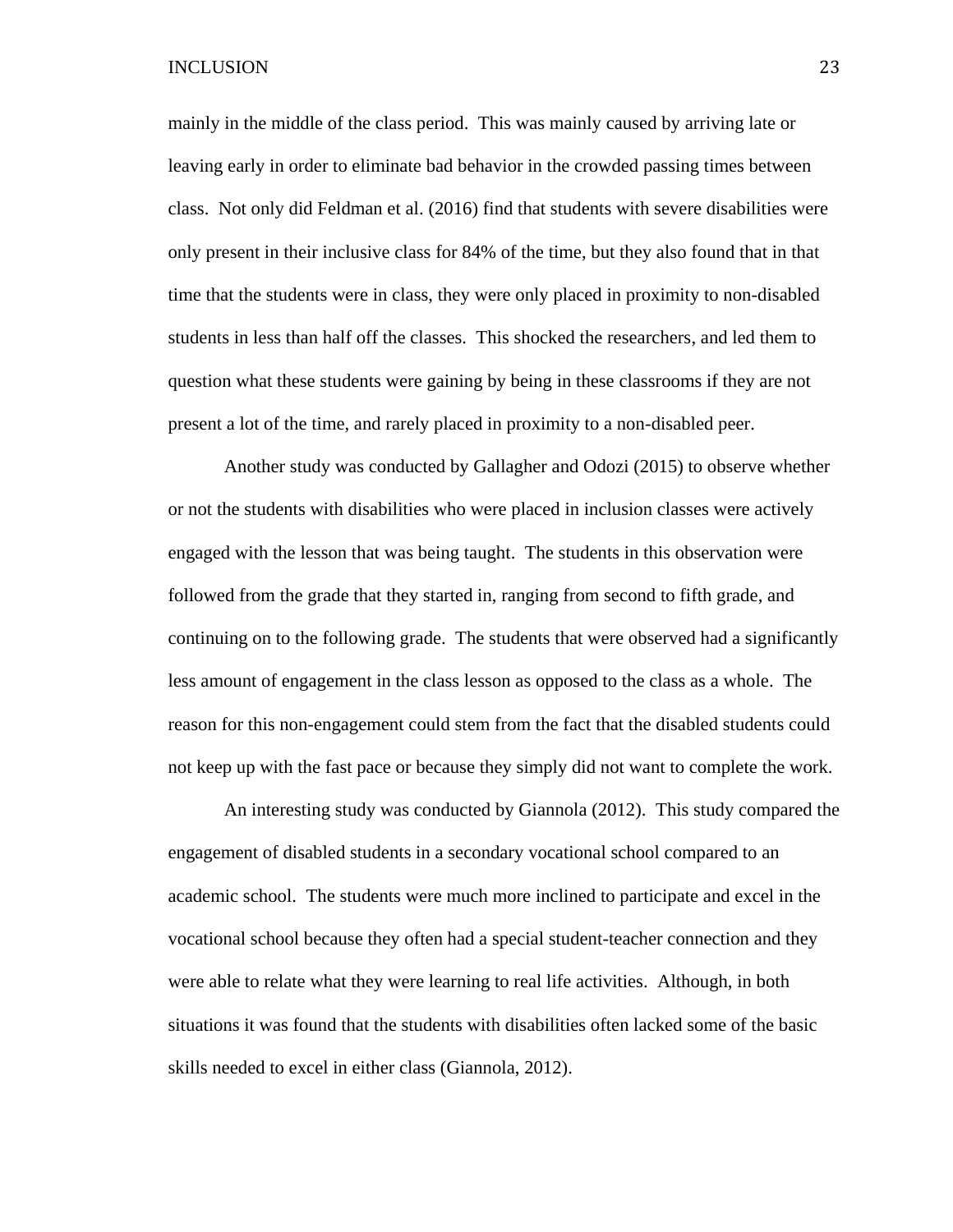#### **Teachers Attitudes and Opinions of Inclusion**

A teacher's attitude toward having a student with disabilities in his or her classroom can make a colossal difference in the education of that student. A study conducted by Kaur, Noman, and Awang-Hashim (2016) pointed out that up until about ten years ago when someone spoke of a student with *special needs* they were implying a student with physical disabilities. Ten years ago that term broadened to incorporate students that have cognitive or behavioral challenges that cause learning difficulties. Up until the term broadened to include all types of learning difficulties, including a student with special needs only required having special equipment and rearranging the framework of the classroom. Since the term *special needs* encompass students with cognitive and behavioral difficulties, teachers are now required to incorporate complex and thorough strategies to educate these students (Kaur et al., 2016).

Kaur et al. (2016) observed a teacher in Thailand who had a student with special needs in her class to see what instructional strategies were most effective when teaching this student. The researchers made sure to note that all students with disabilities are different so some of the strategies that worked for this teacher and student pair may not work for others, or the strategies would need to be adjusted in order to work for another student. The study found multiple strategies in three areas that seemed to be an effective way to teach this student. The strategies are divided into three categories: socioemotional strategies, cognitive strategies, and physical strategies (Kaur et al., 2016).

To incorporate socio-emotional strategies, the teacher simply displayed a positive attitude toward the student with disabilities. The teacher also did not show annoyance when the student asked repetitive questions. Instead she would listen and answer the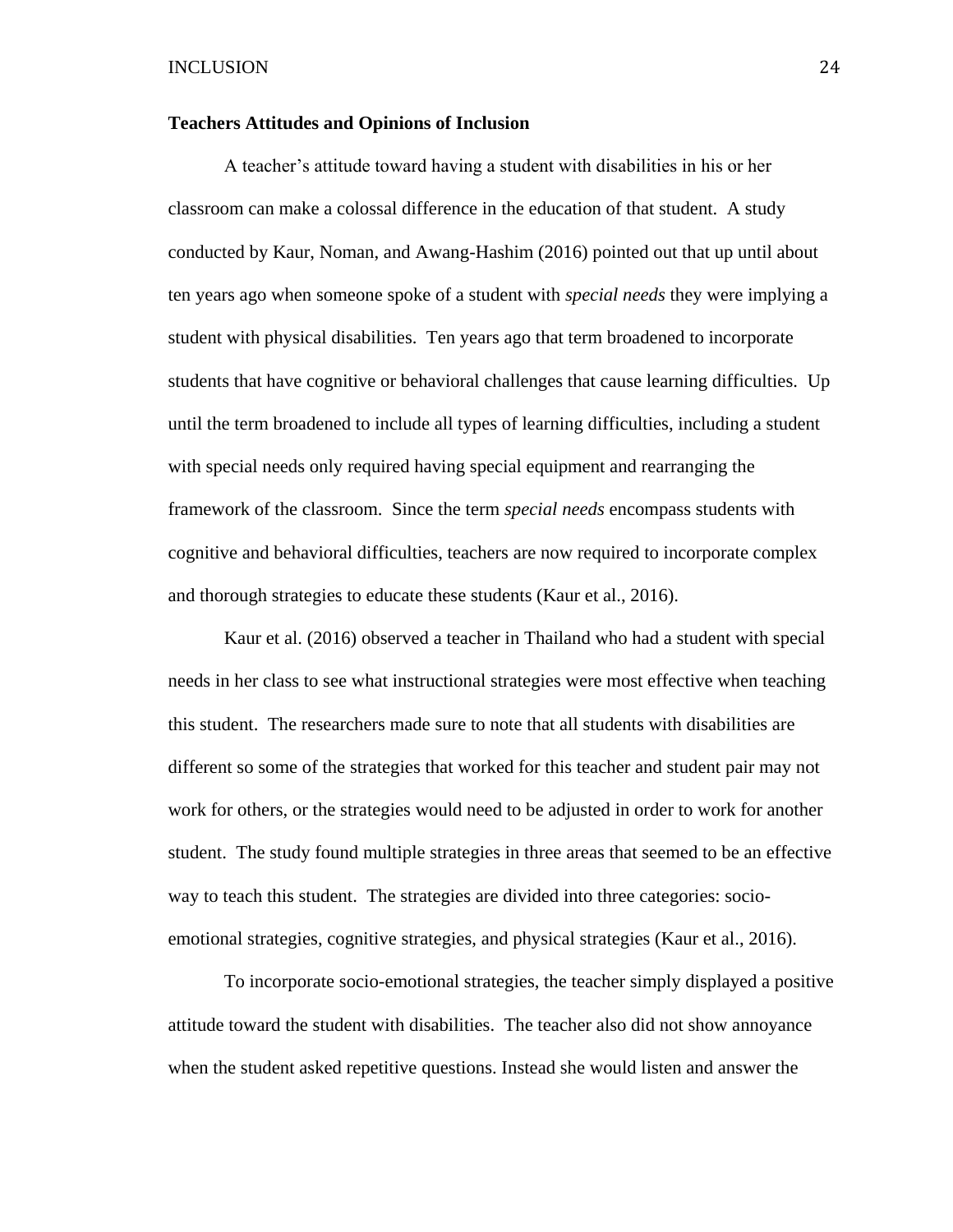questions in a way that would benefit the rest of the students as well or would have another student answer the question. Since the student in this classroom was unable to properly function independently, the teacher often scheduled her work time so that she was able to spend time with the student during non-instructional times and even accompany her to lunch. The teacher assigned different students to guide the student to the bathroom when she needed to go. The last socio-emotional strategy that this teacher implemented was assigning responsibility to the student with special needs to help other students with classroom chores in order for her to feel more of a sense of value (Kaur et al., 2016).

Not only did the teacher in the Kaur et al. (2016) study implement socioemotional strategies to guide her learning, she also implemented cognitive and physical strategies as well. The teacher adjusted the student's assignments to fit her development so that if the class were working on double-digit addition, the student would be working on single-digit addition. The student also worked on a first grade reading level instead of second grade. The student was allowed to work at her own speed and also take breaks when necessary. The teacher incorporated the student's interests into the learning experiences and provided worksheets with dotted letters to help with her handwriting. The teacher often repeated and re-emphasized important information to help with the student's long-term memory. Lastly, in order to incorporate physical strategies, the teacher stayed in close proximity to the student at all times, arranged all students' desks in groups, and had an exclusive display board just for that one student's work (Kaur et al., 2016).

The student that was observed in Kaur et al. (2016) study was able to be properly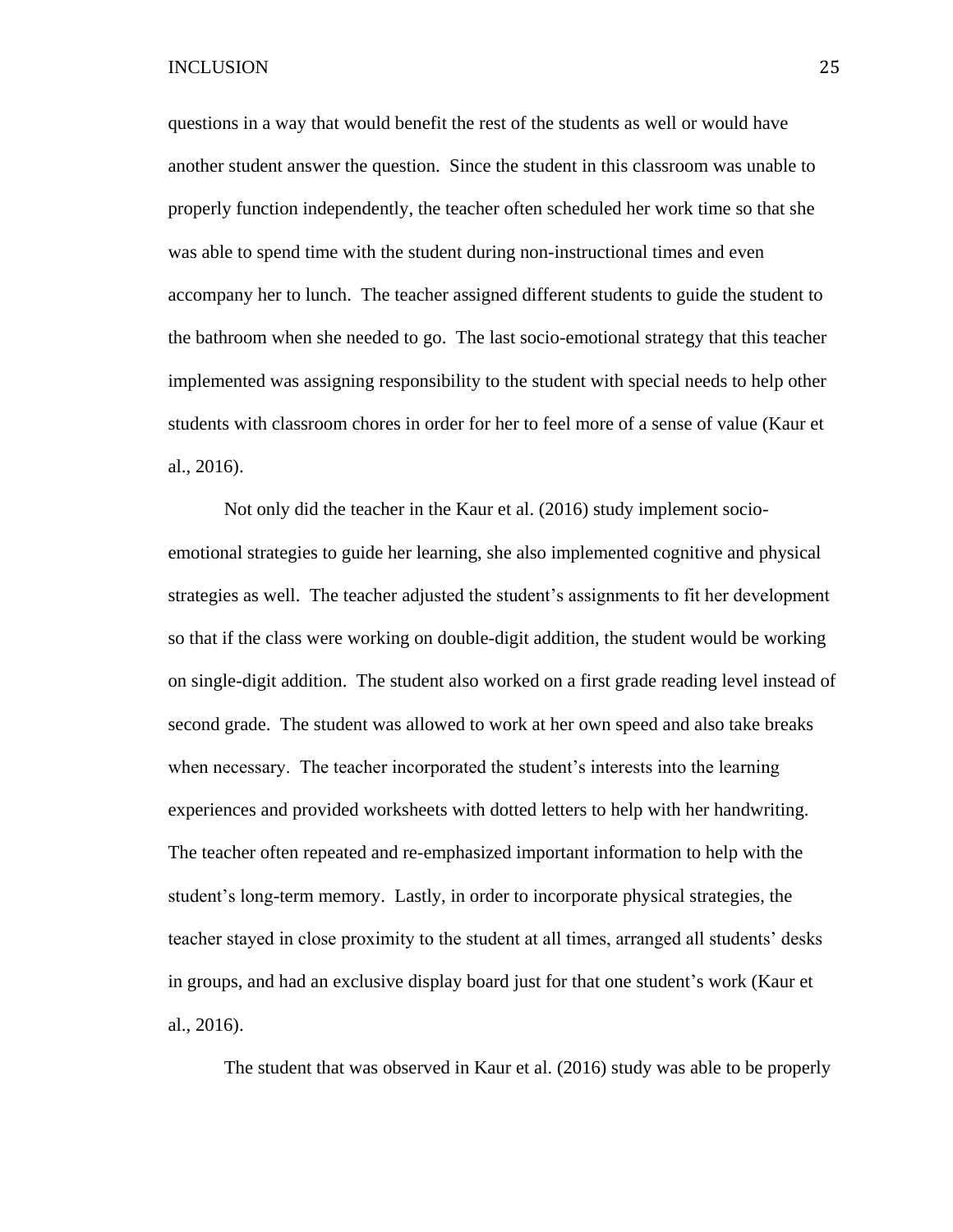included because of the strategies that the teacher implemented. The researchers concluded that the teacher's attitude toward the student really played a central roll in the successful implementation of this student's inclusion in the general education population. Teachers start to have changing attitudes towards inclusion when they realize that they do not have much of a choice in the matter and need to accept all of the students in their classroom. According to the researchers, teachers have the ability to regulate their teaching styles, and make adaptions to their methods in order to accommodate all of their students (Kaur et al., 2016).

A teacher has a lot of influence in all of his or her students' lives. It is more likely that when a student has a lot of respect for a teacher, that student will complete all of his or her work than if the student does not respect the teacher. A study by Lesar, Cuk, and Pecek (2014) suggested that academic and social effects of inclusion could be predicted based on the general education teacher. Many researchers only look at the learning environment, the psychological variables, and home variables that may affect a student's learning, but widely overlooked is the fact that good relations between a teacher and a student can help predict the student's academic achievement (Lesar et al., 2014).

With the new push toward inclusion when it comes to special education, general education teachers will often have a student in their classrooms who they are not fully equipped to teach. Teachers are increasingly expected to accommodate students with diverse learning needs by differentiating their instruction (Coady, Harper, & De Jong, 2016). This fact often intrigues researchers to dig deeper into teachers' attitudes of having these students in their classes and what it takes to be a good inclusive teacher. In a study by Idol (2006), it was found that in schools where there was more of a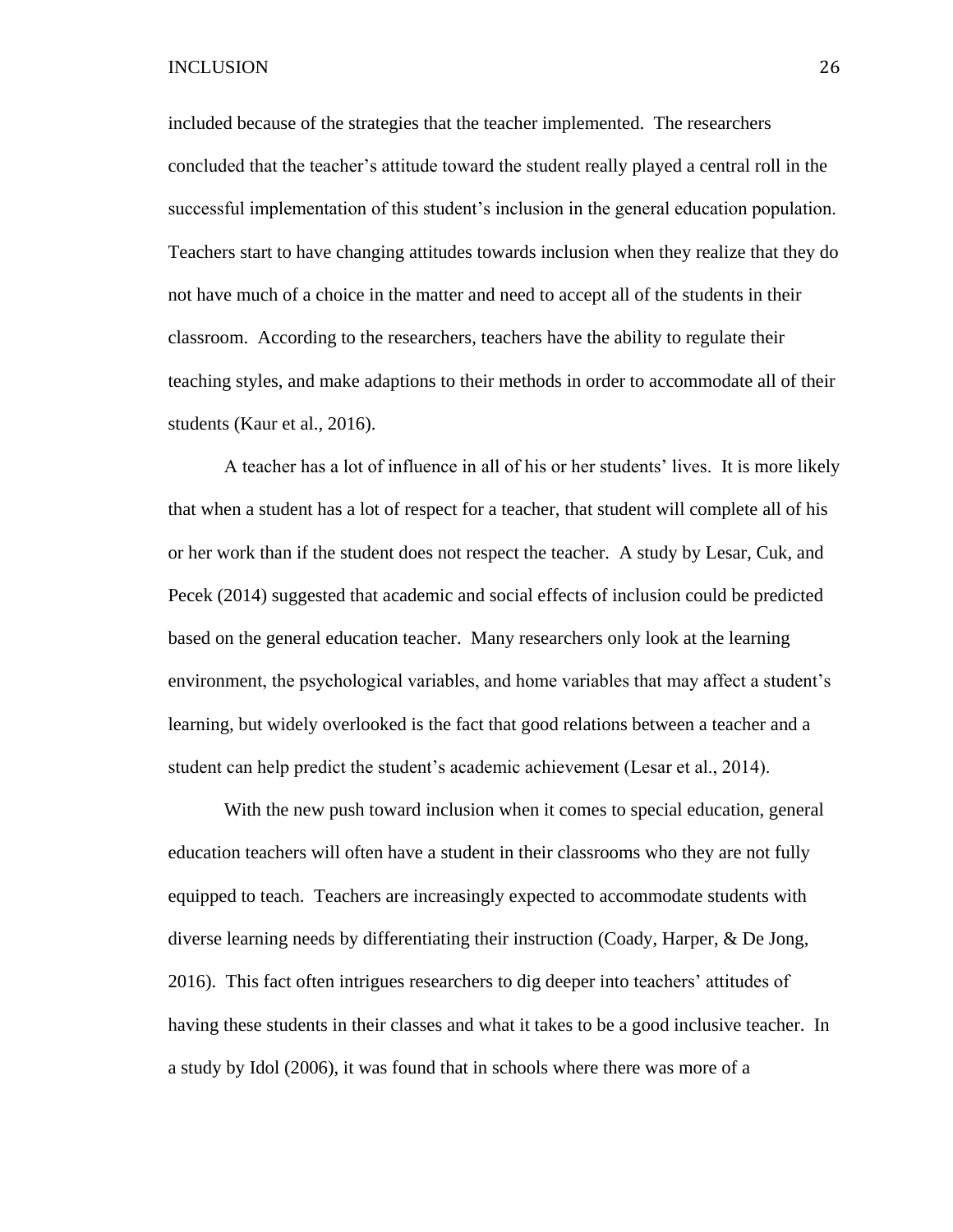mainstream approach many of the teachers were in favor of mainstreaming with hopes of becoming 100% included. In this same study the schools that were observed that practiced 100% inclusion usually kept a special educator in the classroom at all times and a co-teaching method was used to instruct the class. A follow up study conducted in 2011 by Hwang and Evans surveyed teachers about their attitudes towards inclusion and if they would be willing to take on a special education student in their general education classroom. The results showed that a little over half of the teachers in the survey were quite positive on their thoughts towards inclusion. However, only 30% of the teachers were actually willing to take on a special needs student. The researchers found that the majority of that 30% had ten or less years of experience, possibly indicating that preservice teacher education is giving new teachers more positive training on inclusion (Hwang & Evans, 2011).

The research on teachers' attitudes toward inclusion is being conducted all over the world. A study of teachers' attitudes in Portugal found that the majority of the 68 preschool teachers surveyed had a genuinely positive attitude towards inclusion, and that teachers who had a previous student with special needs were less likely to adapt their behavior to implement inclusive practices (Dias & Cadime, 2016). While the results in Portugal were highly positive, the results of a study conducted in Spain were a bit different. Rodríguez, Saldaña, and Moreno (2012) sent a questionnaire to teachers in both mainstream and special education schools. They found that the teachers in the special education schools were very confident in their teaching abilities when teaching students with autism, whereas the teachers in the general education classes felt as though they lacked knowledge to properly teach their students with autism.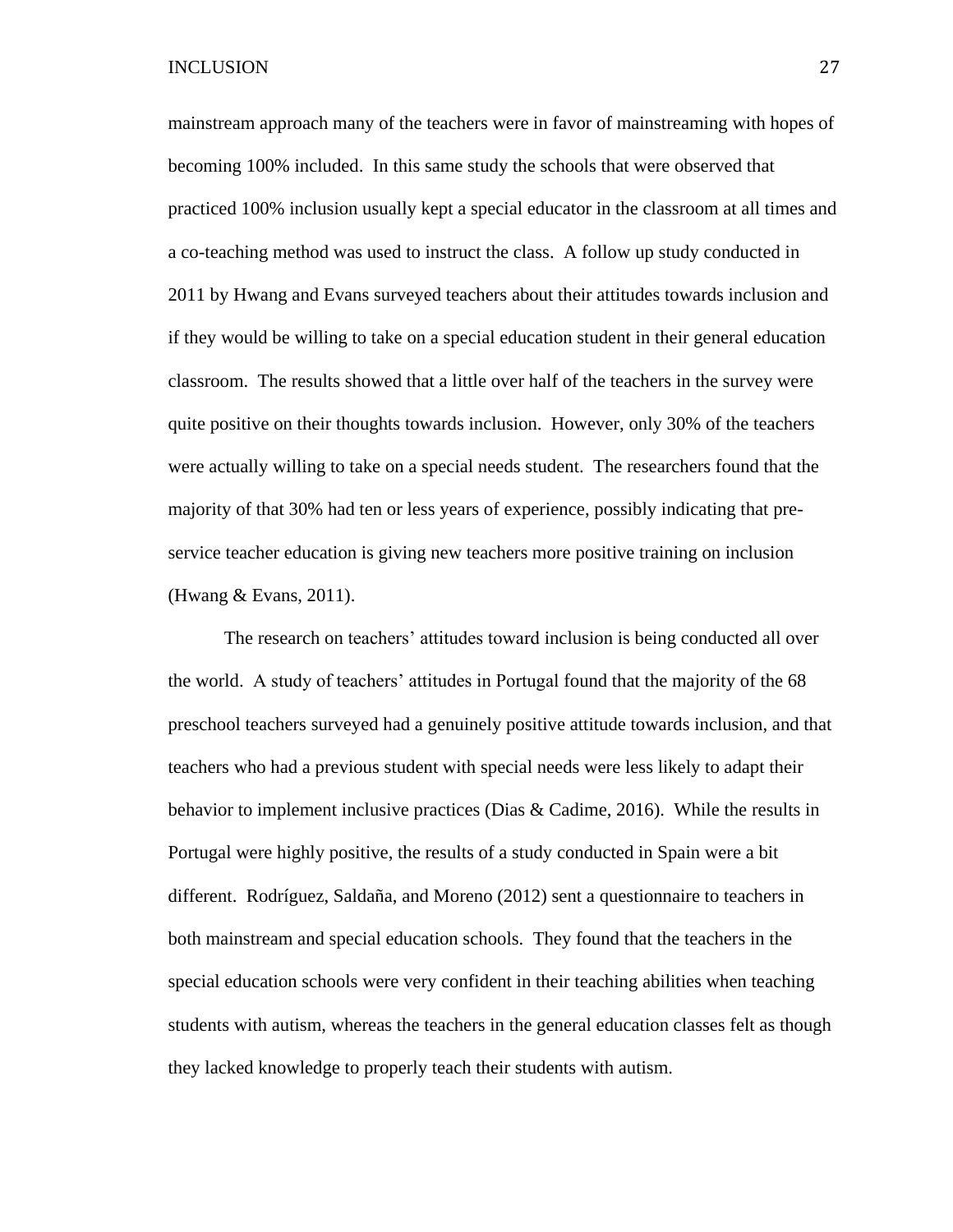The communication with parents was also found to have a big correlation to the teachers' feelings of needing more knowledge. The teachers in Turkey were found to have similar feelings as the teachers in Spain. Previous research indicated that the reason inclusion was failing in Turkey was because teachers were unable to implement the knowledge that they learned into a realistic setting (Melekoglu, 2013). Melekoglu's (2013) study found that the implementation of an interaction project being added to a preservice education class calmed the nerves of pre-service teachers when it came to interacting with students with disabilities.

There are many concerns that teachers have when it comes to inclusion. Petersen (2016), decided to discuss the fears that special education teachers have when it comes to inclusion, and the teachers were certainly not shy to express them. One of the teachers' main concerns was that with the push for inclusion, the special education teachers are now required to teach their students with severe disabilities all of the standards that the general education teachers teach. The concern is that it takes much longer for special needs students to grasp a concept, and it is nearly impossible to keep up with the general education population. Because the students are often at a much lower level than the age of the student would suggest, the teachers showed concern that if they gave their students the assessment for the grade they were supposed to be in they would just get frustrated and upset that they could not do it. Lastly, another concern that special education teachers had was that the students with severe disabilities lacked many life skills that they needed. The teachers felt it was more important to teach their students how to conduct themselves in a job interview than to teach them how magnets attract (Petersen, 2016).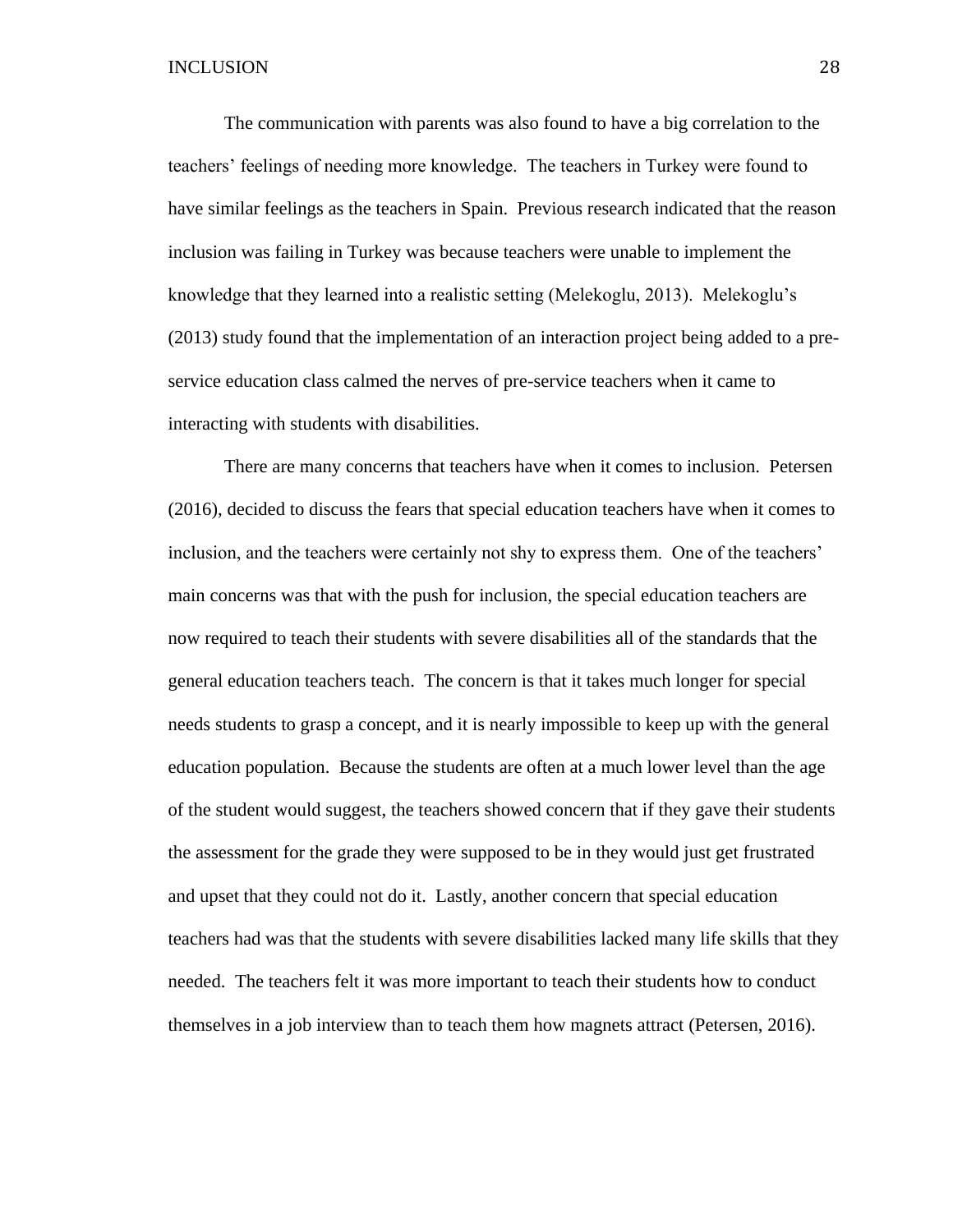There are many skills to be a positive and encouraging teacher in the world of inclusion as well as special education. Studies done by Watkins and Donnelly (2014) and Ruppar, Roberts, and Olsen (2015), observed teachers in inclusive schools to determine what traits were common in teachers who seemed to have inclusion mastered. The findings of these two studies were quite similar. Each of the studies found that good inclusive teachers: valued lifelong learning, collaboration, and support to all of their learners. The studies urged that teachers often do not get enough credit for all that they do and that adding Individualized Education Plan (IEP) meetings for their students with disabilities onto teachers' plates is just another thing that they have to do to continue to be effective teachers.

#### **Students' Opinions of Inclusion**

While it is quite important to look at professional opinions in the area of inclusive education, it is also quite important to look at the students' opinions when it comes to their own education. If it is believed that students who are placed in special needs schools are being excluded and devalued, why not ask the students who are actually going through this and whose education is being affected by this notion (Messiou & Hope, 2015). In a study conducted by Messiou and Hope (2015), students were pulled into focus groups and asked their opinions on how they would like to learn and any constructive feedback that they had for their teacher. They gave their input and the researchers organized it into groups. The school staff heard the student voices, and the teachers were proactive to incorporate more of what the students wanted in their learning. The school saw more enthusiasm towards learning coming from their students, and the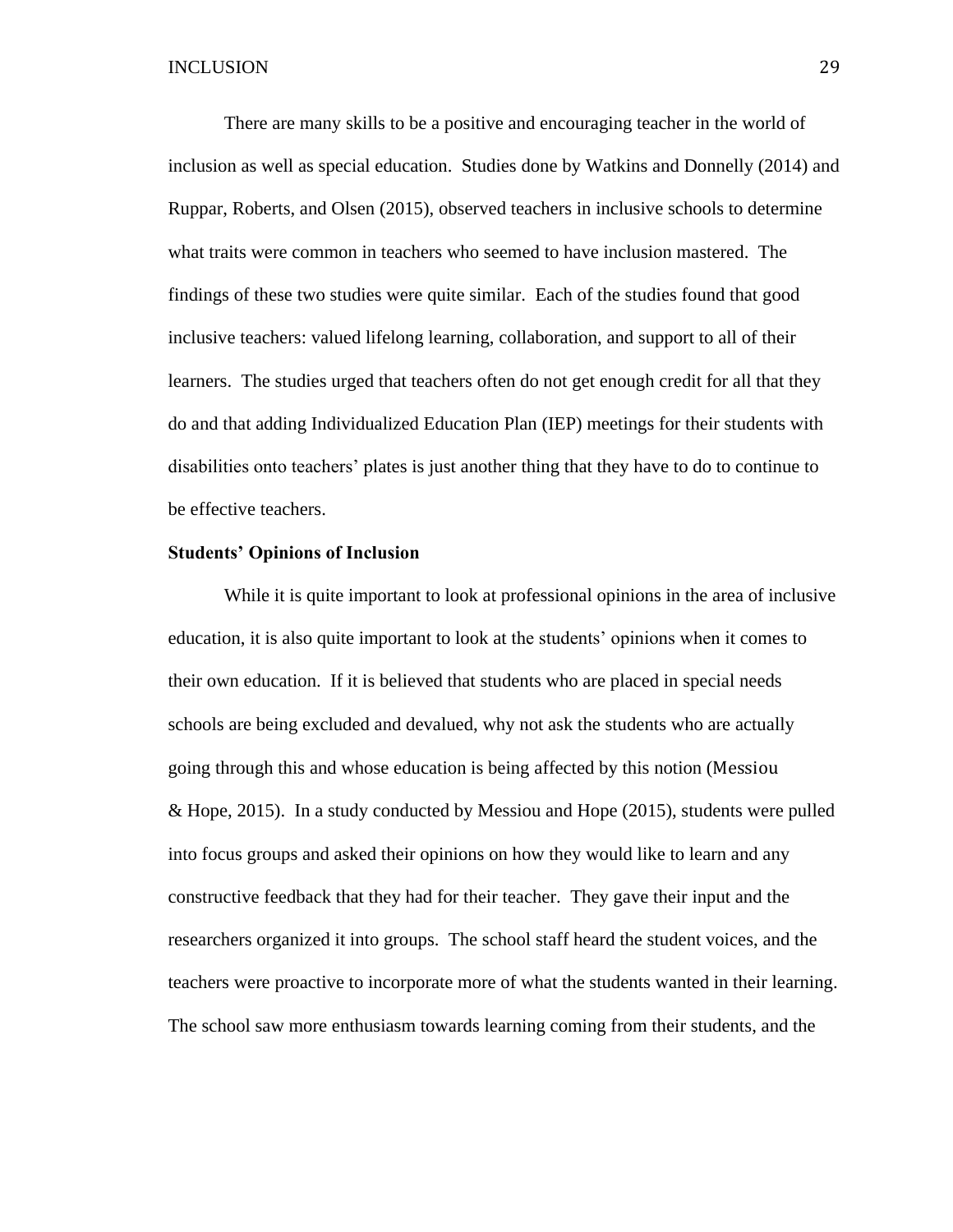grades started to increase. This proves how important a student's opinion on his or her own education is.

A literature review by Miller, Garrio, and Mershon (2005), stated that if a student is unhappy with the placement that is given to him or her, it could affect the educational process immensely. The results from this literature review found that depending on the age and disability of the student, their preferences varied. There were many reasons why many students preferred a pullout program. Some of these reasons included more individualized help that was offered, the fact that it was quieter and easier to focus, and some students even felt that their general education teacher embarrassed them.

Not only is inclusion affecting the students with the disabilities, but it is affecting the students without disabilities as well. Bebetsos, Zafeiriadis, Derri, and Kyrgiridis (2013) were curious as to how students without disabilities would react to students with disabilities in their physical education classes. The researchers posed a hypothetical situation to classes of general education physical education classes. The hypothetical situation was that a student named John who had disabilities joined their class. The students were to rate whether they would be happy about it or not. The results were a generally positive attitude until the idea of a competition came into the mix. The students were positive about the student simply being in the class, but once it came time to tell whether or not they would like that hypothetical student being on their team for a competition, the students were less likely to want the student on their team because they did not feel like the hypothetical student would be up to par with the particular skill in the game (Bebetsos et al., 2013).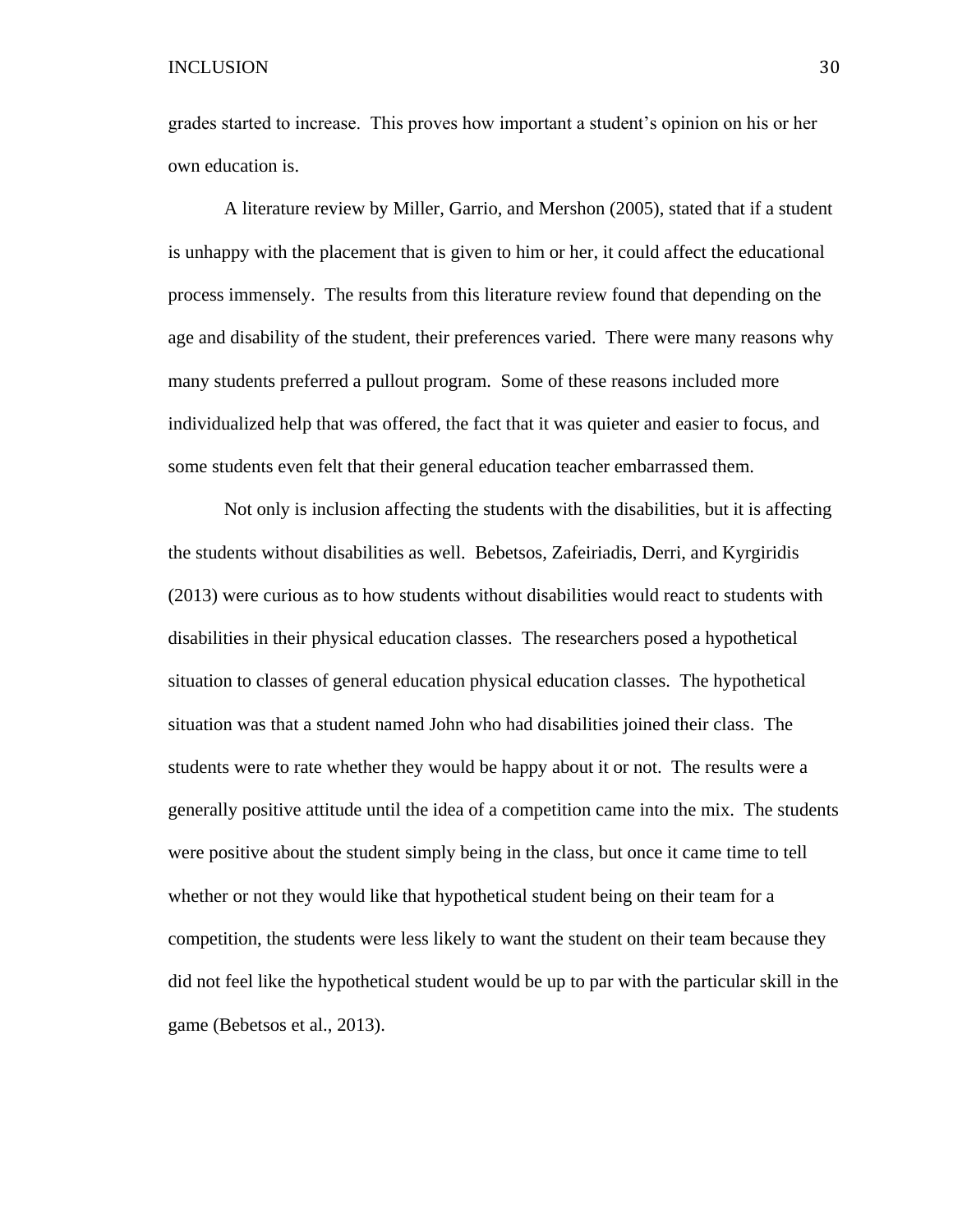Not only do students have an opinion about inclusion in elementary and secondary schools, but they also have an opinion about how well they are included in higher education. This opinion may be the best of them all because the students really know their disability by the time they reach university level. Kioko and Makoelle (2014) noticed a gap in research of the experiences of disabled students in higher-level schooling, the research focuses more on the accessibility that disabled students have to higher education. The two researchers interviewed students and professors from the University of Winchester in the United Kingdom to get a clear, firsthand account of the effectiveness of inclusion at the university level (Kioko & Makoelle, 2014).

The University of Winchester has many support structures in place for disabled students, but listening to the students' invisible voices allows researchers to understand the sometimes hidden barriers that these students face day in and day out. The researchers sought to achieve an understanding of the conditions in which learning takes place, even in places where support structures are set up (Kioko & Makoelle, 2014). The study sought to evaluate three aspects of the university's inclusive practices including learning and teaching experiences, examination support, and relationships and communication. Each of these areas of inclusion is imperative for students to feel included in their learning and feel equal to their peers. Evaluating each area can give a better understanding where each and every student needs more special accommodations (Kioko & Makoelle, 2014).

The first interview from Kioko and Makoelle's (2014) study was in the area of learning and teaching experiences. One of the deaf students once felt as though she had to apologize for her disability when she gave faculty a microphone device in order for her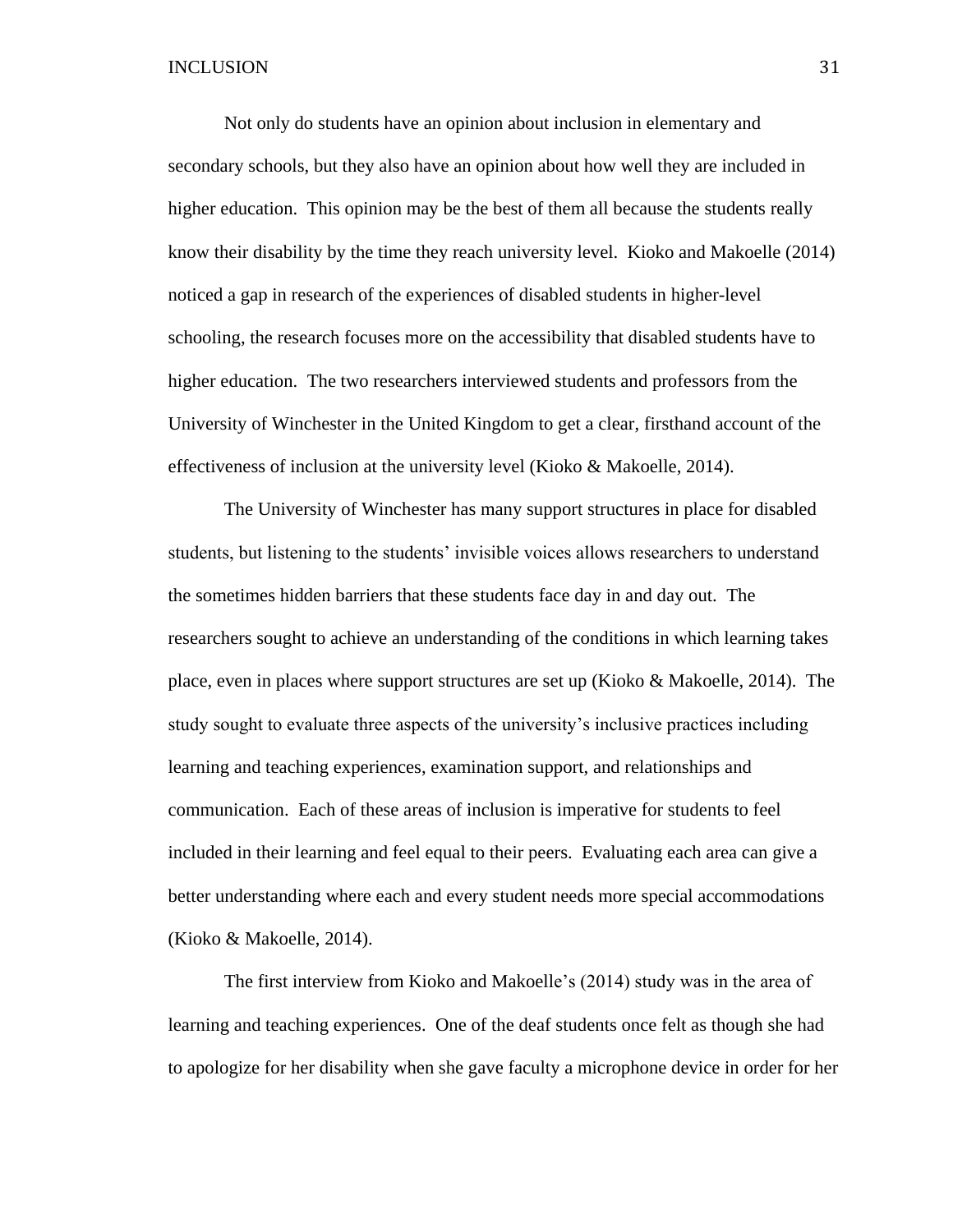to hear them. A professor felt that while an email is sent out at the beginning of the semester listing the students with disabilities and their needs, the email should also include the responsibilities of lecturers in terms of the categories. The lecturer felt as though while it is his responsibility to teach the learning objectives, he should be informed of the nature of the disability and what a professional would do to help that student. Another issue pointed out by a disabled student was the accessibility of her classes. The student ensured that she sent out an email in the beginning of each semester that emphasized her need for accessible classrooms. She expressed in her interviews that she often felt excluded if the lecture was moved to a room that was inaccessible therefore causing her to miss the lecture of the week (Kioko & Makoelle, 2014).

The next suggestion in Kioko and Makoelle's (2014) study was to hear students' voices when it came to their learning and examination support. This is an important area because the idea of inclusion is to include students into a regular education classroom with proper support in order to succeed in the classroom. Many of the participants in the study had a note-taker assigned to them for various reasons. The note-taker would be responsible for taking notes for the student if the student wasn't physically able to do it. The students that had these note-takers explained that it was sometimes very hard for them to start all over each semester with a new note-taker because they had to learn each other's styles. Some of the students said that they would struggle if the note-taker didn't capture the main points of the lecture, and the students would have a hard time studying for an exam (Kioko & Makoelle, 2014).

Lastly in Kioko and Makoelle's 2014 study was the area of communication and interpersonal relationships. Communication and good relationships are key to any kind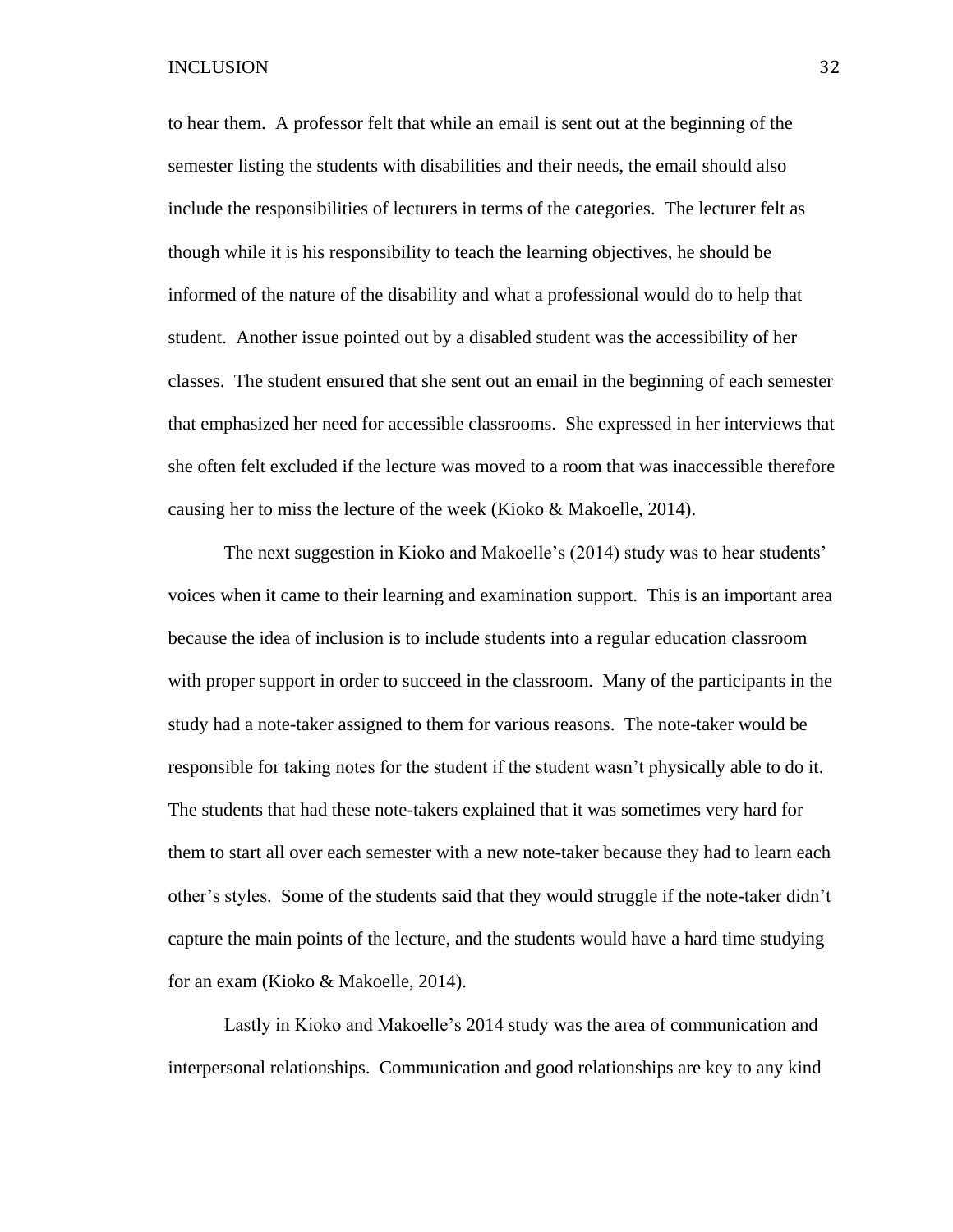of teaching, but they are even more important when it comes to inclusive teaching. The results of the study found that most of the communication failure came from the different departments. Student services would send out and email to each of the departments informing them of the students with disabilities and a brief description of the disability. The departments were to then relay the information to the lecturers. Some of the participants expressed no concern while others expressed some concern about this strategy. Some of the participants felt as though the brief description did not inform the lecturers how to properly support the student in their classes; it simply gave information on the student's disabilities. The lecturers expressed that their relationships with the students were key in finding out how to best support the student, but this was harder if a student was shy about his or her disability (Kioko & Makoelle, 2014).

While the conclusion to Kioko and Makoelle's 2014 study can be helpful to expose the hidden voices of disabled students that are included in classes there, only some of the information can be generalized to fit all universities. The main issue that the University of Winchester faced was the issue of inaccessible facilities, communication and personal effort. The researchers also pointed out that just as educational practices are continuously changing, so are the needs of disabled students and that is why the processes used in including students should be continuously adapted (Kioko & Makoelle, 2014).

## **Parents' Opinions of Inclusion**

Not as much research has been done in the area of the parents' opinions of inclusion as the other topics discussed in this literature review. Parents always want what is best for their children, so they will usually agree with what the professionals think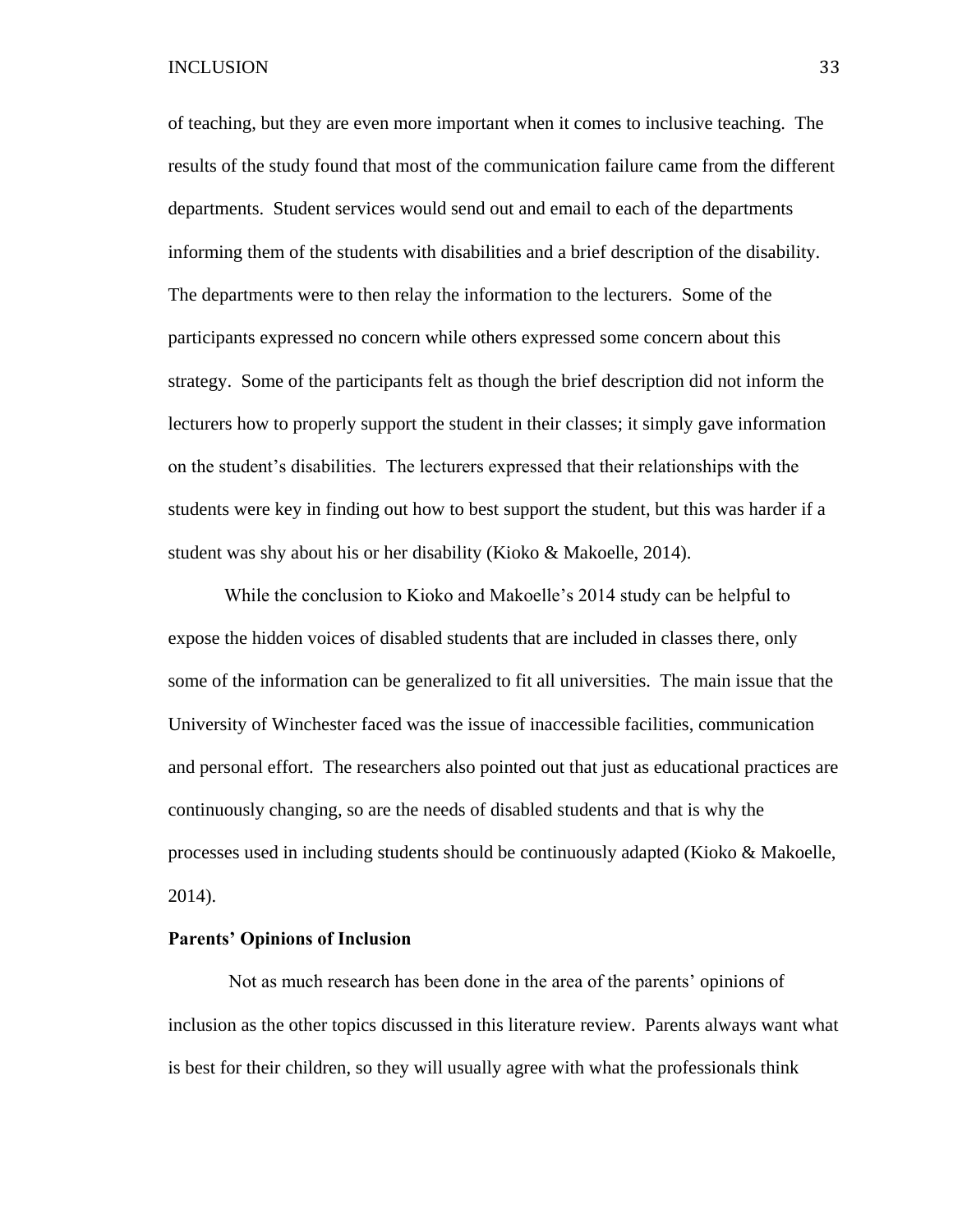would be the best in terms of their child's education. One study conducted in 1995 by Green and Shinn discussed parents' satisfaction with their students' resource room. Although the researchers thought that the parents would fight for their students to be reintegrated in the inclusive classroom, their opinions actually were quite different than expected. Parents concluded that they were either satisfied or very satisfied with their child's resource room experience. They also mentioned that they saw a much higher selfesteem in their child and their child enjoyed reading much more. The parents feared that if their student were to be reintegrated into the general education classroom that he or she would not be able to get the amount of extra time that he or she needs (Greens & Shinn, 1995).

A study conducted by Elton-Chalcraft, Cammack, and Harrison (2016) gathered parents' thoughts on inclusion in India. The researchers of this study compared the opinions of two mainstream schools and two special needs schools to see which school made more parents, teachers and students content with learning in the school. Overall, the parents' and children's general consensus was in favor of the special needs school and suggested that children with disabilities and children without disabilities should not be educated together in a mainstream school. The reason for this consensus to be negative toward mainstream schools was basically because of the resources provided for the children with disabilities at the various schools (Elton-Chalcraft et al., 2016).

The main concern that parents have when it comes to inclusion was that methods of mainstream schoolteachers are not suitable for students with special needs. Many times when a student is having difficulty with a certain task or grasping a concept, he is sent to a resource room in order to get extra time on it. Most of the teaching that was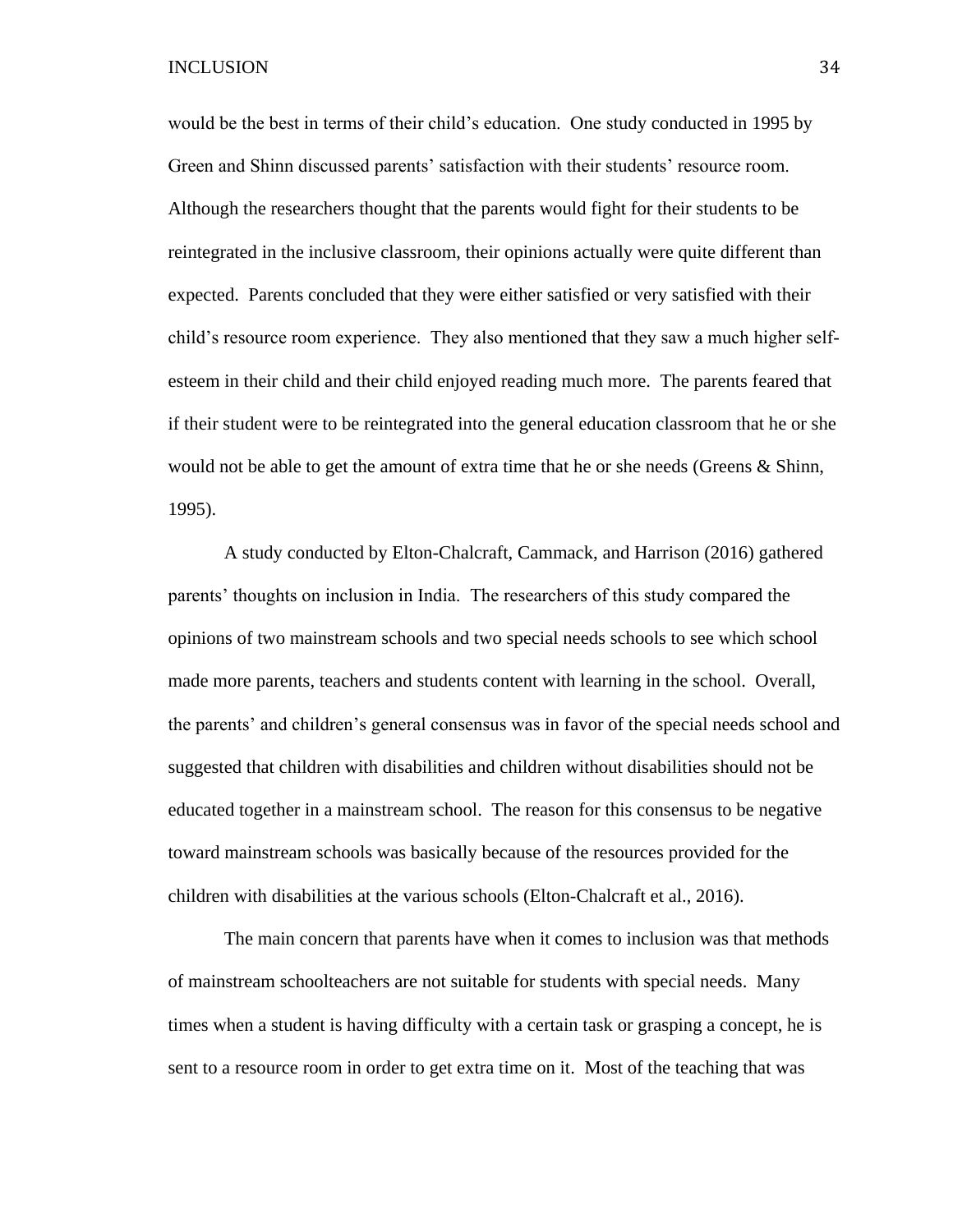observed in the mainstream classes was the teacher lecturing the class while the students copied down what was on the screen. The parents are concerned that when their children are sent out, they miss the content being taught and then the cycle repeats itself therefore making the standards unachievable (Elton-Chalcraft, 2016). The next large concern is that parents feel as though their children are not getting the individualized attention that they need. Teachers have a lot on their plates and it is hard for them to teach a classroom full of general education students as well as give the students with special needs the individual attention needed. In one instance in Elton-Chalcraft et al.'s 2016 study, a parent expressed concern that their child's teacher accused the student of being lazy because she could answer everything when it was done orally, but she was unable to put things down on her own piece of paper.

Parents, teachers, and students all agreed on another huge issue of the Indian mainstream schools in Elton-Chalcraft et al.'s (2016) study. They agreed that the curriculum was not aligned for students with special needs. On most IEP's that students with disabilities have, one of the accommodations is extra time to complete assignments and other things of that nature. Students with disabilities need the extra time to process the information and write or speak things because they are often move a little slower or think a little slower. Parents are concerned that their child cannot keep up with the rigor of the mainstream school's curriculum. There are tests given on a set schedule and the students simply cannot keep up no matter how hard they try. The parents are also concerned that their children with special needs are being mistreated at mainstream schools. There are many general education students who are nothing but nice to students with disabilities, but all it takes is the few that simply do not understand why the student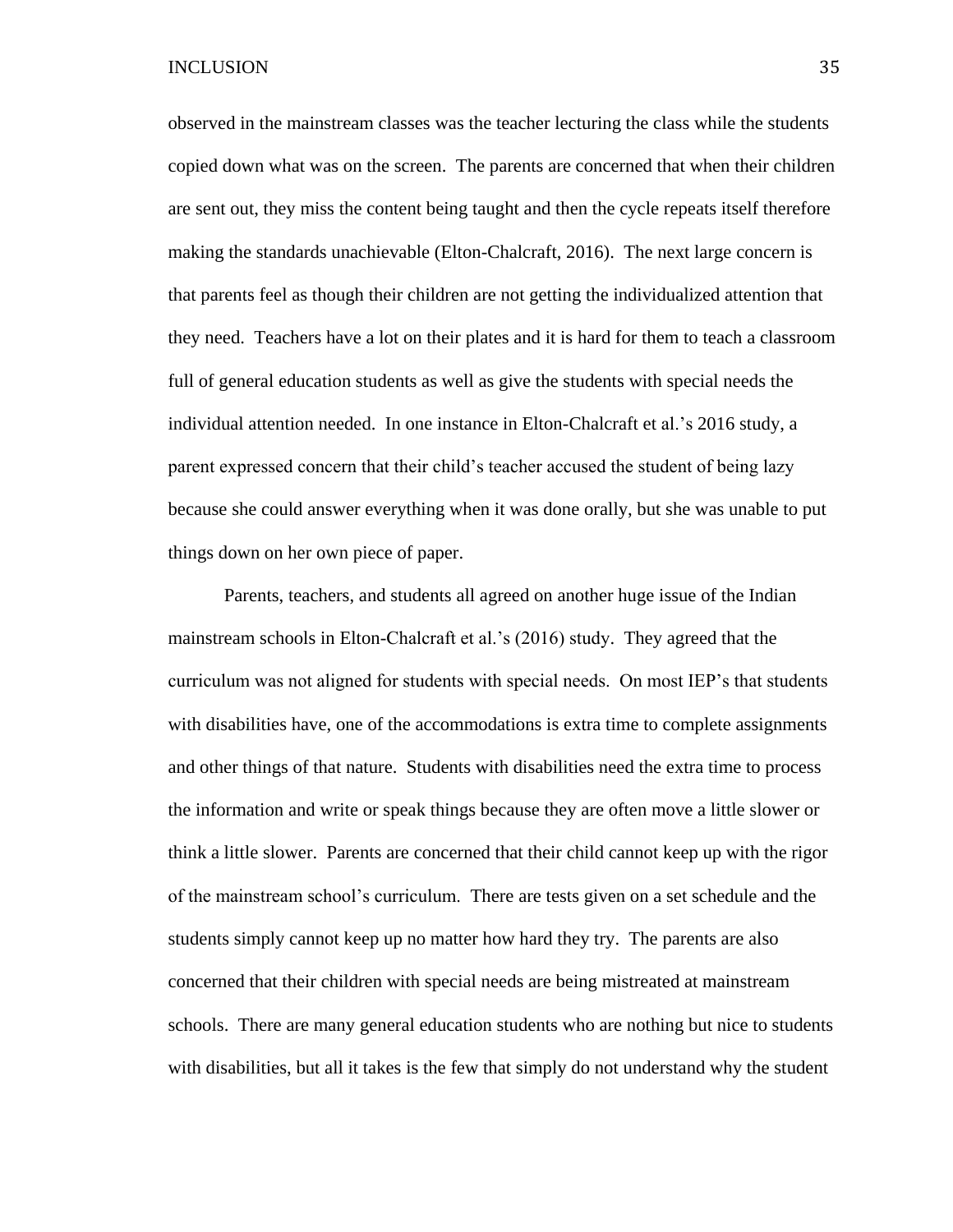with disabilities doesn't understand the content or moves a little slower and makes fun of the student for it. A parent's worst nightmare is their child being bullied at school. The final concern that the parents of this study had was that mainstreaming was only possible for mildly disabled students. The parents believe it is more possible with students with only mild disabilities to keep up with the curriculum and not be picked on so much by the other students (Elton- Chalcraft, 2015).

Most previous studies were studies only asking parents of students with disabilities their opinions of inclusion. One area of opinions towards inclusion is the opinions of the parents are general education students whose children are being educated in an inclusive setting. Since inclusion is affecting all students, all students and parents' opinions should be taken into consideration. Vlachou, Karadimou, and Koutsogeorgou (2016) noticed this gap in research and decided to fill the gap with a study of their own. The researchers knew that parents have a huge impact on their children's education, so their opinion on how their children are educated should have a large impact as well. Parents can inadvertently pass their views on to their children through words, gestures, and actions in real life situations. This is called parent socialization (Vlachou et al., 2016). Because of parent socialization, the students can have the same feelings toward being taught in an inclusive setting as their parents have.

Vlachou et al. (2016) interviewed 40 parents whose children attended an inclusive school in Greece. These parents' views on the idea of their children being placed in an inclusive environment varied based on the effects they thought it would have on their children. One of the first questions asked by the researchers was where they feel students with special needs should be placed for schooling. Almost half of the parents said that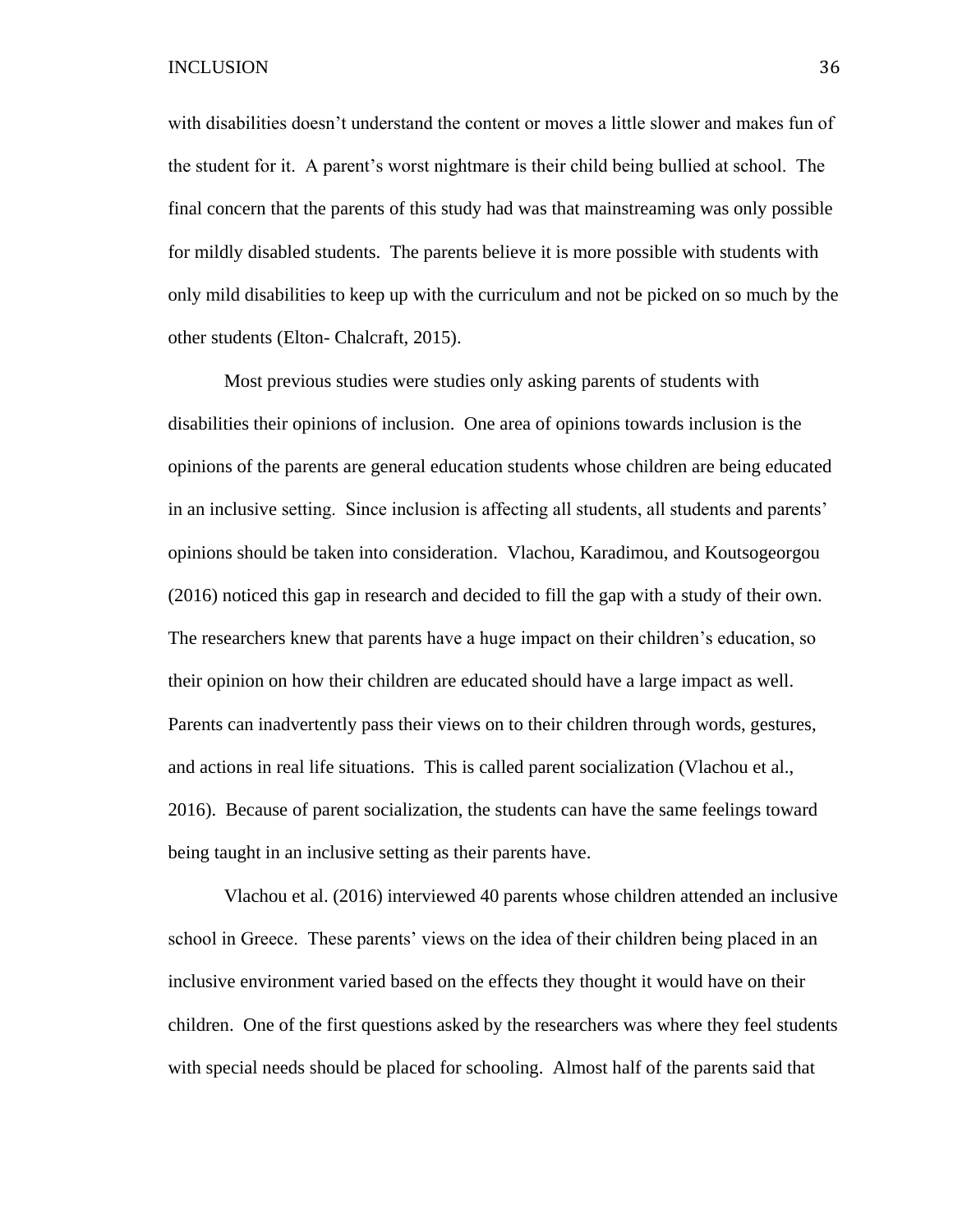students with special needs need to be placed in a special school where there is a psychologist there to support them. Other parents gave ideas of the students with special needs being educated in mainstream settings, resource room settings, special schools, or even educated at home. Most of the parents were not even aware of the fact that their child was being educated in an inclusive school and/or there was such a thing as inclusive education (Vlachou et al., 2016). The parents had many reasons for thinking that special schools may be better for students with disabilities including: separate schools had better and more support for them, they were staffed with special education teachers, and they may be able to maintain a better emotional balance being surrounded by peers who have similar academic and functional abilities. The parents felt that, especially in secondary school situations, students with disabilities should only be mainstreamed if they could keep up with the pace of general education classes (Vlachou et al., 2016).

The comments from parents of general education students were widely varied when it came to the effects of inclusion. Just about half of the parents thought that inclusion could have positive social effects on students without disabilities because of the exposure to this population of students and how to treat them, but they felt as though it would not have a positive effect on the students without disabilities academically. The other half of the parents thought that there could be positive social and academic effects for their student being educated with students with disabilities in their class. While most of these effects are positive, more than half of the parents pointed out that their child's safety could potentially be undermined (Vlachou et al., 2016).

After asking the parents about the effects of inclusion, the researchers asked the parents if they had any suggestions of how students with disabilities can be better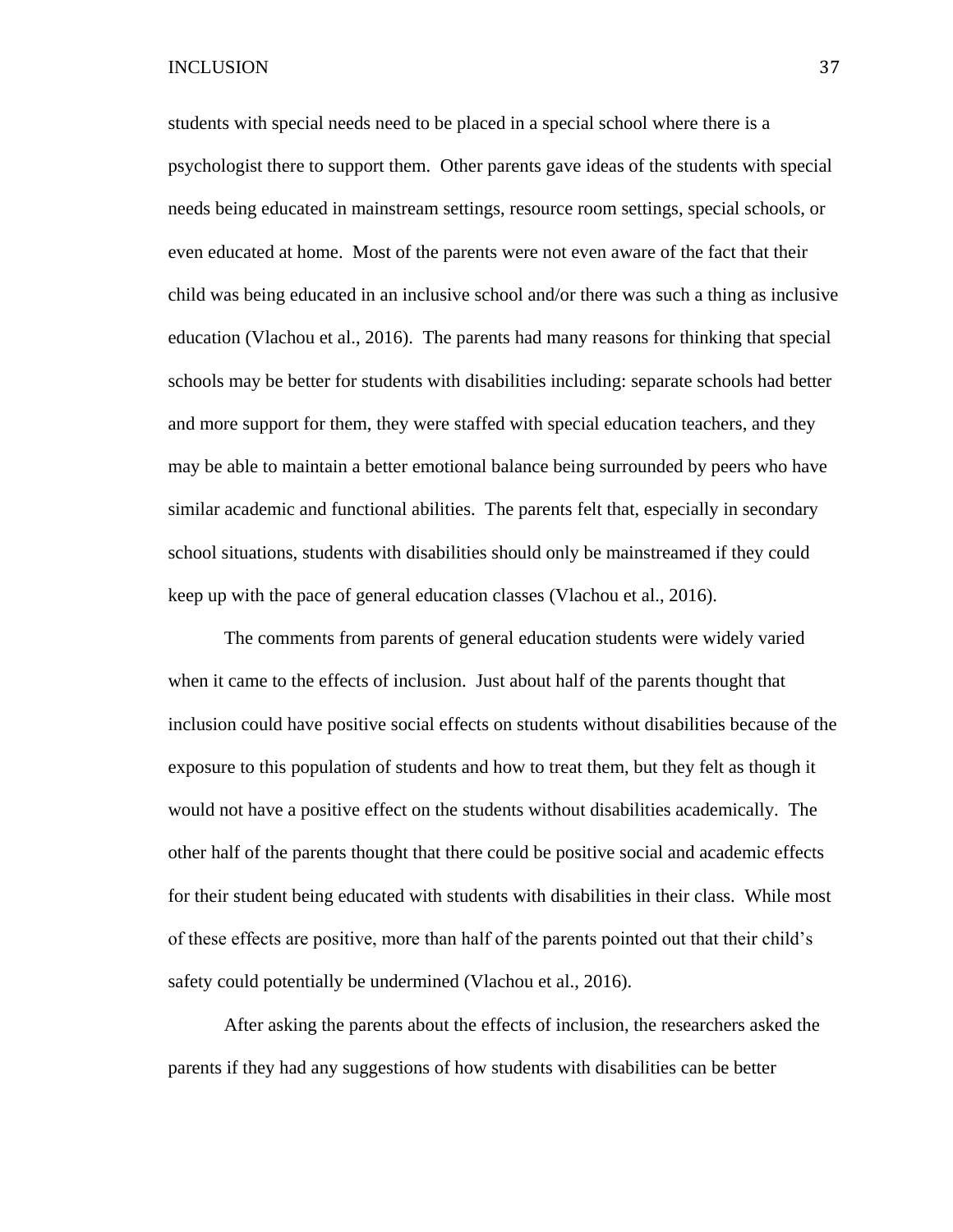educated in an inclusive setting. More than half of the parents suggested that more specialized staff should be hired in addition to extra training for pre-existing staff. The parents felt as though the infrastructure of the schools could also be improved as well as the school's need for appropriate materials such as personal computers and learning materials to better serve the students with disabilities (Vlachou et al., 2016).

Ceylan and Aral (2016) also noticed that there was not much research on the parents' views of inclusion for their special needs students. The two researchers decided to interview mothers whose children attend inclusive third, fourth and fifth grade classes in elementary schools in Turkey. The researchers knew that families have just as big of an influence on inclusive education as teachers do, and they wanted to make sure that parent voices were heard when it came to inclusive education practices. The interviews consisted of asking the mothers for their input on: the meaning of inclusion, similarities and differences, disability groups, suggestions on inclusive education, adjustments in the educational environment and suggestions, required support types, and issues experienced paired with suggestions to improve those issues. The mothers shared their opinions with ease and the researchers pieced their responses together (Ceylan & Aral, 2016).

Many of the mothers voiced that in order to have successful inclusion special education support needs to be provided to the teachers, while some suggested decreasing class size (Ceylan & Aral, 2016). As far as educational environment, many of the students' teachers had already arranged seating arrangements, gave homework according to the child's level and one even gave private lessons to the child. Four of the mothers interviewed said that their teacher did not adjust the educational environment at all. Most mothers did not have suggestions on how to adjust the educational environment, but some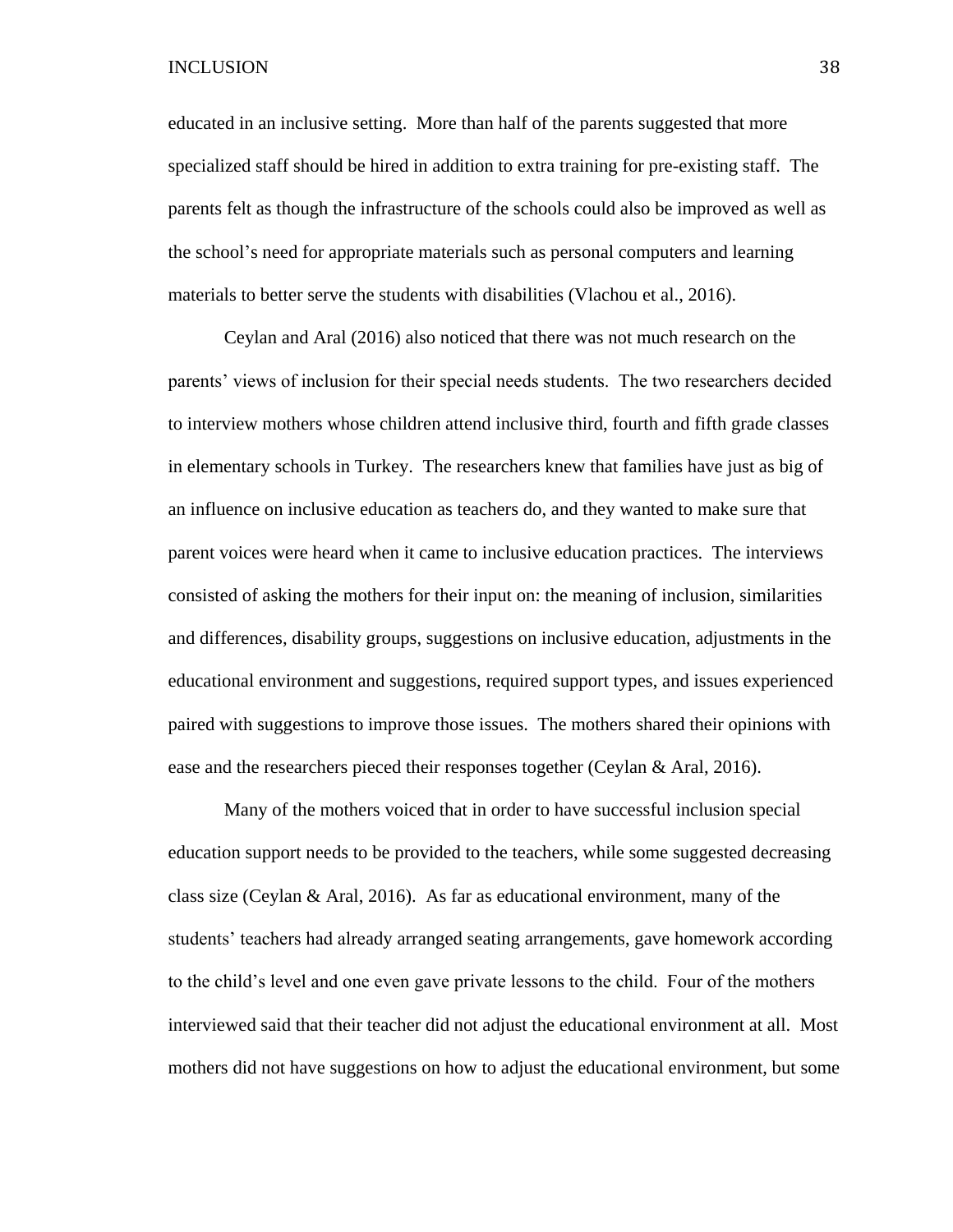suggested for the teacher to be more tolerant with grades and some suggested forming groups with higher achieving students mixed in to all the groups rather than having one group of higher achieving students (Ceylan & Aral, 2016).

One final question asked by interviewers in Ceylan and Aral's 2016 study, was if the mothers encountered any problems in inclusive education. While five mothers stated that they did not encounter any problems with inclusive education, six mothers did have problems with it. The three main issues were issues with the lessons being taught, issues enrolling their child into the school, and issues with transporting their child to and from school. One mother mentioned that she worried her child may be getting lost in the shuffle and is at risk of not benefitting from the education provided. The mothers who experienced issues with their child's inclusive education were the ones to offer suggestions such as the teacher being more understanding, providing guidance for general education students to be more understanding of their disabled peers, and a legal solution to getting the special needs students accepted into the school (Ceylan & Aral, 2016).

Ceylan and Aral (2016) took all of the mothers' interviews into account to come up with the results from their study. The first thing that they noticed was that many of the mothers' definitions of inclusion were inaccurate and they had little knowledge on the subject. When it came to discussing similarities and differences between students with and without disabilities, many of the mothers focused on the students' similarities. The researchers juxtaposed these interviews with research from another study on parents of general education students and found that while those parents focused on similarities in appearance, they also focused on differences in behavior and in academics. The researchers believe that the difference between these two studies is simply because of the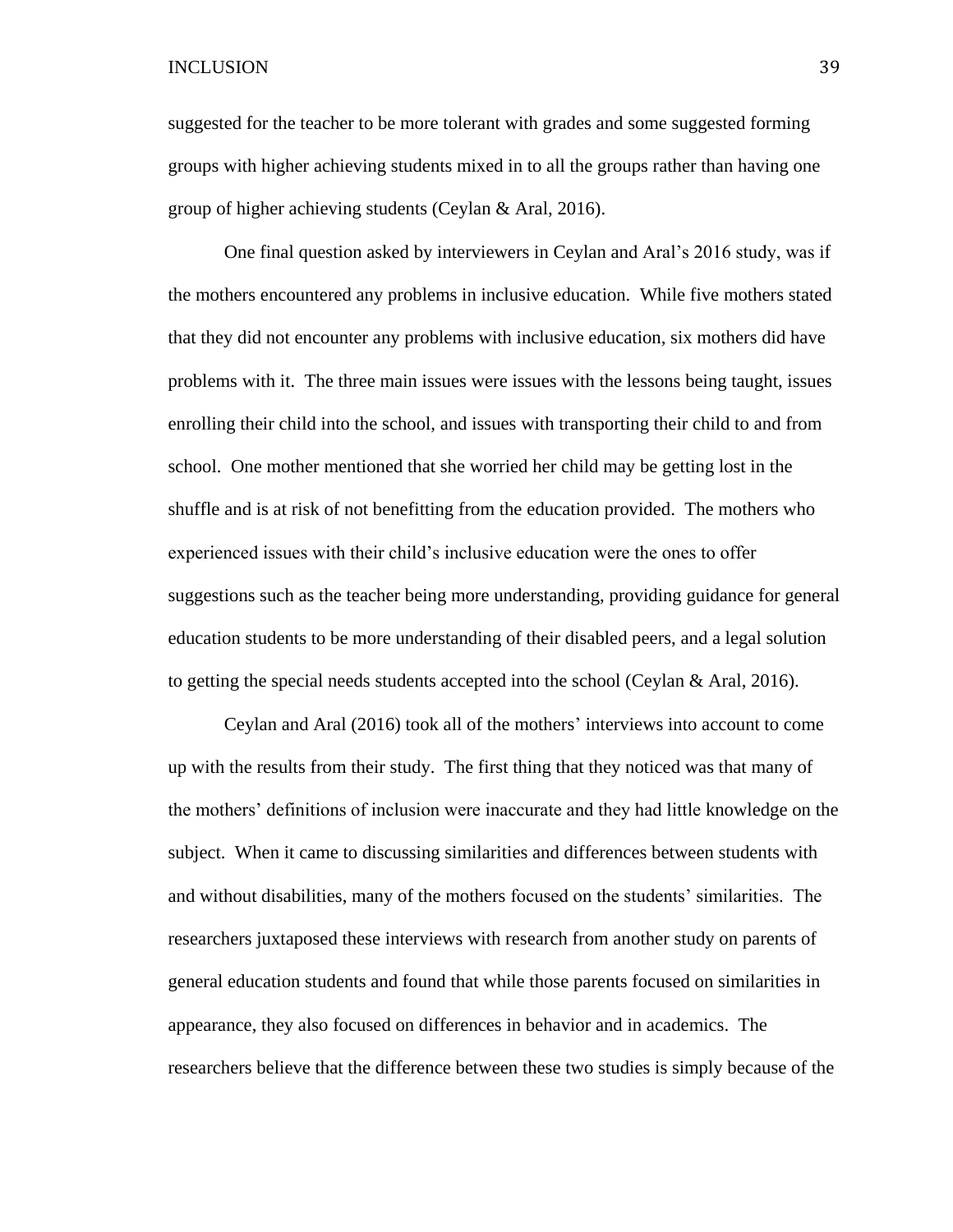impact that disabilities have on learning (Ceylan & Aral, 2016).

Most of the suggestions that the parents had in this study were suggestions to improve educational support in the school (Ceylan & Aral, 2016). The main reason for this is because inclusion can only be made possible if the proper support is in place. The researchers believe that the reason many mothers stated that the teachers made no adjustments to the educational environment is that the teachers had little knowledge about the requirements of children with special needs. Overall, Ceylan and Aral's (2016) study found three main conclusions. The first conclusion stated that mothers with children who have special needs need to be informed of inclusion and inclusive practices through interactive meetings before their child is enrolled in an inclusive class. Secondly, special education support services like resource rooms and teacher assistance can be provided in inclusive schools. Lastly, the opinions of mothers who have special needs students in inclusive schools should be evaluated with quantitative and qualitative research so that more than one data collection method is used (Ceylan & Aral, 2016).

#### **Conclusion**

With the many ins and outs of the education world, it is important for professionals to analyze each area when considering the best method of education. There are many different variables that go into the education process for each child, with or without disabilities. The best-case scenario environment for a child to be educated in is a classroom with a hard-working and caring teacher that has great communication skills and differentiates instruction for every child's learning styles, as well as positive support through the administration at the school, other children with similar family backgrounds, and a supportive and helpful family. To be realistic, the likelihood of all of this to fall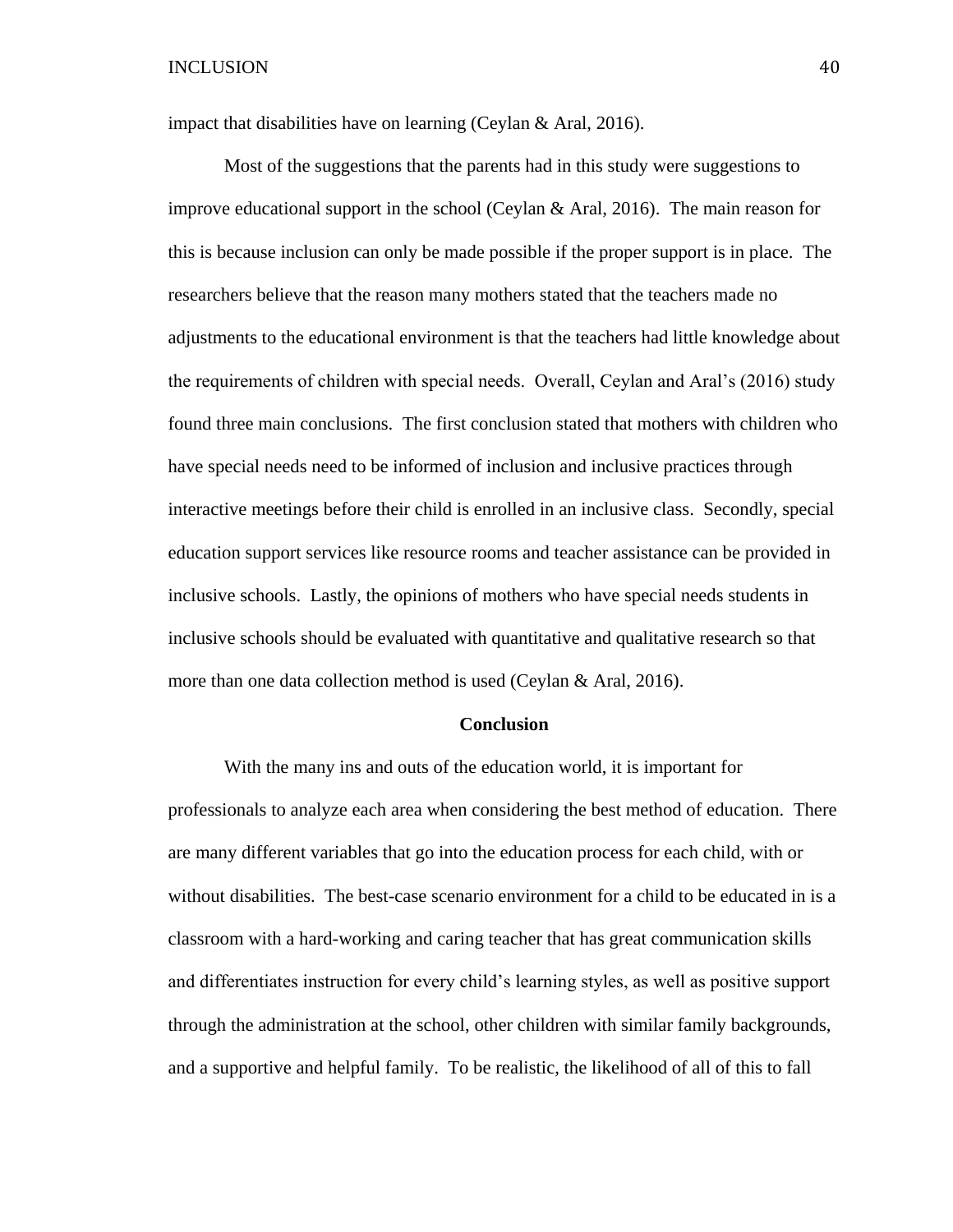into play each and every year of a child's educational career is quite rare. A family may love their student's teacher one year, and then the next years have a million complaints about the new teachers. This is true even for students without disabilities and a 4.0 grade point average. When it comes to students with disabilities, the importance of the whole educational system working together becomes even greater.

Students with disabilities need a peaceful, supportive, and loving environment to succeed to the best of their ability. Each child with special needs is unique, and they all have different things that help them to succeed and different things that cause them to want to give up. Parents, teachers, other students, and even the administration all see the students in a different light. An administrator may see a fidgety, and nervous student, while a parent may see a completely comfortable, not afraid to throw a temper tantrum student. Communication between all of the different parts of the educational team can help to ensure that the student with disability's environment is one to help the student succeed. All of this is the reason why each of these people's opinions should be taken into account when it comes to deciding if the special needs student should be included into the general education classroom for 100% percent of the school day.

After taking the opinions of parents, teachers or other educational professionals, and even other students into account, it is also important to take the success of all of the students in the class, and the benefits to the students into account. Even if the teachers and parents think the student will be able to handle being included into the general education classroom, it is still possible that the student may disrupt the learning environment for the rest of his/her peers or the student will get lost in the mix and not fully grasp the content being taught. As previously stated, all students with disabilities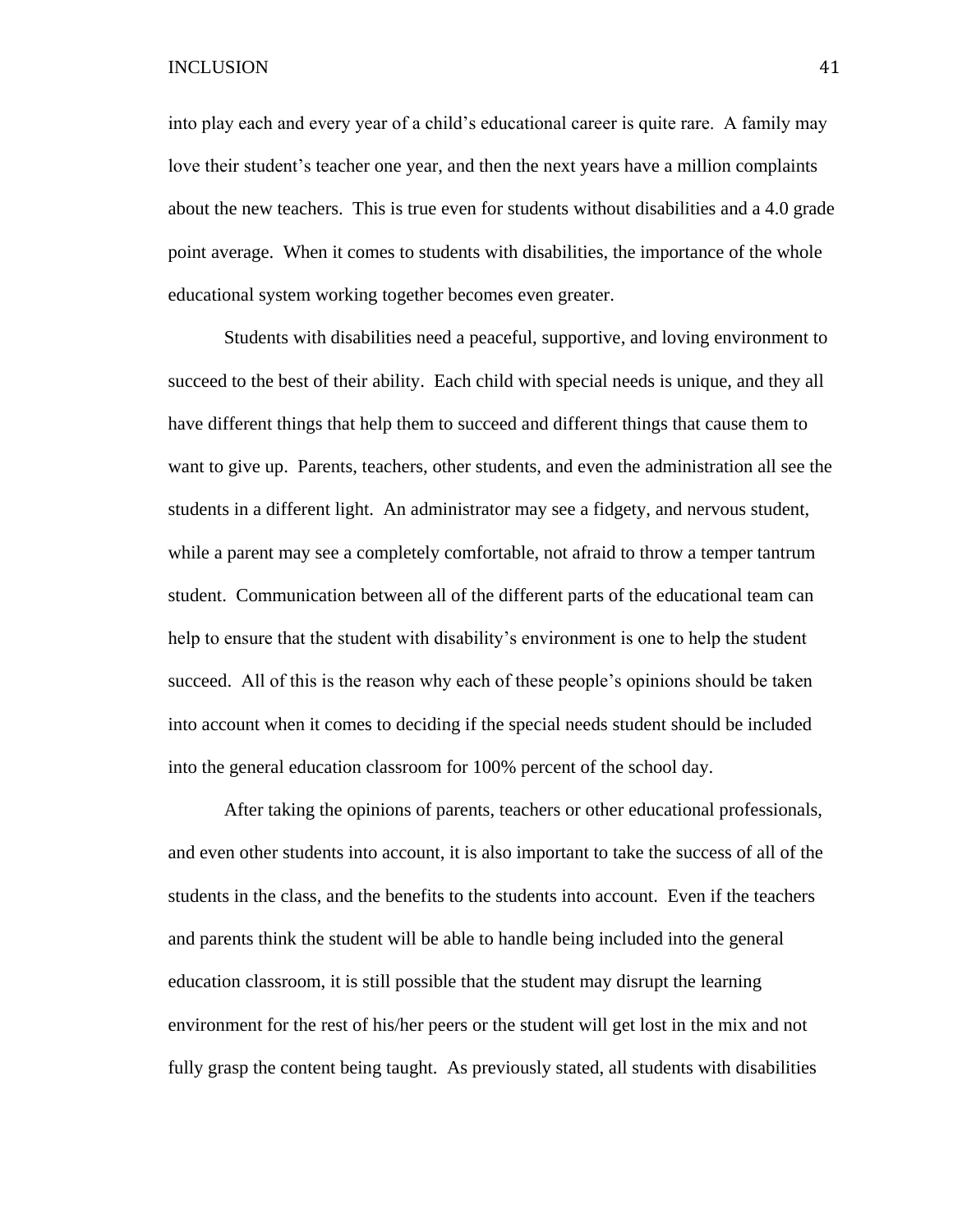are different, just like all students without disabilities are different. Each of the students will learn the standards at different paces or with different styles and it would be unfair to the rest of the class to tailor all of the lessons towards the one student with disabilities.

The different court cases discussed suggest that many things come into play when it comes to inclusion. In various occasions, parents won the case and the student would be able to be enrolled in an inclusive class, but there were also various occasions where the parents lost the case and the child needed to be enrolled in a special needs school. Through these court cases, the definition of inclusion was changed many times, and the parameters through which a child was considered for inclusion was also changed. New problems that both sides of the case argue when it comes to inclusion are exposed with each case and that is why the parameters need to be changed. With each special needs child being different, come different reasons for the parents to argue towards inclusion but also different reasons for the school district to argue against inclusion.

The research behind the social and academic effects of inclusion help to see if including these students into the general education classroom actually benefits them socially. The main reason to show this is because most of the reason for the push towards inclusion is so that the students can be socially emerged with students their age and become more socially aware. The research from Krull et al. (2014), Frederickson et al. (2007), Tekinarslan and Kucuker (2015), and Veck (2013) showed that there were some instances where the students were actually socially rejected and had a low academic selfconcept due to their social rejection and not being able to keep up with the fast pace of the general education classroom. In these instances it leaves the researcher to ponder whether placing these students into the general education class is really worth it or not.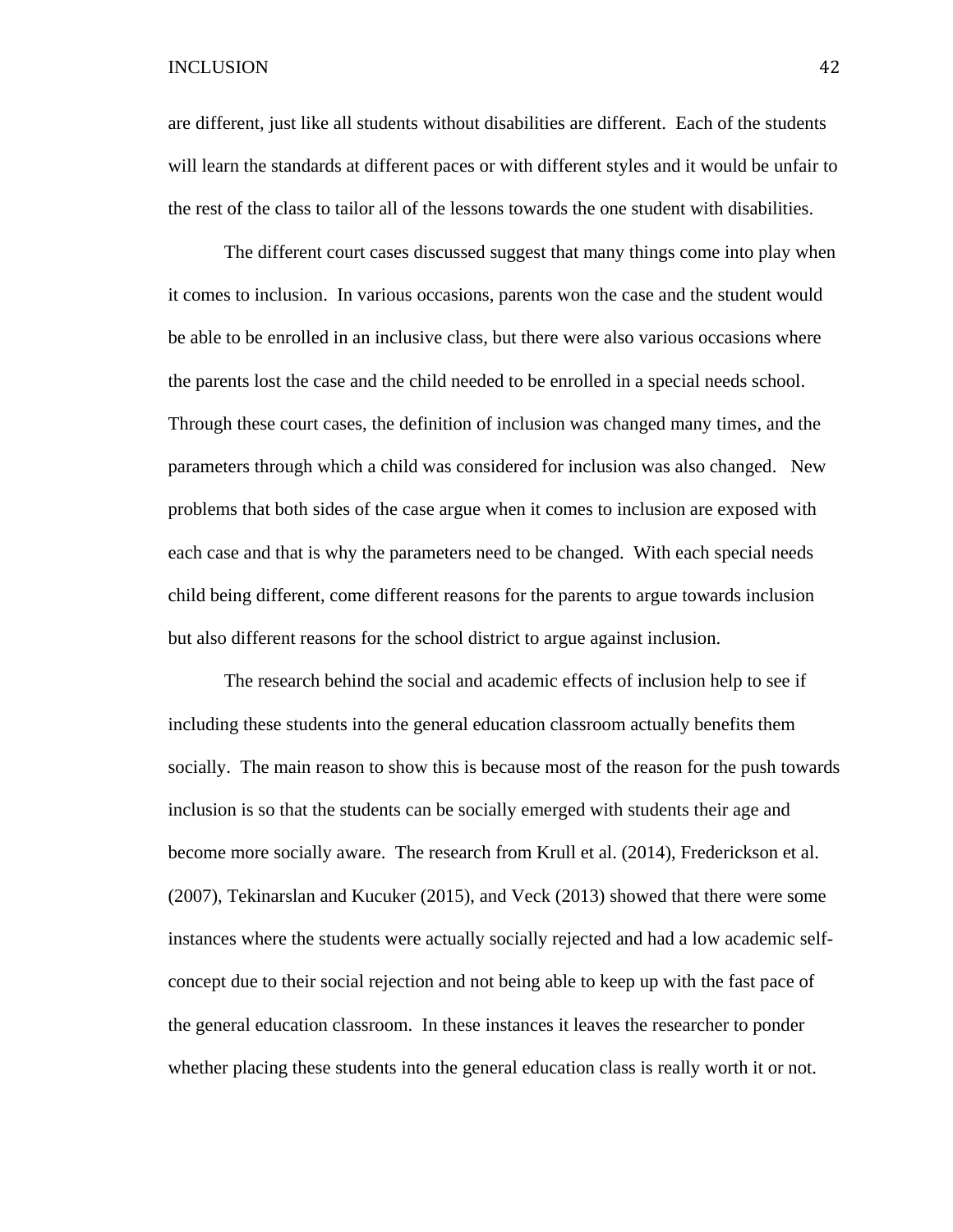Fletcher (2008) and Freisen et al. (2009) also researched and found that students taught with students that had emotional behavior disorders and learning disabilities had lower standardized test scores in math and reading than students who did not have those students in their classroom. There could be many reasons as to why this was the result of their studies, but the general education students need to be taken into consideration when considering what is best for the education of all students.

Any student that is not accepted by his classmates can have feelings of loneliness which can lead to a traumatic educational experience. Since special needs students are already different from their peers, it is important for them to feel accepted by them so that they do not have this traumatic experience. Anybody that has been through a school system in the United States knows that bullying is a real issue, and bullies tend to pick on vulnerable students. Pijl and Frostad's (2010) study found a correlation between peer acceptance and low academic and social self-concept. If the student already has a low self-concept in two areas, there may be a downward spiral effect.

The next issue with inclusion that was discussed in this thesis was the question of whether or not students that were placed in a general education classroom were engaged in classroom learning. If the student is not engaged, there is essentially no point in that student being in the classroom because the purpose of being in a class is to learn. Students with disabilities are already at risk of not being actively engaged in the classroom considering Zhou (2010) found a negative correlation between students' academic self-concept and their active engagement in class, and Pijl and Frostad (2010) found that students with disabilities have a low academic self-concept when their peers do not accept them. Yilidiz (2015) found that students with disabilities were only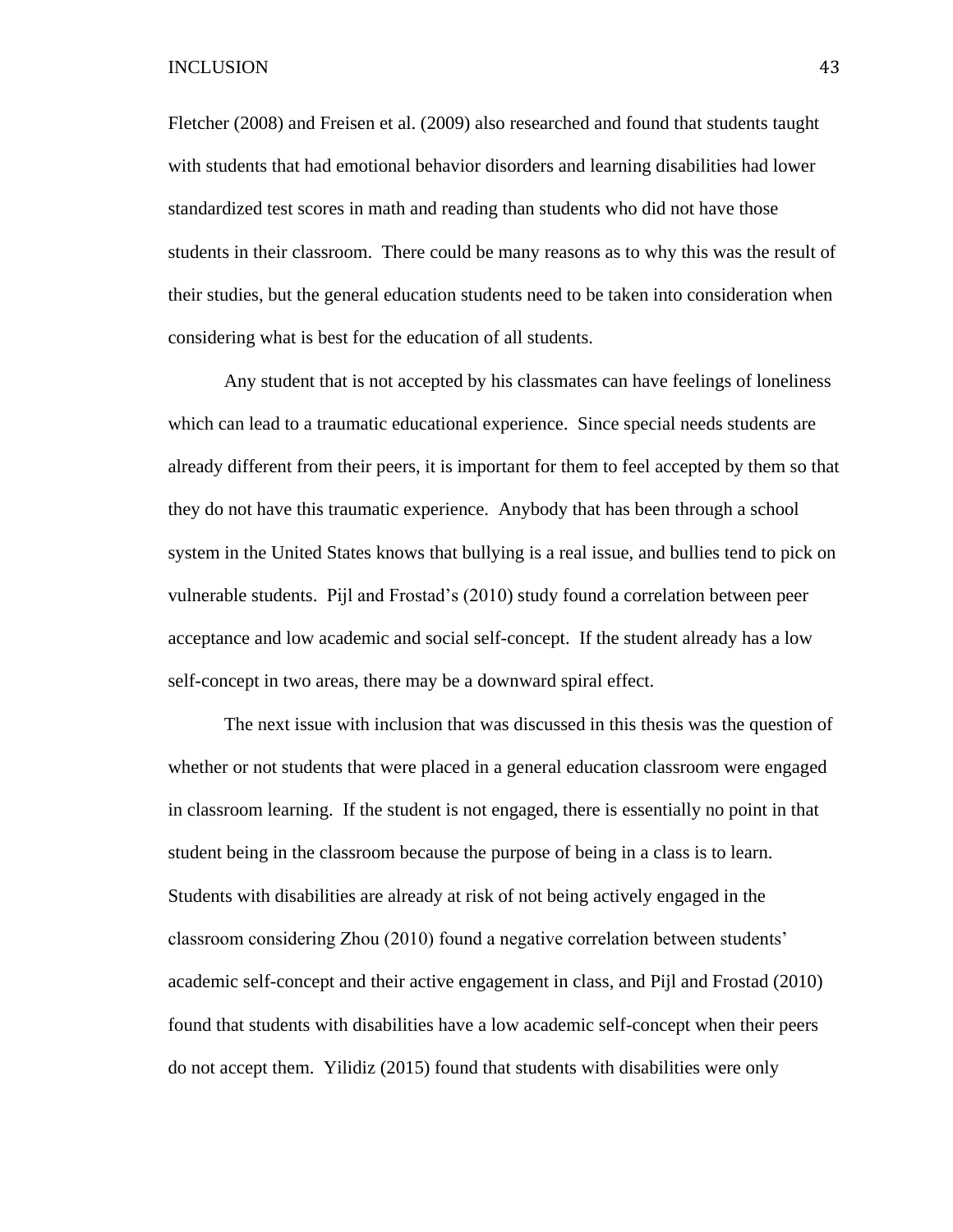actively engaged for about half of the time they were supposed to, and they spent the other half of the time doing things that were off task. Yilidiz (2015) only took into account the times that the students were in class, but Feldman et al. (2016) discovered that on average students with disabilities were only actually in class 84% of the time they were supposed to be. Not only did Feldman et al. (2016) discover that these students were only present in class for 84% percent of the time, but they also found that these students were only placed in close proximity to a nondisabled student for less than half of the time. Since another purpose of inclusion is to expose students to nondisabled peers, the question arises if inclusion is effective.

A teacher's job is to educate all students in his or her class to the best of his or her ability. Teachers are part of the educational team involved in making sure students are learning. With the help of paraeducators, administrators, students' families, and other faculty members, teachers can help to make students the best that they can be. A teacher's attitude can really affect the way that he or she teaches. Kaur et al. (2016) pointed out how inclusion has changed in the last ten years from including physically handicapped students to now including cognitive or behavioral difficulties, and teachers have to come up with strategies to include all students. Teachers are expected to increasingly differentiate their instruction and incorporate all learning needs (Coady et al. 2016). In Hwang and Evans' 2011 study, only 30% of the teachers were willing to take a special needs student into the classroom. This would suggest that many teachers may not feel equipped to teach a student with special needs or may not support the idea of inclusion.

Teachers are the people that experience inclusion day in and day out while in the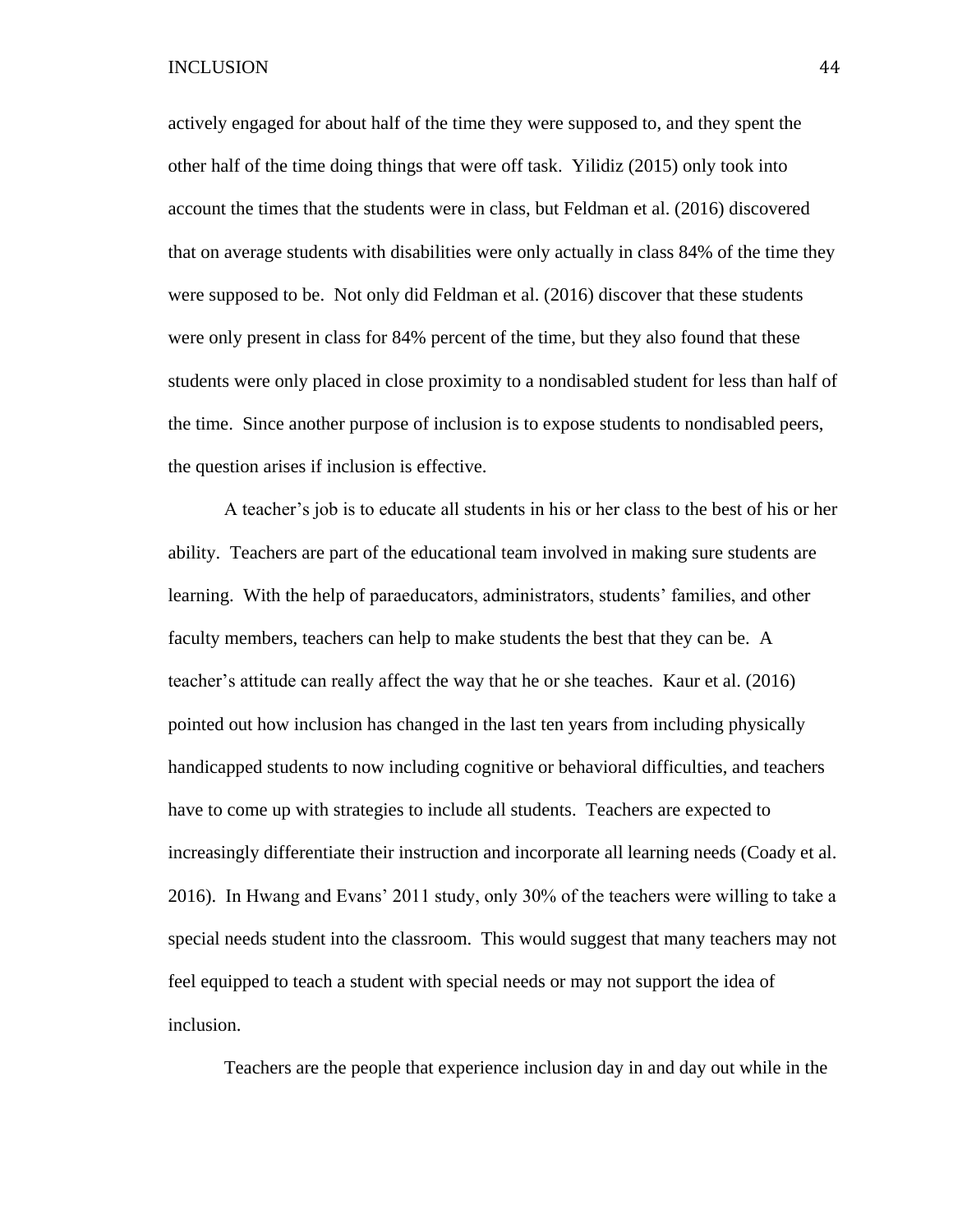classroom. Classroom teachers implement the strategies and are the ones who assess the students' learning, so they are essentially the people who see if their students are progressing in the ways that they are supposed to. This being said, teachers' opinions should be taken into account to see what they truly feel on the matter of inclusion. Petersen's (2016) study highlighted many concerns brought up by teachers. Students with disabilities are required to learn the same standards as general education students when they are in an inclusive classroom, students with disabilities learn slower than general education students, and some students with disabilities lack life skills that they need to excel are all concerns that teachers had about including students with disabilities. These are valid concerns for a teacher to have considering he or she is required to teach all students to the best of his or her ability. If teachers are spending most of their time with the students with disabilities in their classroom, the general education students will not learn as much as they could. On the other hand, if teachers teach as much as they can to general education students, the students with disabilities may fall behind.

The next important opinion that can often be overlooked is the opinions of the actual students. Both students with disabilities and students without disabilities are affected by including special needs students into the classroom. It was suggested by Messiou and Hope (2016) that students are more likely to be more enthusiastic about learning when their voices are heard and they learn how they would like to learn. Of course, all decisions cannot be placed in the hands of students because they are simply minors and cannot make all decisions for themselves, but allowing them to have their voices heard is an important aspect to ensuring their education is successful.

According to Miller et al. (2005) if a student is unhappy with his placement in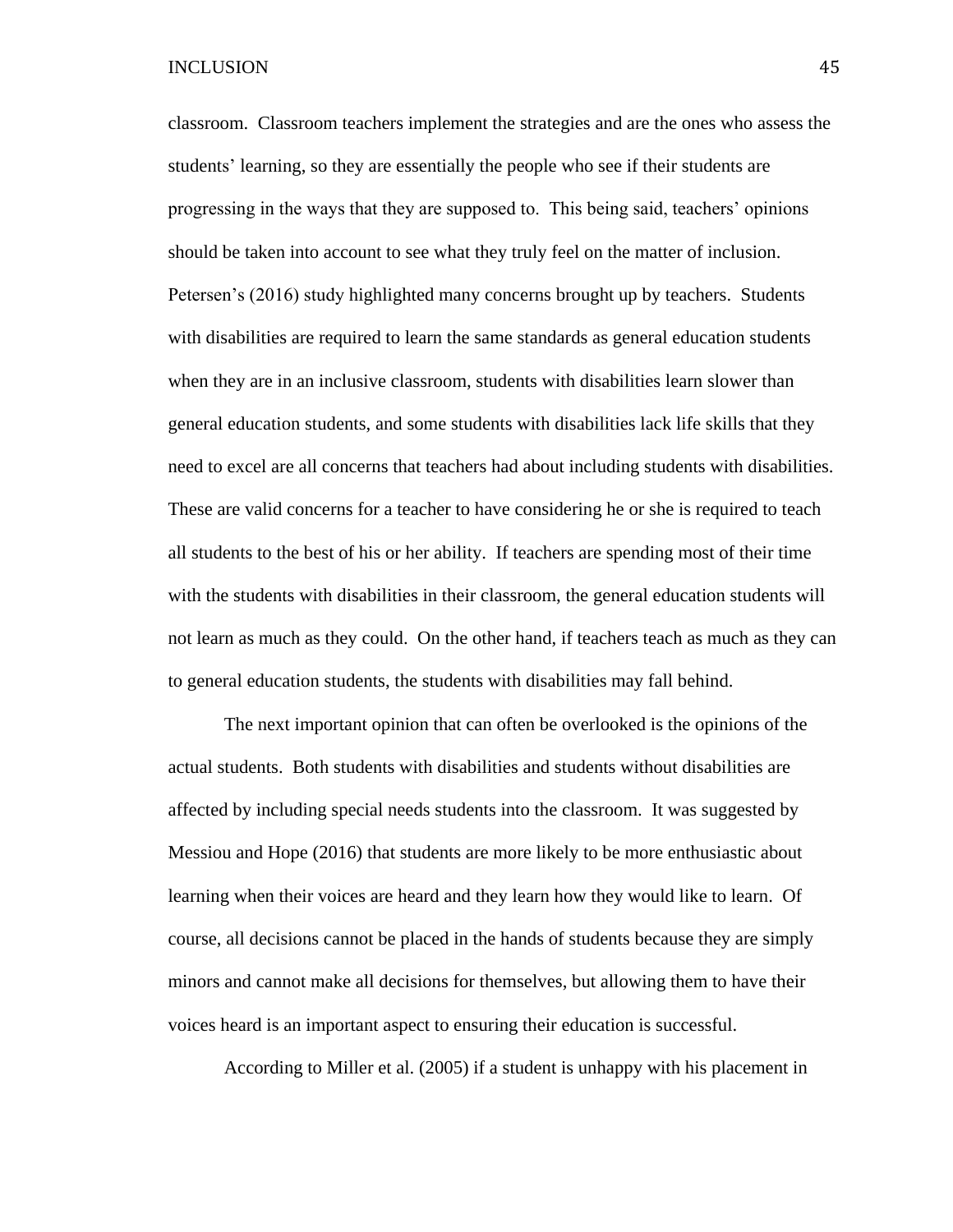either special education classes or the general education classroom, his education can be immensely effected. When students start to get older and understand their disability more and more, they may feel as though they should get a choice between being included in the general education program or get to be in a pullout program. Students often prefer pullout programs because it is easier to focus, they get more help, and they do not feel embarrassed (Miller et al., 2005). As students with severe disabilities start to grow older, it is easier for them to understand that they are different. They may get frustrated when they cannot answer a question as fast as a general education peer can, or get upset when they start to fall behind. When these feelings start to emerge, it can cause a low academic self-concept and cause a student to give up on learning all together. Giving a student a positive environment, with more one-on-one help can help a student to feel more comfortable learning and more motivated to learn.

Students without disabilities that are part of an inclusive class can be affected by including their special needs peers in their class. Bebetsos et al. (2013) found that students were positive about having a special needs student in their physical education class until the idea of competition came into play. Students did not want to lose the competition and stated that they would not choose that student for their team. The students felt as though the student with disabilities would slow down their team and cause them to lose. This can suggest what may happen in the classroom. Students may feel as though students with disabilities are slowing down their learning and may generate negative feelings towards them. The negative feelings could possibly turn into mocking or negative comments that make their peers with disabilities feel inferior.

Inclusion is also incorporated into the higher education. By the time students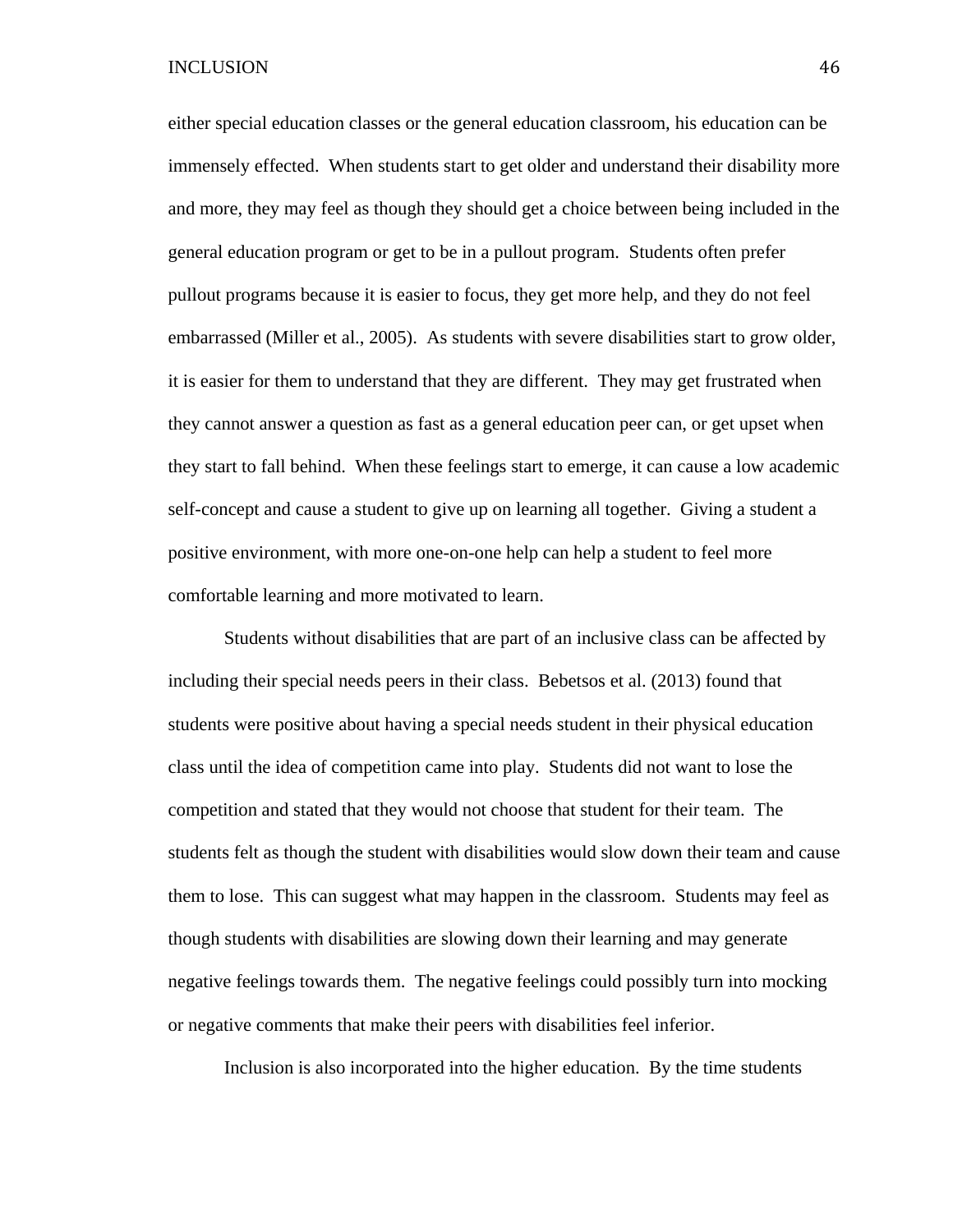reach higher education, they are usually fully aware about their disability and either try to hide it, or are vocal about it and let their professors know about it. Students in the Kioko and Makoelle (2014) study had trouble with accessibility, struggled to adjust to a new note taker each semester, and difficulty getting the lecturer to understand their disability. Most students with disabilities understand there are going to be things that their other classmates can do that they simply cannot do, but valuing student input about their education is a great way to encourage them by treating them as though they have a voice in their own education. Listening to their feedback can help learning communities see the hidden problems that these students face day in and day out, and sometimes the adjustments that need to be made are very simple and inexpensive but could change these students' educational career.

Lastly, parents and families also make up the educational team needed to help students succeed in school. Parents and families continue to implement strategies used in the classroom at home. Parents want what is best for their children, and are often willing to fight for what they believe to be best for their student. Studies by Greens and Shinn (1995), Elton-Chalcraft et al. (2016), Vlachou et al. (2016), and Ceylan and Aral (2016) all discussed the opinions of the parents of students with disabilities and the parents of students without disabilities. These studies had differing conclusions, because all of the parents had differing experiences when it came to their child being educated in an inclusive setting. The parents of students with disabilities and students without disabilities often had views that differed because they each wanted what they felt was best for their child. The parents of general education children did not often like the idea of inclusion because they felt as though their students were not getting as much education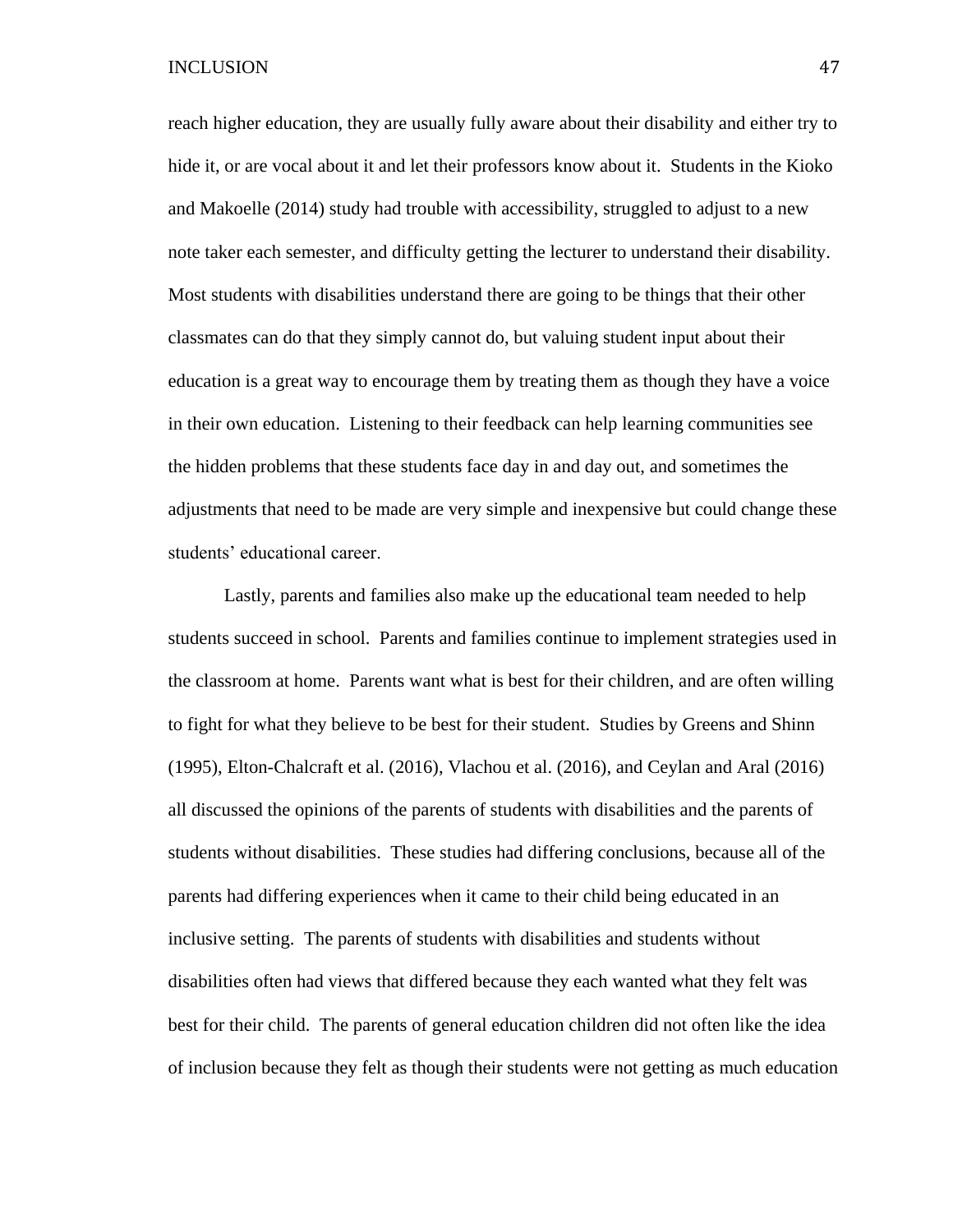as they could, while the parents of students with disabilities wanted their children to be included because they felt as though it made their child feel more normal and gave them better social experiences.

With all of the different opinions about inclusion it is hard to pinpoint exactly who knows best and whose opinion to value the most. Parents want what they feel is best for their children, teachers have a professional opinion of education, and students are the people who actually live through the effects of the decisions for their education. Different strategies can be implemented causing experiences that can be either positive or negative. Valuing each opinion equally, while also looking at the different effects that could possibly could come from including a student into the general education classroom should be looked at and evaluated for each student that has the potential to be included. All disabilities, schools, teachers, and home lives are different, and that is why each situation should be evaluated. Evaluation should continue through all years that the student is in school because it is possible for all opinions and the effects that inclusion can have on the student to change.

"It is important to consider the cultural manifestations, to recognize each person as an individual, and to acknowledge that the ideal of constantly reaching out to all might not be realized" (Kioko & Makoelle, 2014, p. 114). There will never be one answer to whether or not inclusion is the best choice to educate students with disabilities. Different studies have shown many positive and negative outcomes of the idea of inclusion, and some of the different outcomes have been in different areas of student achievement. This thesis attempted to point out more of the negative effects of inclusion on students and their classmates, simply to expose these truths more because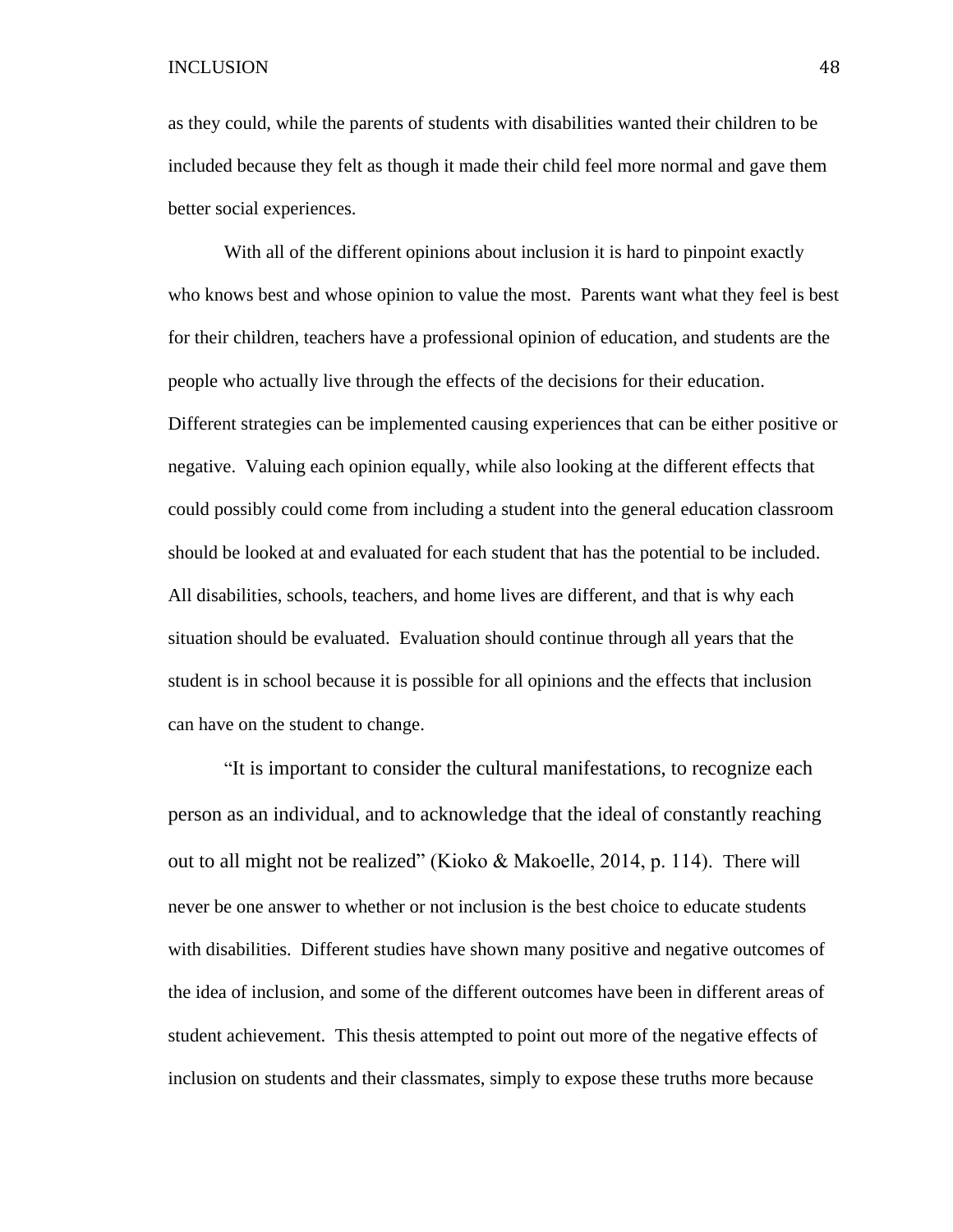they are often left in the dark with the recent emphasis for every school to become an inclusive school. The purpose of the paper was not to say that inclusion is a terrible idea, but it was to say that more things should be taken into account when discussing the idea of including special needs students into a general education classroom 100% of the school day.

## **Limitations**

Like all studies, this literature review had its limitations. For one, this thesis is only a literature review that does not have its own study. Having its own study could have solidified some of the findings of the parents, teachers, and students' views on inclusion could have given the researcher more to evaluate. This thesis also had studies that were not conducted in the United States. The different cultures of the countries where the studies were conducted could have made different outcomes than if the studies would have been conducted in the United States. Lastly, all of the studies discussed in this study had limitations of their own. While their limitations were taken into consideration when choosing with studies to place in this thesis, it is still necessary to point out that each study had limitations.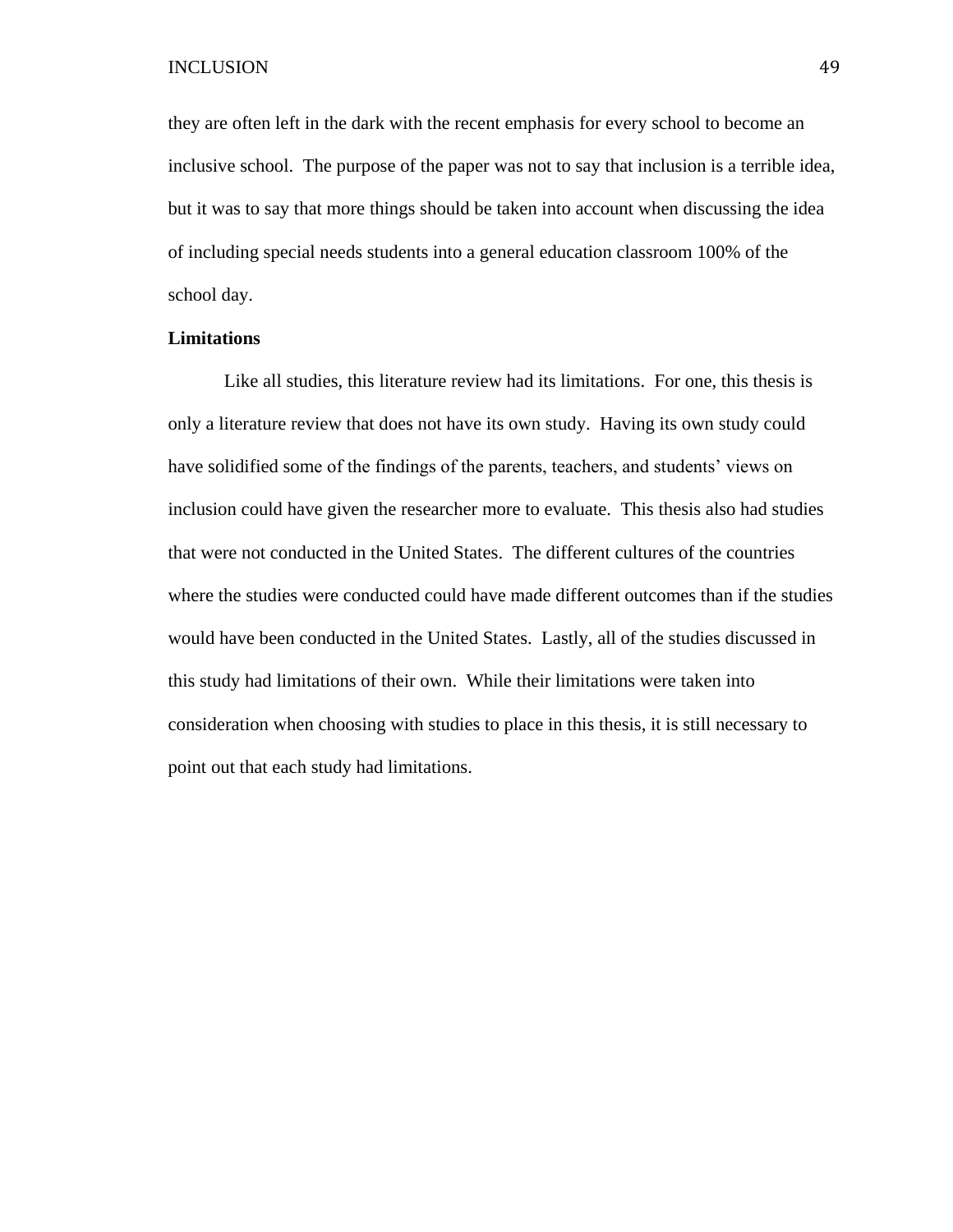#### References

Adebisi, R. O., Liman, N. A., & Longpoe, P. K. (2015). Using assistive technology in teaching Children with learning disabilities in the 21st century. *Journal Of Education and Practice*, *6*(24), 14-20. Retrieved from: http://www.eric.ed.gov/contentdelivery/servlet/ERICServlet?accno=EJ1078825

Antia, S. D., Jones, P., Luckner, J., Kreimeyer, K. H., & Reed, S. (2011). Social outcomes of students who are deaf and hard of hearing in general education classrooms. *Exceptional Children*, *77*(4), 489-504. Retrieved from: www.cec.sped.org

- Bebetsos, E., Zafeiriadis, S., Derri, V., & Kyrgiridis, P. (2013). Relationship among students' attitudes, intentions and behaviors towards the inclusion of peers with disabilities, in mainstream physical education classes. *International Electronic Journal of Elementary Education*, *5*(3), 233–248. Retrieved from: http://files.eric.ed.gov/fulltext/EJ1070458.pdf
- Bentley, J. C. (2008). Lessons from the 1%: Children with labels of severe disabilities and their peers as architects of inclusive education. *International Journal of Inclusive Education*, *12*(5-6), 543-561. doi: 10.1080/13603110802377599
- Ceylan, R., & Aral, M. ( 2016). The opinions of mothers of children with special needs regarding inclusive education. *Journal of Education and Training Studies,* 4(6), 154-161. doi: 10.11114/jets.v4i9.1589
- Coady, M. R., Harper, C., & de Jong, E. J. (2016). Aiming for equity: preparing mainstream teachers for inclusion or inclusive classrooms?. *TESOL Quarterly: A Journal for Teachers of English to Speakers of Other Languages and of*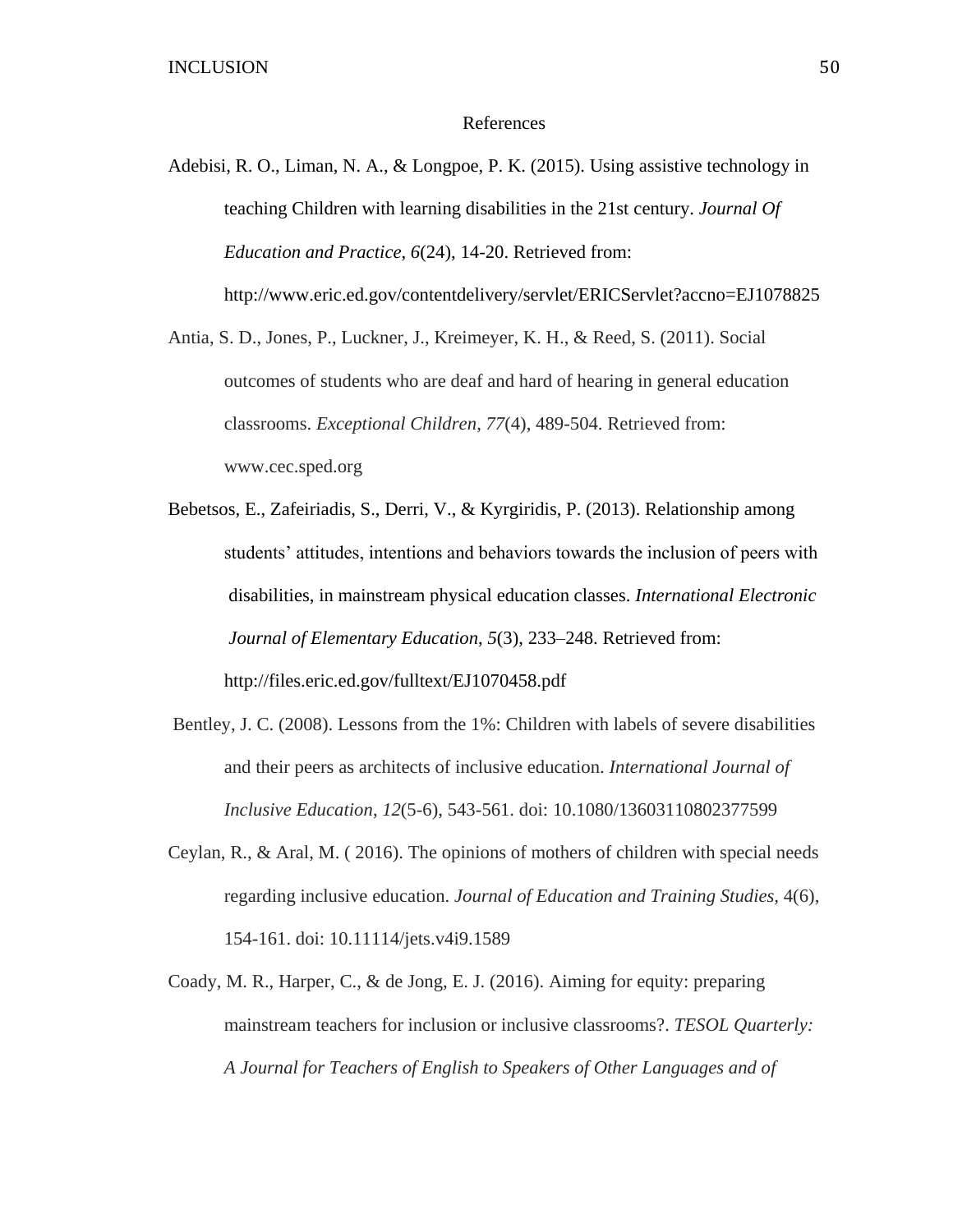*Standard English as a Second Dialect*, *50*(2), 340-368. Retrieved from: http://dx.doi.org.seu.idm.oclc.org/10.1002/tesq.223

David, R., & Kuyini, A. B. (2012). Social inclusion: Teachers as facilitators in peer acceptance of students with disabilities in regular classrooms in Tamil Nadu, India. *International Journal of Special Education*, *27*(2), 157-168. Retrieved from:

http://www.eric.ed.gov/contentdelivery/servlet/ERICServlet?accno=EJ982870

- Dias, P. C., & Cadime, I. (2016). Effects of personal and professional factors on teachers' attitudes towards inclusion in preschool. *European Journal of Special Needs Education*, *31*(1), 111-123. doi: 10.1080/08856257.2015.1108040
- Douvanis, G., Hulsey, D. (2002) The least restrictive environment mandate: How has it been defined by the courts? ERIC Digest. *ERIC Clearinghouse on Disabilities and Gifted Education.* Arlington, VA.
- Downing, J.E*. (2001)* Meeting the communication needs of students with severe and multiple disabilities in general education classrooms*, Exceptionality, 9:3,* 147- 156, doi: 10.1207/S15327035EX0903\_5
- Elton-Chalcraft, S., Cammack, P. J., & Harrison, L. (2016). Segregation, integration, inclusion and effective provision: A case study of perspectives from special educational needs children, parents and teachers in Bangalore, India. *International Journal of Special Education*, *31*(1), 2-9. Retrieved from:

http://www.eric.ed.gov/contentdelivery/servlet/ERICServlet?accno=EJ1099934 Feldman, R., Carter, E. W., Asmus, J., & Brock, M. E. (2016). Presence, proximity, and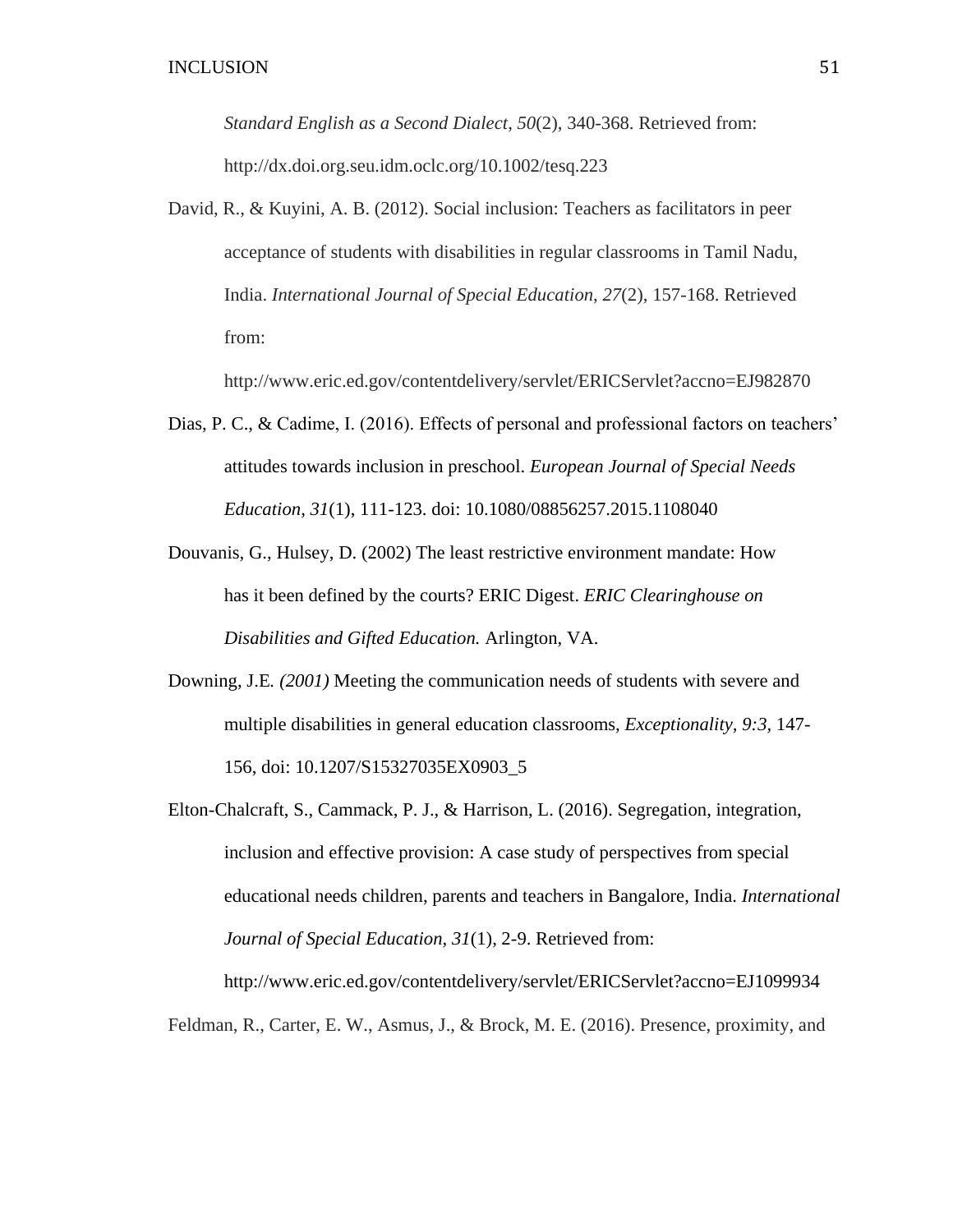peer interactions of adolescents with severe disabilities in general education classrooms. *Exceptional Children*, *82*(2), 192-208. doi:

10.1177/0014402915585481

- Firth, N., Greaves, D., & Frydenberg, E. (2010). Coping styles and strategies: A comparison of adolescent students with and without learning disabilities. *Journal of Learning Disabilities*, *43*(1), 77-85. doi: 10.1177/0022219409345010
- Fletcher, J. (2010). Spillover effects of inclusion of classmates with emotional problems on test scores in early elementary school. *Journal of Policy Analysis & Management*, *29*(1), 69-83. doi:10.1002/pam.20479
- Frederickson, N., Simmonds, E., Evans, L., & Soulsby, C. (2007). Assessing the social and affective outcomes of inclusion. *British Journal of Special Education*, *34*(2), 105-115. Retrieved from: blackwellspublishing.com
- Friesen, J., Hickey, R., & Krauth, B. (2009). Disabled peers and academic achievement*.* Retrieved from: www.sfu.ca
- Gallagher, K. L., & Odozi, A. (2015). Protocol for the assessment of common core teaching: The impact of instructional inclusion on students with special needs. *Contemporary School Psychology*, *19*(2), 77-88. doi: 10.1007/s40688-015-0053-y
- Giannola, D. C. (2012). Comparing inclusion in the secondary vocational and academic classrooms: Strengths, needs, and recommendations. *American Secondary Education,*40(2), 26-42. Retrieved from:

http://www.ashland.edu/academics/education/ase/

Green, S. K., & Shinn, M. R. (1995). Parent attitudes about special education and reintegration: What is the role of student outcomes? *Exceptional Children*, *61*(3),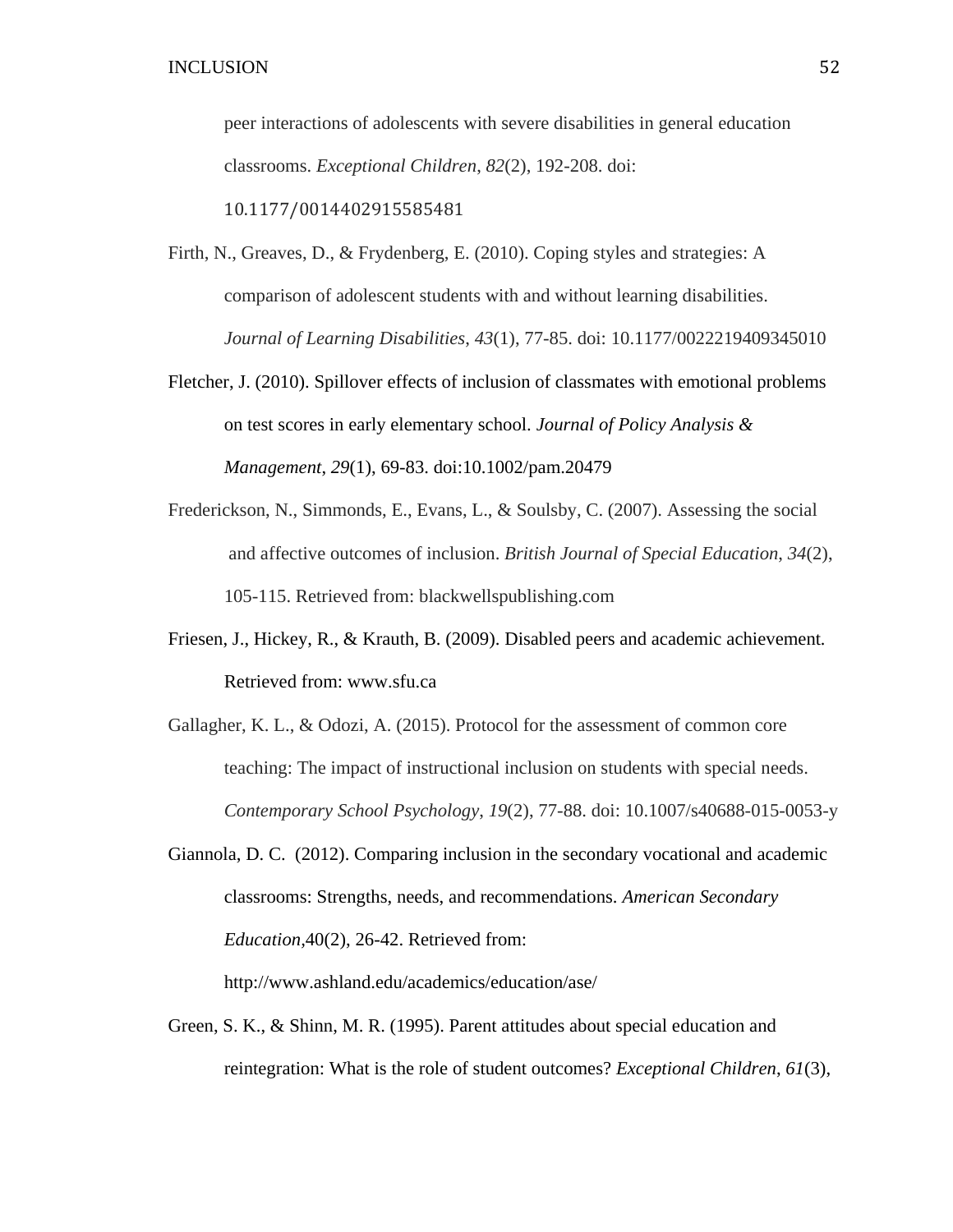269-81. Retrieved from: proquest.com

Harrower, J. K. (1999). Educational inclusion of children with severe disabilities. *Journal of Positive Behavior Interventions*, 1 (4), 215-230.

doi:10.1177/109830079900100404

- Hwang, Y., & Evans, D. (2011). Attitudes towards inclusion: Gaps between belief and practice. *International Journal of Special Education*, *26*(1), 136-146. Retrieved from: www.internationaljournalofspecialeducation.com
- Idol, L. (2006).Toward inclusion of special education students in general education: A program evaluation of eight schools. *Remedial and Special Education*, *27*(2), 77- 94. Retrieved from: www.proquest.com
- Jacob, U. S., Olisaemeka, A. N., & Edozie, I. S. (2015). Developmental and communication disorders in children with intellectual disability: The place early intervention for effective inclusion. *Journal of Education and Practice*, *6*(36), 42-46. Retrieved from:

http://www.eric.ed.gov/contentdelivery/servlet/ERICServlet?accno=EJ1086514

- Kaur, A., Noman, M., & Awang-Hashim, R. (2016). Exploring strategies of teaching and classroom practices in response to challenges of inclusion in  $a_{\text{SEP}}^{\text{LP}}$ Thai school: A case study, *International Journal of Inclusive Education*, 20:5, 474-485, doi: 10.1080/13603116.2015.1090489
- Kioko, V. K. & Makoelle, T. A. (2014). Inclusion in higher education: learning experiences of disabled students at Winchester University. *International Education Studies*, 7(6), 106-116. doi: 10.5539/ies.v7n6p106

Krull, J., Wilbert, J., & Hennemann, T. (2014). The social and emotional situation of first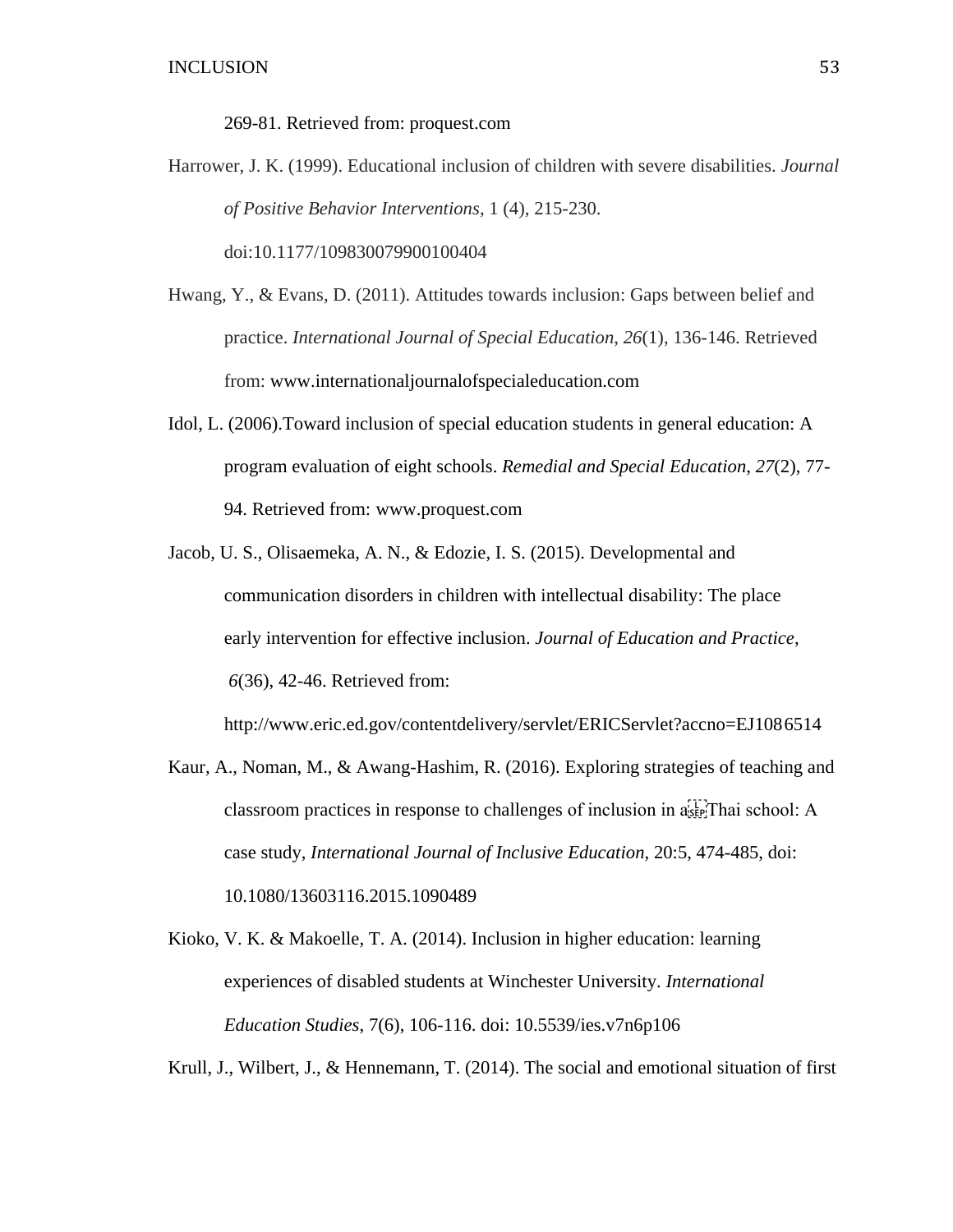graders with classroom behavior problems and classroom learning difficulties in inclusive classes. *Learning Disabilities: A Contemporary Journal*, *12*(2), 169- 190. Retrieved from: http://www.ldam.org/

- Lesar, I., Cuk, I., & Pecek, M. (2014). Teachers on perceived traits and academic achievements of regular pupils and pupils with special needs in mainstream primary schools. *Teachers and Teaching: Theory and Practice*, *20*(3), 358-374. doi: 10.1080/13540602.2013.848520
- Lindsay, G. (2003). Inclusive education: a critical perspective. *British Journal of Special Education*, *30*(1), 3-12. doi:10.1111/1467-8527.00275
- Melekoglu, M. A. (2013). Examining the impact of interaction project with students with special needs on development of positive attitude and awareness of general education teachers towards inclusion. *Educational Sciences: Theory and Practice,*  13(2), 1067-1074. Retrieved from: www.edam.com.tr/estp
- Messiou, M. & Hope, M. A.(2015) The danger of subverting students' views in schools. *International Journal of Inclusive Education*, 19:10, 1009-1021, doi: 10.1080/13603116.2015.1024763
- Miller, M., Garrio , P., & Mershon, D. (2005). Special education students' placement preferences as shown in special education journals. *Electronic Journal for Inclusive Education*, 1 (9). Retrieved from: corescholar.libraries.wright.edu
- Obiakor, F. E. (2011). Maximizing access, equity, and inclusion in general and special education. *Journal of the International Association of Special Education*, *12*(1), 10-16. Retrieved from: http://www.iase.org/index.php?journal,7

Peetsma, T., Vergeer, M., Roeleveld, J., & Karsten, S. (2001). Inclusion in education: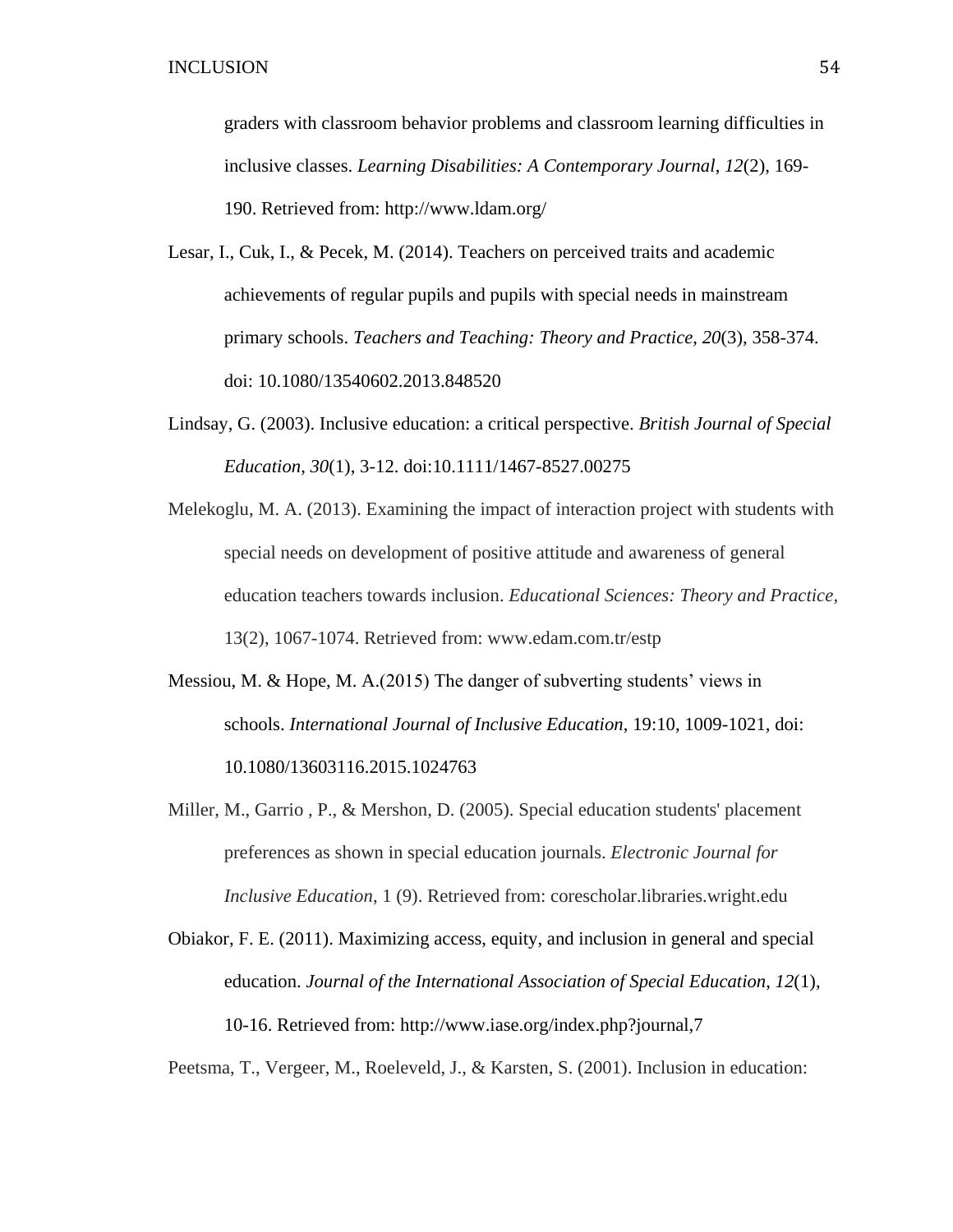Comparing pupils' development in special and regular education. *Educational Review*, *53*(2), 125-135. doi:10.1080/00131910120055552

- Petersen, A. (2016). Perspectives of special education teachers on general education curriculum access. *Research & Practice for Persons with Severe Disabilities*, *41*(1), 19-35. doi:10.1177/1540796915604835
- Pijl, S. J., & Frostad, P. (2010). Peer acceptance and self-concept of students with disabilities in regular education. *European Journal of Special Needs Education*, *25*(1), 93-105. doi: 10.1080/08856250903450947
- Rodríguez, I. R., Saldaña, D., & Javier Moreno, F. (2012). Support, inclusion, and special education teachers' attitudes toward the education of students with autism spectrum disorders. *Autism Research & Treatment*, 1-8. doi:10.1155/2012/259468
- Ruppar, A., Roberts, C., & Olson, A. J. (2015). Faculty perceptions of expertise among teachers of students with severe disabilities. *Teacher Education and Special Education*, *38*(3), 240-253. doi: 10.1177/0888406414552331
- Tekinarslan, I. C., & Kucuker, S. (2015). Examination of the psychometric properties of the children's loneliness scale for students with and without special needs in inclusive classrooms. *Educational Sciences: Theory and Practice,* 15(3), 709-721. doi: 10.12738/estp.2015.3.2198
Retrieved from: www.edam.com.tr/estp
- Veck, W. (2013). Martin Buber's concept of inclusion as a critique of special education. *International Journal of Inclusive Education*, *17*(6), 614-628. Retrieved from: http://www.tandf.co.uk/journals
- Vlachou, A., Karadimou, S., & Koutsogeorgou, E. (2016). Exploring the views and beliefs of parents of typically developing children about inclusion and inclusive